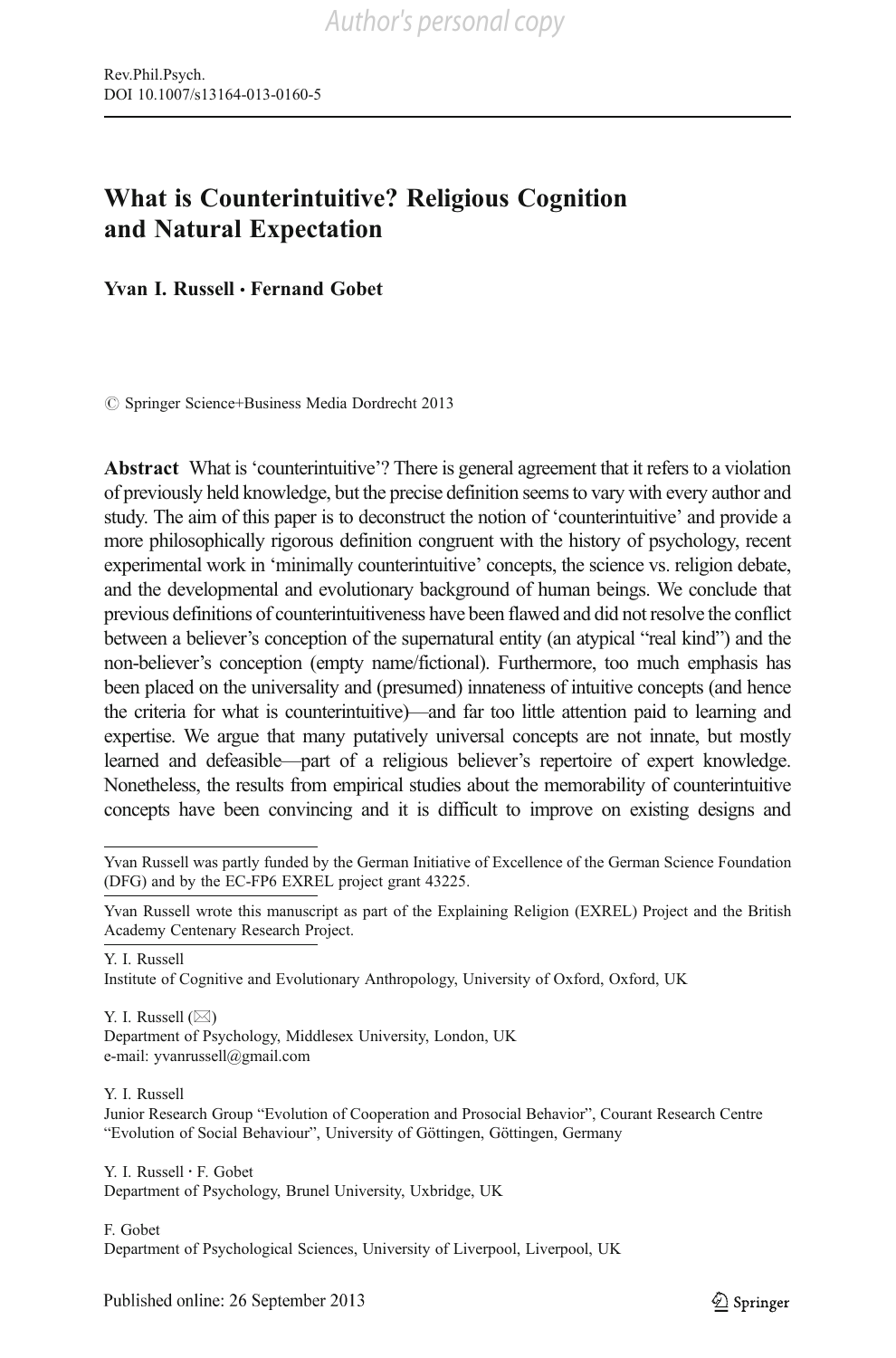methodologies. However, future studies in counterintuitive concepts need to embed their work in research about context effects, typicality, the psychology of learning and expertise (for example, the formation of expert templates and range defaults), with more attention to the sources of knowledge (direct and indirect knowledge) and a better idea of what 'default' knowledge really is.

### 1 Introduction

What does it mean to say that something is counterintuitive? Recent papers have transformed the word 'counterintuitive' into a technical definition about the nature of religious concepts (e.g., Barrett [2008](#page-29-0)). The key issue is about breaking the rules of a core concept, but keeping that core concept in place. A "dog who talks in the English language" is counterintuitive because the ability to talk is a violation of our knowledge about dogs. If we accept that such a dog really exists without having seen it in person, then we are forcing ourselves to mentally hold together two incompatible ideas (think of holding two magnets together of the same charge, where the magnets slip from side to side and resist being held together). Being forced to accept a counterintuitive concept feels this way. People generally seek to preserve their preexisting beliefs (Taber and Lodge [2006](#page-33-0); Upal [2011a](#page-33-0)); and because the category of DOG is firmly established in the mind as a non-talking animal, we might—upon first hearing about the talking dog-search for alternative explanations of the statement. Here are some options:

- (1) The core concept has been mislabelled (it is not a dog).
- (2) The core concept is correct, but the behaviour is not really attached to it (the talking came from elsewhere).
- (3) The event is being reported as a counterfactual (a 'what-if' scenario, such as in a fairy tale).
- (4) Someone is trying to deceive you (by convincing you that such a thing exists).
- (5) The core concept needs to be updated (dogs can actually speak English, although you have not witnessed it personally).

There is a sixth option. You can retain the mystery by not explaining the conflict at all, but making an attempt to accommodate or justify the new information in the context of what you already know (Pyysiäinen [2003](#page-32-0); Upal [2011a](#page-33-0)). Consider the following example from Nigeria about witches:

"According to local beliefs, witches have four eyes which allow them to see in the dark and to see the spirits that walk the earth. It is also believed that witches can split their body and soul in two, allowing them to commit nefarious deeds while the physical body remains asleep" (Lainé [2007](#page-31-0), p. 15).

The witch is a real-life person who wears outlandish clothes and facial paint (see photo in Lainé [2007](#page-31-0), p. 15), but the supernatural dimension is mere hearsay. Yet, in every world religion, there are typical sets of *counterintuitive* claims, consisting of religious concepts that "typically comprise claims or statements that violate people's ideas of what commonly takes place in their environment" (Boyer [1994](#page-29-0), p. 35; also see Atran and Norenzayan [2004;](#page-28-0) Boyer [1993,](#page-29-0) [2001](#page-29-0); Boyer and Ramble [2001](#page-29-0); Pyysiäinen [2002,](#page-32-0) [2003](#page-32-0); Steadman et al. [2009;](#page-33-0) Tweney [2012;](#page-33-0) Upal [2010,](#page-33-0) [2011a\)](#page-33-0).

The aim of this paper is to deconstruct the notion of 'counterintuitive', the meaning of which remains unclear (Guthrie [2007;](#page-30-0) Näreaho [2008](#page-32-0)) despite some attempts to define it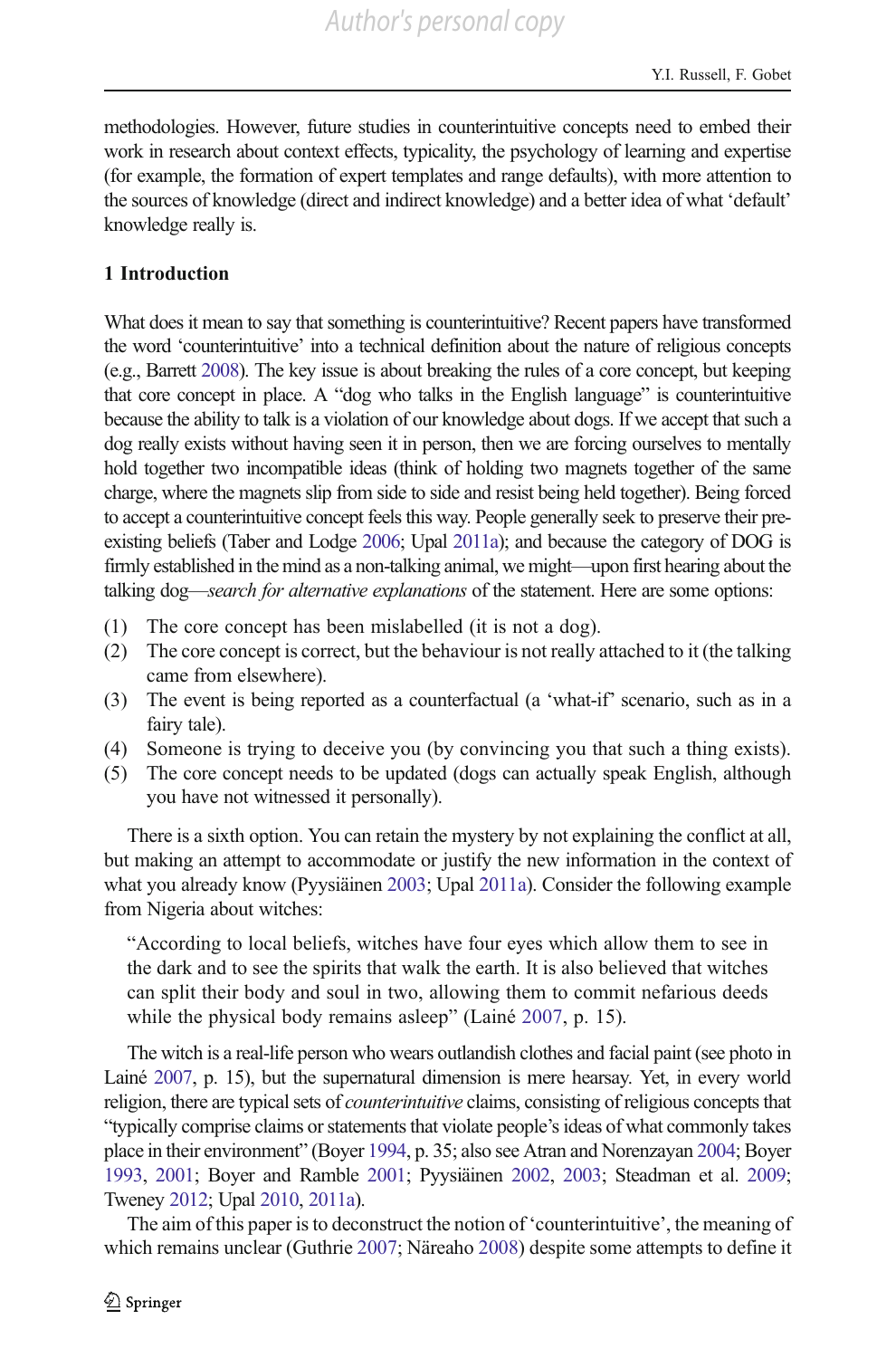precisely (e.g. Barrett [2008](#page-29-0); and papers reviewed below). Researchers in this area fall into two main camps (Upal [2010](#page-33-0)): the concept view (putting emphasis on the concepts themselves as the source of counterintuitiveness) and the context view (putting emphasis on the information that preceded counterintuitiveness). We suspect that writers in the concept school have tended to overstate the universality of their postulated concepts. Below, we investigate the underlying theoretical issues behind counterintuitiveness, how it relates to our evolved human cognition, our cultural backgrounds, and to the structural properties of the concepts themselves. We provide examples of concepts which are counterintuitive (and which are not), examine how we gather information about concepts in the first place (asking questions about naturalness), examine the role of context, and critique the recent line of research about "minimally counterintuitive" (MCI) concepts. Throughout this article, we put special emphasis on religious cognition—because much recent research in counterintuitiveness has been conducted with the specific aim of explaining religious concepts (e.g. Barrett [2008\)](#page-29-0).

## 2 Mind, Concept, and Culture

We start by looking at religious beliefs as examples of counterintuitive cognition. Why do people believe in supernatural concepts? If we study the formation, maintenance, and perpetuation of counterintuitive beliefs, we can ask three inter-related questions about how these beliefs arose:

- (1) Do our minds actively shape the religious and cultural information into typical forms that fit our evolved cognitive biases, with respect to information processing and memory storage?
- (2) Are certain packets of information—due to their internal structure—more contagious and transmissible, compared to other packets of information?
- (3) To what extent does surrounding cultural knowledge determine the structure of a person's religious beliefs (perhaps overriding natural biases)?

Looking at the first question, we ask about the constraints of the human mind. "What we believe about gods, spirits, and ancestors is firmly constrained by what we can encode, process, and recall" (Whitehouse [2001,](#page-34-0) p. 169). This viewpoint comes from the "cognitive science of religion" (CSR), a cognitive approach to studying religion (for background, see Atran [2006;](#page-28-0) Atran and Norenzayan [2004;](#page-28-0) Barrett [1999](#page-29-0), [2007a,](#page-29-0) [b](#page-29-0); Boyer [1994,](#page-29-0) [2000](#page-29-0), [2001;](#page-29-0) Cohen et al. [2008;](#page-30-0) Guthrie [1980](#page-30-0), [1993,](#page-30-0) [2007](#page-30-0); Laidlaw [2007](#page-31-0); Legare et al. [2009;](#page-31-0) McCauley [2000](#page-31-0); Norenzayan et al. [2006;](#page-32-0) Pyysiäinen [2003](#page-32-0), [2004,](#page-32-0) [2013;](#page-32-0) Slone [2005;](#page-33-0) Tweney [2012;](#page-33-0) Whitehouse [1992,](#page-34-0) [1995,](#page-34-0) [2001](#page-34-0), [2004a,](#page-34-0) [b](#page-34-0), [2008;](#page-34-0) for critiques of CSR, see Bloch [2008](#page-29-0); Cho [2013](#page-29-0); Day [2007;](#page-30-0) Guthrie [2007;](#page-30-0) Laidlaw [2007](#page-31-0); Näreaho [2008;](#page-32-0) Nynäs [2008;](#page-32-0) Salazar [2010,](#page-33-0) and Saler [2010](#page-33-0)). In contrast to the "psychology of religion"—which has traditionally studied the effect of religion on people (Gorsuch [1988](#page-30-0); Strunk [1971](#page-33-0))—CSR studies the effect of people on religion. For example, Guthrie [\(1980](#page-30-0), [1993](#page-30-0)), amongst others, has argued that anthropomorphism (a ubiquitous human bias, see Barrett [2011](#page-29-0); Waytz et al. [2010\)](#page-34-0) is a major cognitive predisposition that is conducive to religious belief. Subsequent empirical studies have supported this idea in adults and children (Atran and Norenzayan [2004;](#page-28-0) Barrett [2007b](#page-29-0); Barrett and Keil [1996](#page-29-0); Barrett and Richert [2003\)](#page-29-0). The relevant message of CSR is that certain religious notions are widespread *because* they comprise ideas that dovetail particularly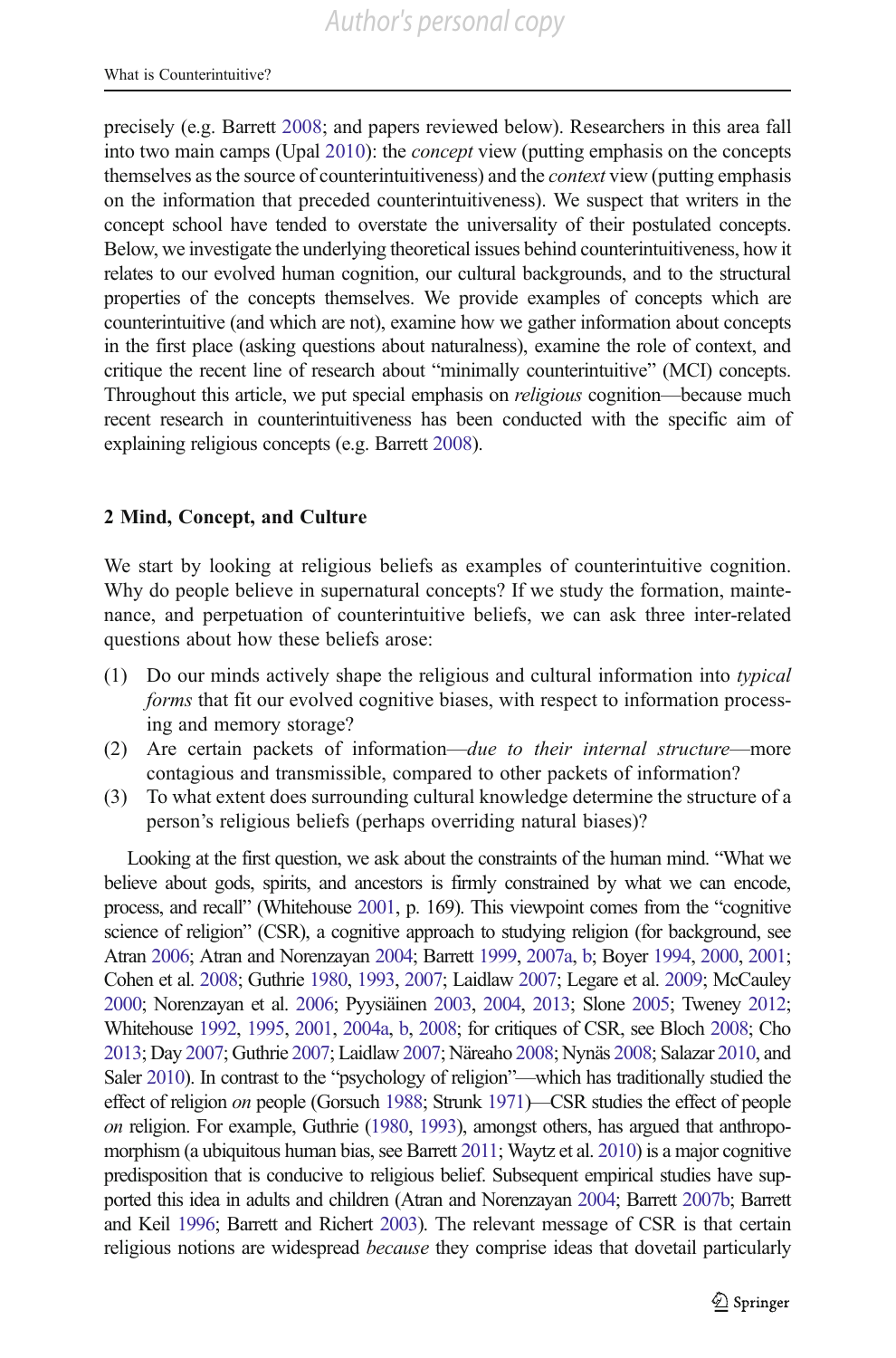<span id="page-3-0"></span>well with evolved human cognition (see Atran and Norenzayan [2004;](#page-28-0) Norenzayan et al. [2006](#page-32-0); Whitehouse [2001,](#page-34-0) [2004a](#page-34-0)).

For the second question, we exit the brain and consider only the internal semantic structure of the concepts that our society has given us. As Hampton [\(2010](#page-31-0)) says, "concepts are not just personal mental entities, but have a life of their own in a social community" (p. 306). Religion is a distributed phenomenon (Whitehouse [2001,](#page-34-0) [2004a\)](#page-34-0), consisting of a human population who share a set of mental representations which are relatively homogenous (cf. Hampton [2010](#page-31-0); Ross and Tidwell [2010;](#page-32-0) Sperber [1985](#page-33-0); Whitehouse [2004a,](#page-34-0) and Upal [2011a\)](#page-33-0). The cultural epidemiology approach (Sperber [1985](#page-33-0)) is analogous to how medical epidemiologists study the spread and distribution of diseases (for critiques of this approach, see Guthrie [2007](#page-30-0); Laidlaw [2007](#page-31-0); Slone [2005;](#page-33-0) Upal [2010;](#page-33-0) Whitehouse [2001](#page-34-0); cf. Hampton [2010](#page-31-0)), but instead of tracking diseases, it is tracking mental representations (cf. Cullen [2000\)](#page-30-0). Unlike diseases, however, mental representations do not pass directly from one body to another. In order for a mental representation to be passed from one person to another, the hearer needs to actively reconstruct the informative intention of another person (Whitehouse [2001](#page-34-0); cf. Sperber and Wilson [1996\)](#page-33-0). When an idea is reconstructed in another hearer's head, the hearer needs to understand the structural property of that concept. Consider the aforementioned Nigerian witch. As shown in Fig. 1 (this diagram is inspired by the view of Boyer [2000\)](#page-29-0), the core of the WITCH concept is WOMAN, with all standard assumptions about women attached. This core concept is what anchors your comprehension. Then, you find two deviations from the standard assumptions (i.e. having four eyes, and departing her body during sleep). According to recent research (reviewed below), the structural property of a concept is a predictor of how successfully the concept will spread in a population (e.g. see Boyer [2000,](#page-29-0) [2001](#page-29-0); Boyer and Ramble [2001;](#page-29-0) Norenzayan et al. [2006\)](#page-32-0). Certain concepts appear to be "cognitively optimum"—easy to remember and pass on—and consequently they become widespread in a population (Barrett [2007b;](#page-29-0) Boyer [1994,](#page-29-0) [2001;](#page-29-0) Whitehouse [2004a](#page-34-0)).



Fig. 1 Diagram of WITCH concept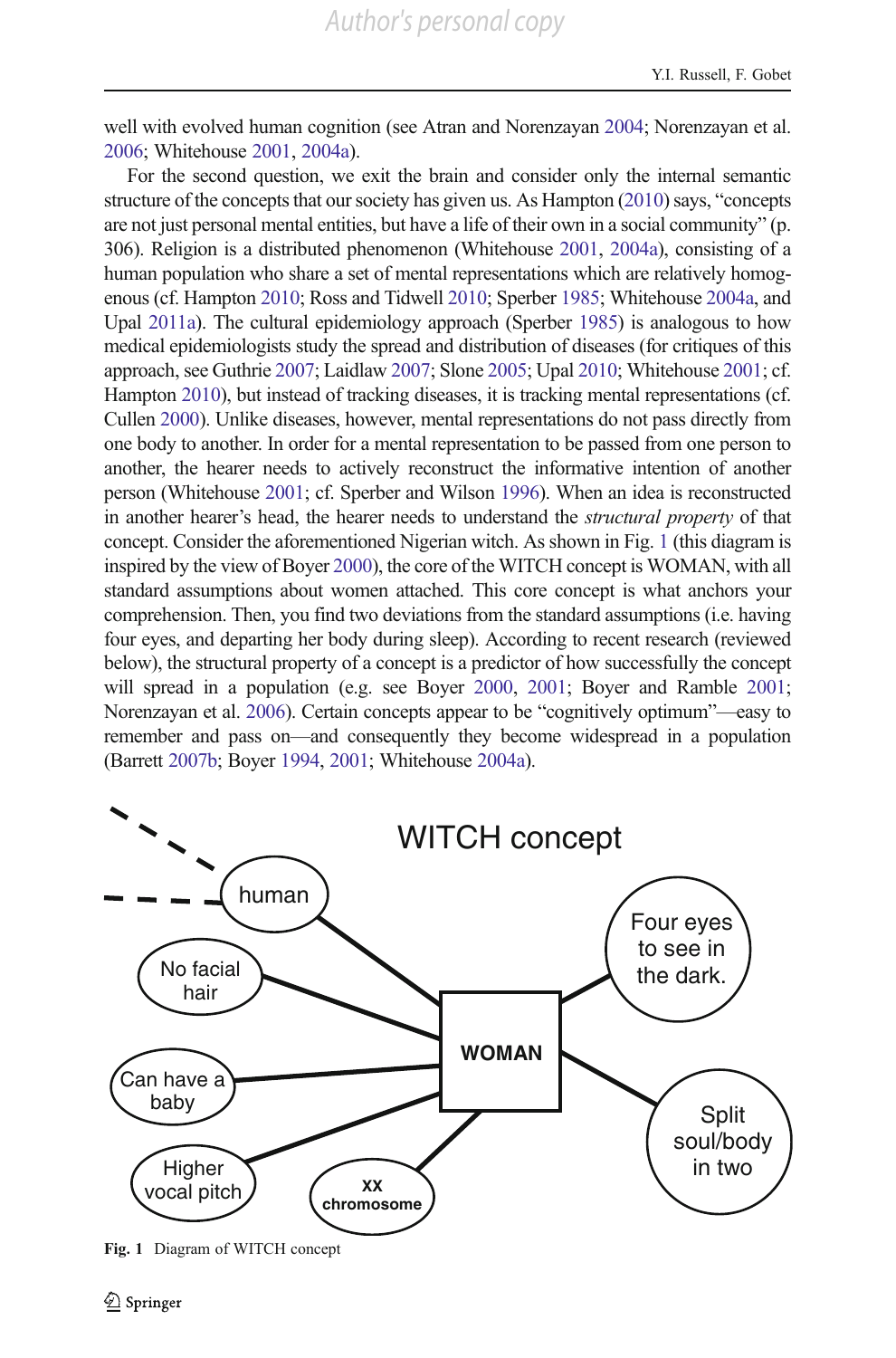The third question is about cultural background (Upal [2010\)](#page-33-0). People learn religious and supernatural ideas through their social and cultural context (Boyer [1994,](#page-29-0) [2001](#page-29-0); Pyysiäinen [2003](#page-32-0), [2004;](#page-32-0) Steadman et al. [2009](#page-33-0); Upal [2010](#page-33-0), [2011a;](#page-33-0) Whitehouse [1992](#page-34-0)). Culture is an information source, where the teachings, priorities, and attitudes of others provide a template for how to organize your thoughts (Colby and Cole [1973;](#page-30-0) Ross and Tidwell [2010](#page-32-0)). People develop "habits of the mind" (Ross and Tidwell [2010\)](#page-32-0) that structure their understandings of the world. Religions are conceptual frameworks for interpreting the world (Atran and Norenzayan [2004;](#page-28-0) Boyer and Ramble [2001;](#page-29-0) Guthrie [1980](#page-30-0); Hick [1983;](#page-31-0) Koltko-Rivera [2004;](#page-31-0) McCauley [2000](#page-31-0); Pyysiäinen [2003](#page-32-0); Steadman et al. [2009;](#page-33-0) Upal [2010,](#page-33-0) [2011a](#page-33-0); Vidal and Kleeberg [2007;](#page-33-0) Whitehouse [1992;](#page-34-0) cf. Ross and Tidwell [2010\)](#page-32-0). Different religious traditions vary immensely in the content of their teachings (see entries in Hinnells [1984](#page-31-0)), but all religions feature four main types of repertoire that reference the supernatural (Boyer [1994](#page-29-0)): (1) existence of non-observable entities, (2) supernatural status of human individuals, (3) causal links between the supernatural and observed events, and (4) knowledge of supernatural episodes (cf. Atran and Norenzayan [2004\)](#page-28-0). As Hampton [\(2010](#page-31-0)) says, "concepts are part of a broader causal-explanatory scheme with which we understand the world" (p. 305). In a religious tradition, people develop a world view that serves as an interpretive lens on the world (Atran and Norenzayan [2004](#page-28-0); Koltko-Rivera [2004](#page-31-0); but see Whitehouse [2004a](#page-34-0), p. 50–51). Believers may interpret the clearly visible world as the handiwork of supernatural agents (Grim [2006;](#page-30-0) Upal [2010\)](#page-33-0). They may interpret the "fleeting shadow… seen in a clearing" (Boyer [1994](#page-29-0), p. 92) as an encounter with a ghost (see Boyer [2001;](#page-29-0) Guthrie [1980](#page-30-0), [1993\)](#page-30-0). Most importantly, they listen to testimony about things unseen (Audi [2002;](#page-28-0) Goldberg [2010](#page-30-0); Whitehouse [2004a;](#page-34-0) cf. Ganea et al. [2007,](#page-30-0) and Hampton [2010\)](#page-31-0). People routinely augment personal observations with testimony from others (see Goldberg [2010;](#page-30-0) Hampton [2010](#page-31-0); Sommerfeld et al. [2007](#page-33-0)).

Why does a person believe in counterintuitive witches? As outlined above, this question may have a tripartite answer: (1) evolved cognitive biases (our minds shape the way that concepts are formulated), (2) inherent structural properties of concepts (some structures are catchier than others), and (3) cultural context (we are persuaded by surrounding cultural opinion). The three explanations are not incompatible with each other, and all three should be considered when we study counter-intuition (i.e. as three types of independent variable). Before going further, we need to clarify how "counterintuitive" is defined.

## 3 What are Counterintuitive Concepts?

New information is always put into context. Sometimes, it is integrated quite easily into what a person already knows. For example, when a chess master encounters a novel configuration of chess pieces, the pattern is immediately recognized as being similar to basic structures (chunks and templates) of previously learned patterns (Gobet and Simon [1996,](#page-30-0) [1998](#page-30-0); Gobet [1998;](#page-30-0) we return to chess examples later in this article). Other newly encountered information is "troublesome" (a word used by educational psychologists, e.g. Meyer and Land [2005\)](#page-32-0): difficult to learn because it is too alien (cf. Hampton [2010\)](#page-31-0). In the colloquial sense, "counterintuitive" simply refers to new information that clashes with prior knowledge (Pyysiäinen [2004](#page-32-0)). The eminent psychologist Leon Festinger [\(1957\)](#page-30-0) explored such clashes in his "theory of cognitive dissonance". When a new piece of information appears on your mental horizon, it is assessed in one of three ways: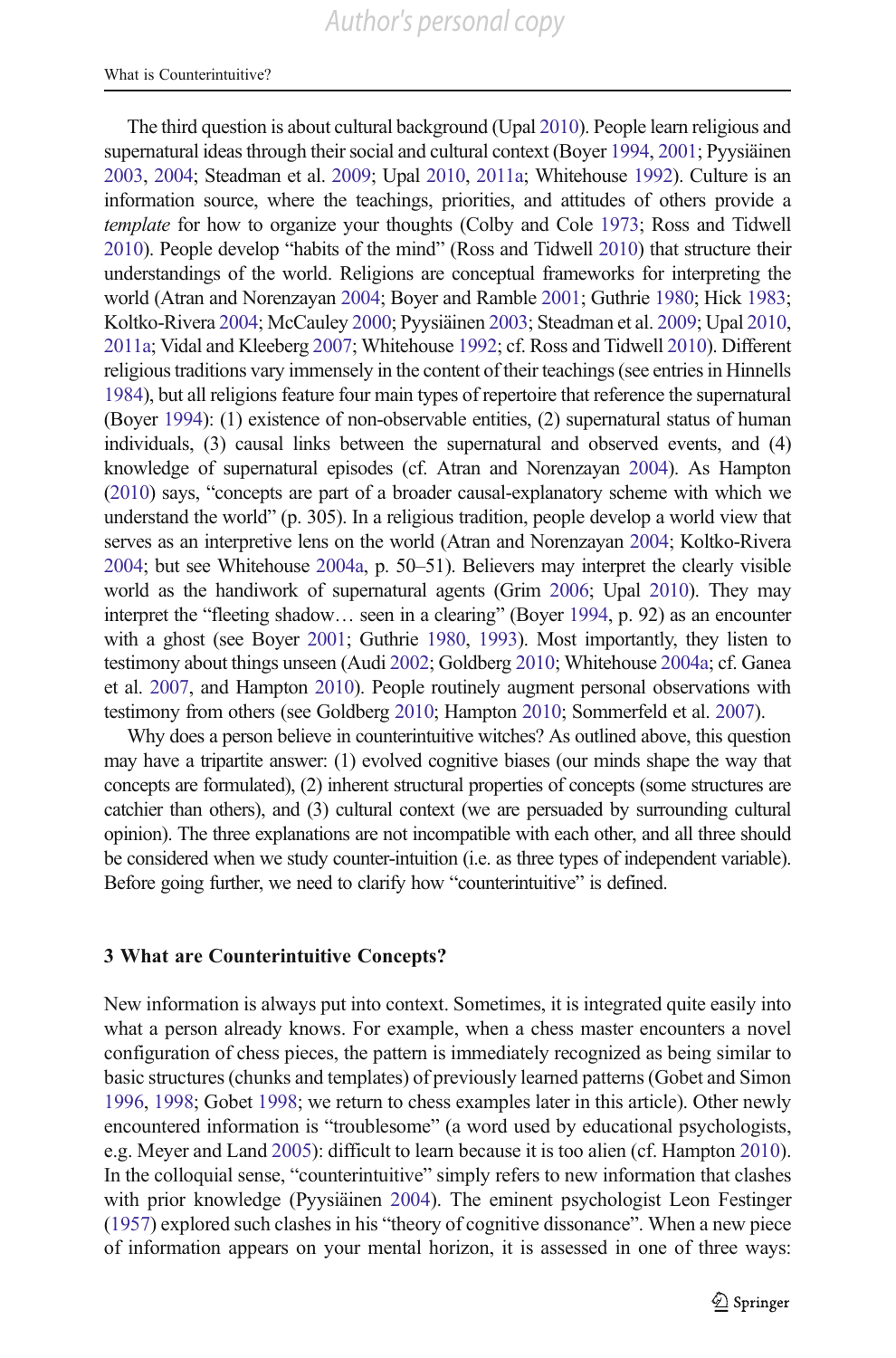dissonant, consonant, or irrelevant to what you already know. As Festinger defines dissonance: "x and y are dissonant if not-x follows from y" [\(1957,](#page-30-0) p. 13).

What is the "-intuitive" being countered when you say "counterintuitive"? It seems a misnomer at first, because the standard psychology definition of "intuitive" refers to a process, not a belief. For example, Betsch ([2008\)](#page-29-0) defines intuition as a "process of thinking" (p. 3) that occurs without conscious awareness, whereby knowledge in long term memory feeds into "a *feeling* that can serve as a basis for judgments and decisions" (p. 3, italics added; also see Gobet and Chassy [2009](#page-30-0); Chassy and Gobet [2011\)](#page-29-0). In other words, Betsch [\(2008\)](#page-29-0) identified intuition as the *process* leading to a "hunch". "Hunches" are often characterized as the quick-but-fallible initial conclusion that a person makes, in contrast to slower and more analytic forms of decision making (e.g. see Berger [2013,](#page-29-0) about judicial hunches). Those who study CSR use the word "intuitive" differently. They refer to intuitive ontology (Atran and Norenzayan [2004;](#page-28-0) Barrett [2008](#page-29-0); Boyer [1994,](#page-29-0) [2000,](#page-29-0) [2001](#page-29-0)): beliefs about characteristics of entities based on everyday "folk" experience (i.e. collective representations by a group; cf. Hampton [2010](#page-31-0)). Beliefs can be described as reflective (consciously known) or non-reflective (believed implicitly) (Barrett [2007b](#page-29-0); cf. Berger [2013\)](#page-29-0). A person could not possibly cogitate on every possible unseen combination of features in the environment (e.g., dogs cannot fly, pigs cannot fly, cats cannot fly, etc.) because there are an infinite number of propositions available. At any given moment, cognition is usually ad hoc, largely shaped by the specific features of the environment or ecological niche (Barrett [2011;](#page-29-0) Clark [1998\)](#page-29-0). According to the CSR view, many ontological expectations are "intuitive" because they are non-reflective (Barrett [2007b](#page-29-0)), formed though the process of intuition (sensu Betsch [2008\)](#page-29-0), based on the shorthand of category membership, resulting in a belief that is not necessarily brought into explicit attention (Barrett [2007b;](#page-29-0) Boyer [1994](#page-29-0), [2000,](#page-29-0) [2001\)](#page-29-0)—until it is countered.

To clarify the CSR definition of "counterintuitive", consider the following statements. Which of the following are counterintuitive?

- (1) A man who has always appeared calm suddenly erupts in anger.
- (2) An elderly woman in a wheelchair jumps out of her wheelchair and then stands on her head.
- (3) A flipped coin comes up heads twelve times in a row.
- (4) One hundred coins were thrown onto the floor and then (without human intervention), the coins spelled out the name "Charles Darwin".
- (5) A cat has been seen floating on air.
- (6) A cat has been described as dog-shaped.
- (7) A cat has been described as weighing 5,000 kg.
- (8) A witch has four eyes to see the spirit world and can split her soul in two in order to leave her body at night (Lainé [2007](#page-31-0)).

Many of the above situations are unusual, but only statements (5) and (8) are properly counterintuitive (sensu Barrett [2008](#page-29-0)). Statements (1) to (3) are surprising but *not* counterintuitive because they describe entirely plausible events. The calm man (statement 1) had never been observed to get angry, but you can easily alter your impression of the man's personality (he was not as calm as he looked; he gets angry in certain situations, etc.). For the elderly woman (statement 2), the most rational explanation is that she was only *pretending* to need a wheelchair. A coin flipping onto heads twelve times in a row (statement 3) has a probability of .00024 but it is still entirely possible. Statement (4)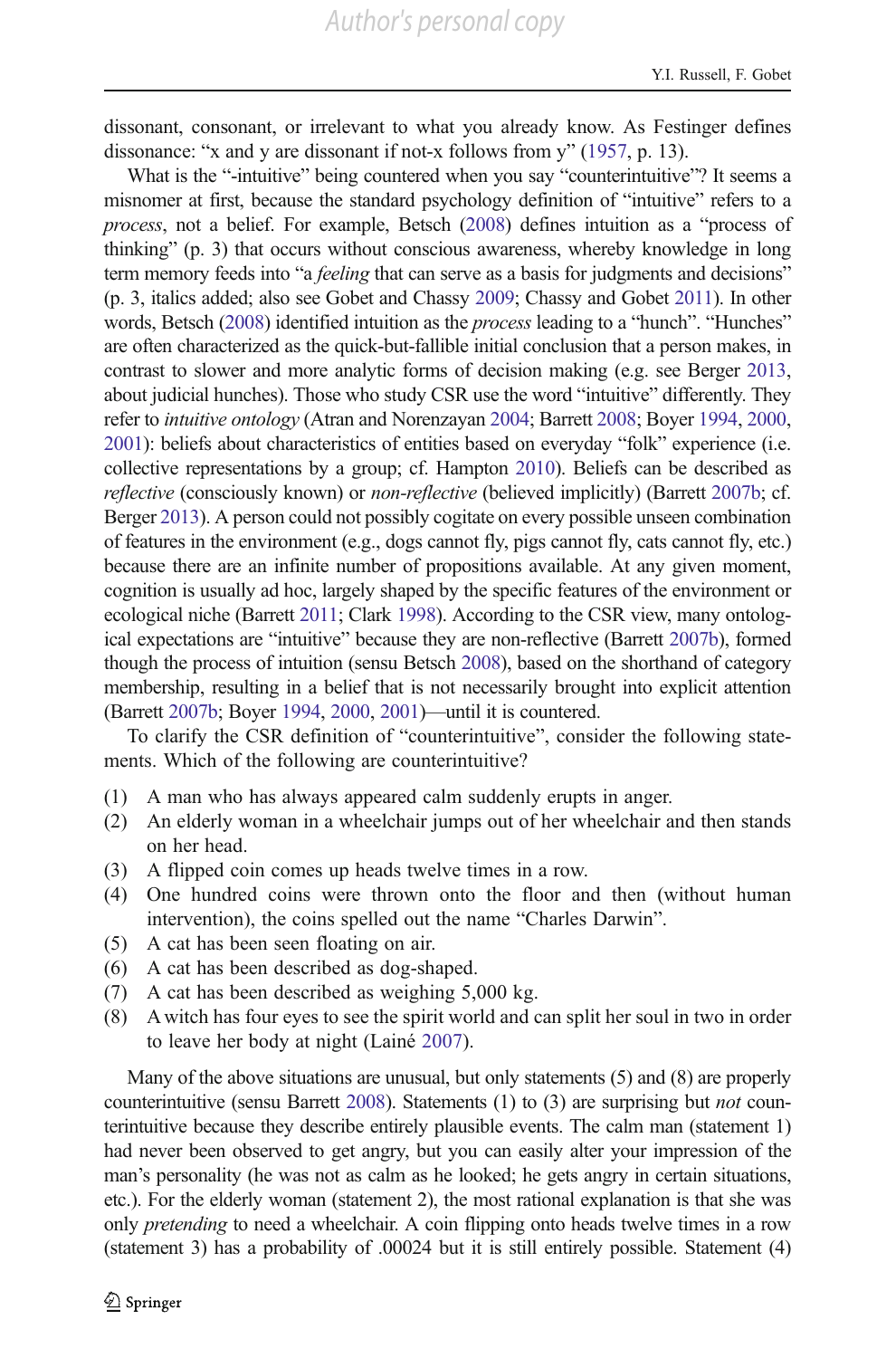represents a grey area. Although it does not transgress the laws of physics for the carelessly thrown coins to spell out "Charles Darwin", the probability is so vanishingly small that philosophers call this kind of event a "quasi-miracle" (Dodd [2011](#page-30-0)): de facto impossible even if it can theoretically happen (see Dodd [2011](#page-30-0), for a summary of this debate).

In CSR, the word "counterintuitive" has a very specific meaning. It does not simply refer to the dissonant, absurd, unlikely, impossible, or unfamiliar. Here, the word "counterintuitive" is used within an interpretive framework for analyzing the transmission of religious ideas across populations (Atran [2006;](#page-28-0) Atran and Norenzayan [2004](#page-28-0); Barrett [2008;](#page-29-0) Barrett and Nyhof [2001;](#page-29-0) Boyer [1994](#page-29-0), [2001;](#page-29-0) Boyer and Ramble [2001](#page-29-0); Guthrie [2007;](#page-30-0) Pyysiäinen [2002](#page-32-0), [2004](#page-32-0); Slone [2005;](#page-33-0) Tweney [2012;](#page-33-0) Whitehouse [2004a,b](#page-34-0); for critiques of counterintuitiveness research, see Bloch [2005,](#page-29-0) [2008](#page-29-0); Cho [2013;](#page-29-0) Day [2007](#page-30-0); Näreaho [2008;](#page-32-0) Nynäs [2008](#page-32-0), and Salazar [2010\)](#page-33-0). However, despite this focus on religion, there are no compelling reasons cited that differentiate the cognitive mechanisms that occur in *reli*gious domains and non-religious domains (Pyysiäinen [2003,](#page-32-0) [2013](#page-32-0)): the content may be different, but the process is the same. When people categorize the supernatural, they are using the same cognitive processes that they use to categorize the mundane (see Atran and Norenzayan [2004\)](#page-28-0) and, indeed, most religious behaviour is just ordinary, everyday, behaviour, but which is overlaid with a supernatural interpretation (Bloch [2008](#page-29-0); Steadman et al. [2009](#page-33-0)). Therefore, in the line of research cited below, it is not uncommon to see nonreligious counterintuitive concepts (see examples in Table [1](#page-7-0)) being used to draw inferences about religious counterintuitive concepts (e.g. Boyer [2001](#page-29-0), pp. 58–104). Religion utilizes two types of contradiction (Boyer and Ramble [2001;](#page-29-0) Barrett [2008\)](#page-29-0): a "breach" of the normal characteristic (e.g. an invisible horse), and a "transfer" of characteristics from one entity to another (e.g. a "flying horse" has a skill transferred from a bird). In this area of study, Barrett ([2008\)](#page-29-0) provided a comprehensive guide, wherein he claimed that "counterintuitive" refers to concepts whose descriptions violate "maturationally natural" expectations (McCauley [2000\)](#page-31-0) about the concept (cf. Barrett et al. [2009](#page-29-0); Carey [2011,](#page-29-0) and Spelke and Kinzler [2007;](#page-33-0) for a critique, see Upal [2010\)](#page-33-0). These violations (see Barrett [2008](#page-29-0)) could be spatial (space and time), biological (contradicting requirements of living things), regarding *animacy* (whether or not self-propelled), *mentality* (whether it is thinking), and universal (regarding temporal and continuous existence).

Defined this way, counterintuitive events seem tantamount to "miracles" (see discussion in Pyysiäinen [2004](#page-32-0)). Hume ([1748/](#page-31-0)1993) defined miracles as violations of the laws of nature whose reports contradict the weight of a person's past experience. However, we need to distinguish between the actual laws of nature and a person's construal of them (Pyysiäinen [2004](#page-32-0)). In a scientific framework, if a law of nature is "violated", then the relevant theory must be substantially updated (or even rejected altogether) in order to assimilate the new information (Dunbar [1995;](#page-30-0) Popper [1968;](#page-32-0) Tweney et al. [2006,](#page-33-0) pp. 494– 495; cf. Upal [2010](#page-33-0)). This is different from supernatural violations (i.e. miracles), which do not change the status of the intuitive domains (for background, see Barrett [2008;](#page-29-0) Pyysiäinen [2004](#page-32-0); Upal [2010;](#page-33-0) and see Boyer [1994](#page-29-0), on "credal status"). In the minds of believers throughout history, miracles are "exceptions to the rule" engineered by sentient supernatural beings (Pawlikowski [2007](#page-32-0)). As Tweney et al. ([2006](#page-33-0)) describe it, "believers [are] asked to accommodate to a fixed, unchanging, even eternal, order" (p. 495; cf. Pyysiäinen [2003\)](#page-32-0). In science, by contrast, "natural laws" are universal statements about observed reality, in the form of "there-is"—and conversely—"there-is-not" statements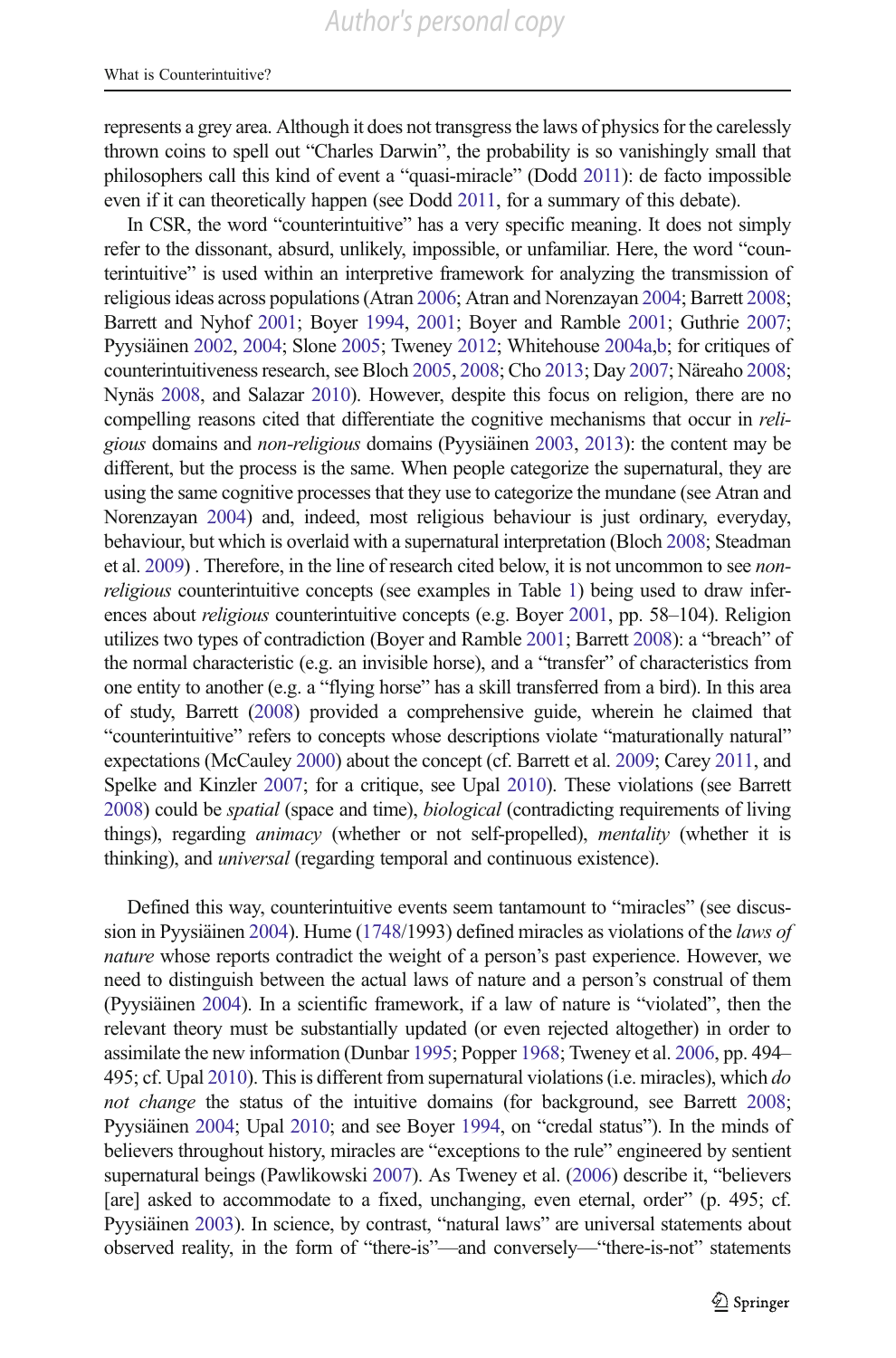| Citation                                | Example(s) of counterintuitive concept                                                                                                                                                                                                                                                                              | Comment                                                                                        |
|-----------------------------------------|---------------------------------------------------------------------------------------------------------------------------------------------------------------------------------------------------------------------------------------------------------------------------------------------------------------------|------------------------------------------------------------------------------------------------|
| Barrett and<br>Nyhof<br>(2001)          | "a being that can see or hear things no matter<br>where they are. For example, it could make<br>out the letters on a page in a book hundreds<br>of miles away and the line of sight is<br>completely obstructed." (p. 79).                                                                                          | At least two violations of core concept<br>of human-like being.                                |
| Boyer and<br>Ramble<br>(2001)           | "There was a person who was at two places at<br>same time. He was at one place and at<br>another place at the same moment"; "There<br>was one person who had no shadow. Even in<br>broad daylight, he did not have a shadow"<br>$(p. 561)$ .                                                                        | One violation to core concept of human<br>being.                                               |
| Norenzayan<br>et al. (2006)             | "Thirsty door"; "Confused table"; "Four-legged Examples of minimally counterintuitive<br>student"; "Drying comment" (p. 537)                                                                                                                                                                                        |                                                                                                |
| Tweney et al.<br>(2006)                 | "Giggling Seaweed", "Melting Lady",<br>"Running Dying Stone", "Walking<br>Solidifying Pens" (p. 487).                                                                                                                                                                                                               | Two minimally and two maximally<br>counterintuitive                                            |
| Slone et al.<br>(2007)                  | "chanting grazing TV"; "teaching lustful<br>macaroni", "eating religious belief" (p. 361).                                                                                                                                                                                                                          | Noun as core concept with $1-2$<br>violations                                                  |
| Harmon-<br>Vukić and<br>Slone<br>(2009) | "The pigeon/was in the park on sunny day/<br>rested on a bench/watch children throw<br>stones on the ground./Smiled at the kids/saw<br>a child complaining/melted in the heat"<br>$(p. 62)$ .                                                                                                                       | Counterintuitiveness occurs due to lack<br>of connection between elements of<br>the story      |
| Gregory and<br><b>Barrett</b><br>(2009) | "A fly that is immortal"; "A camel that is<br>invisible"; "A cup that is thinking; "A potato<br>that is everywhere"; "A cactus that is<br>jumping" (p. 296).                                                                                                                                                        | Examples of minimally counterintuitive<br>concepts                                             |
| Johnson et al.<br>(2010)                | "A grass covered mountain that likes to sing to<br>the birds that occupy it when it's happy and<br>becomes invisible when it's sad"; "An<br>intelligent Lioness that speaks English, gives<br>birth to human infants, can travel back in<br>time and can transform itself into different<br>animal forms" (p. 115). | Two examples of core concepts<br>(mountain, lioness) with 2 and 4<br>violations, respectively. |
| Upal $(2011b)$                          | "A villager who was made out of steel met a<br>man from the neighboring village who had<br>wings that he used to fly like a bird." (p.46);<br>"A villager who could bend spoons with his<br>eyes met a woman from the neighboring<br>village who had ten heads." (p. 47).                                           | Human concepts with one violation<br>each.                                                     |
| Harmon-<br>Vukić et al.<br>(2012)       | "One woman floated in space, could spit fire,<br>and breathe under water." (p. 139).                                                                                                                                                                                                                                | Example of maximally counterintuitive<br>concept.                                              |

<span id="page-7-0"></span>

| <b>Table 1</b> Selected examples of devised counterintuitive stimuli from empirical studies |  |
|---------------------------------------------------------------------------------------------|--|
|---------------------------------------------------------------------------------------------|--|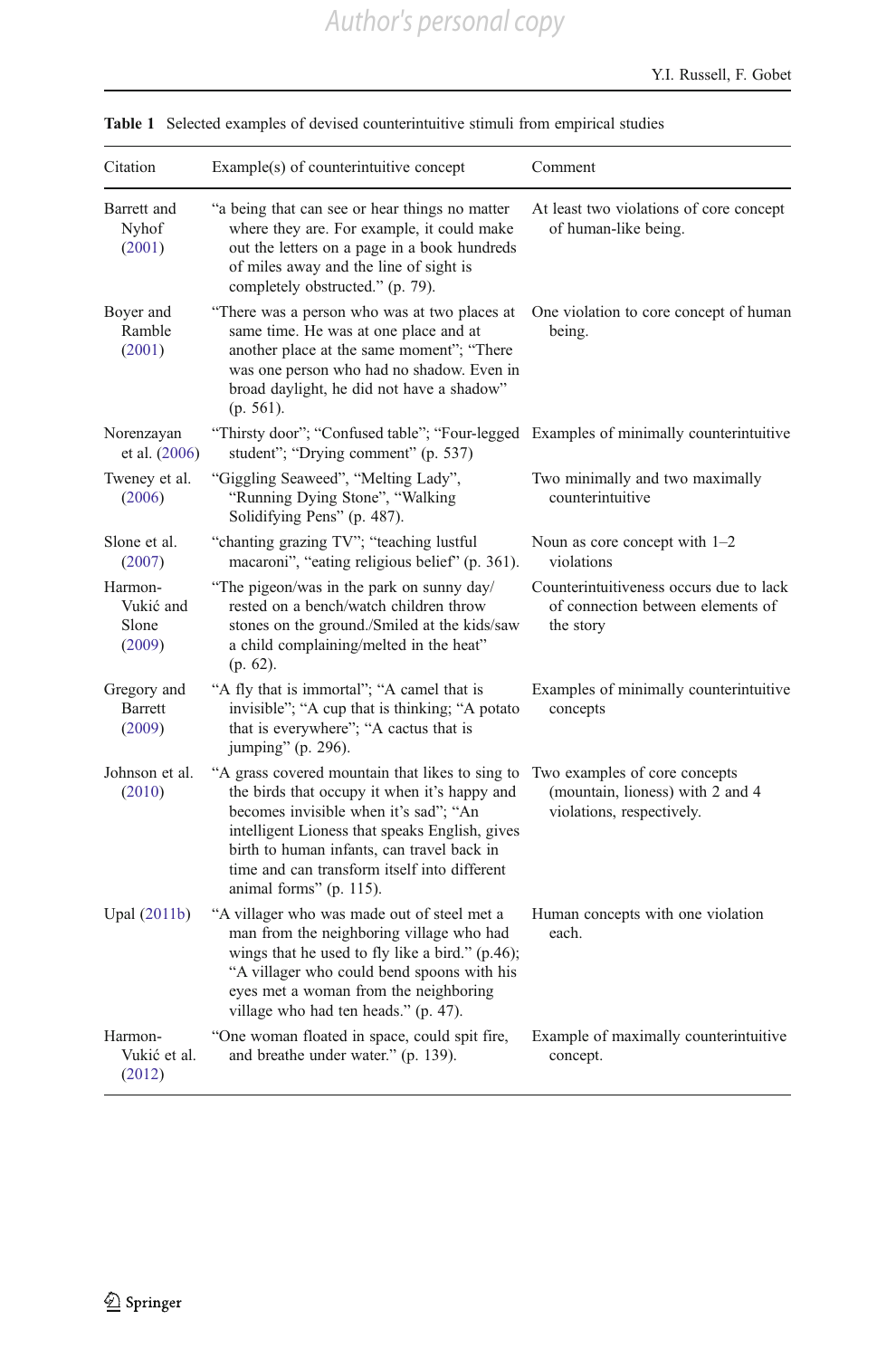(Popper [1968](#page-32-0)). Natural laws allow some events to occur, and disallow others. For example, Newton's law of universal gravitation stipulates the conditions whereupon one body in space would fall towards the other (Hawley and Holcomb [2005\)](#page-31-0), allowing a smaller body (e.g. a meteor) to fall towards a larger body (e.g. Earth) if the latter is large enough and close enough; and *prohibiting* the smaller object from flying away (unless there is a competing gravitational pull). Regarding the counterintuitive, we can use Barrett's framework to look for "there-is-not" statements (sensu Popper [1968](#page-32-0); cf. Atran and Norenzayan [2004,](#page-28-0) and Boyer [1994](#page-29-0), [2001](#page-29-0)). A human *cannot* be in two places at once (spatial violation). A human *cannot* exist only on Tuesdays (time violation; universal violation). A human cannot survive without eating (biological violation). A *statue* of a human being *cannot* move by itself (animacy violation). A statue cannot think (mentality violation). Anything that violates "there-is-not" (sensu Popper [1968](#page-32-0)) in these aforementioned domains is counterintuitive. A crucial point is that natural laws refer to conditions that can exist independently of human knowledge (Popper [1968;](#page-32-0) McCauley [2000](#page-31-0)), even if we cannot measure or observe them. A person's "feelings of conviction" (Popper [1968,](#page-32-0) p. 44) might be utterly irrelevant to natural laws (Dunbar [1995](#page-30-0); Pyysiäinen [2003,](#page-32-0) [2004\)](#page-32-0). Therefore, we should conclude that "counterintuitive" refers strictly to the experiential inside-the-head world of humans (cf. Barrett [2008](#page-29-0); Hampton [2010](#page-31-0), and Pyysiäinen [2004\)](#page-32-0): it is an evaluation made by a person, intuitively cross checked against a lifetime of learning (for discussion, see Boyer [1994;](#page-29-0) also Hume [1748/](#page-31-0)1993; Festinger [1957;](#page-30-0) Pyysiäinen [2003](#page-32-0); Upal [2010](#page-33-0)). We defend this position in the remainder of this paper.

Returning to our list, we see that a "cat that floats on air" (statement 5) would be counterintuitive by Barrett's [\(2008](#page-29-0)) definition (a spatial and biological violation of our knowledge of cats, mammals, and large-bodied animals in general). However, in some settings, even a floating cat can be explained rationally. Floating would not be counterintuitive if the cat lived on the International Space Station. You could explain a floating cat easily because the context (being in outer space) is where mammals can float without trying. The floating cat is counterintuitive *if and only if* the cat is earth-bound (compare to work of Gregory and Barrett [2009\)](#page-30-0). Moving onto statement 6 ("dog-shaped cat"), we find a pure example of dissonance (sensu Festinger [1957\)](#page-30-0) because the "dog shape" is dissonant with "cat shape". However, a "dog-shaped cat" is not an ontological violation and therefore would *not* qualify as counterintuitive (see Barrett [2008\)](#page-29-0). Instead, it is counterschematic (Barrett [2008](#page-29-0)), merely a contradiction in terms (also see Boyer [1994,](#page-29-0) on "nonschematic"; cf. Akman [2009](#page-28-0); Gregory and Barrett [2009](#page-30-0), and Johnson et al. [2010\)](#page-31-0). By the same token, the cat that weighs 5,000 kg (statement 7) is bizarre but not counterintuitive (Barrett [2008](#page-29-0); cf. Barrett and Nyhof [2001](#page-29-0)). In fact, the 5,000 kg cat might be called counterschematic, because our category of "cat" does not permit even the largest cats to weigh 5,000 kg; yet, it is possible for other mammals (e.g. whales) to weigh that much.

Finally, we come to the Nigerian witch (statement 8). This is a truly counterintuitive concept (sensu Barrett [2008](#page-29-0)) because the folk concept (woman) is not usually attached to such magical abilities. However, we might ask a difficult question. How does the actual comprehension experience differ between statement (8) and statement (1)? The calm man (statement 1) had the capacity to become violently angry, even though that capacity had not been previously witnessed. Similarly, the witch (statement 8) is purported to have abilities that have not actually been witnessed by anybody (unless you believe the rumors). The sudden anger of a calm man (statement 1) may have violated a social impression, but it does not violate ontology. Obviously, intuitive ontology references naturalness—and a counterintuitive event represents a violation of that natural state. How do you decide when a concept is 'natural'?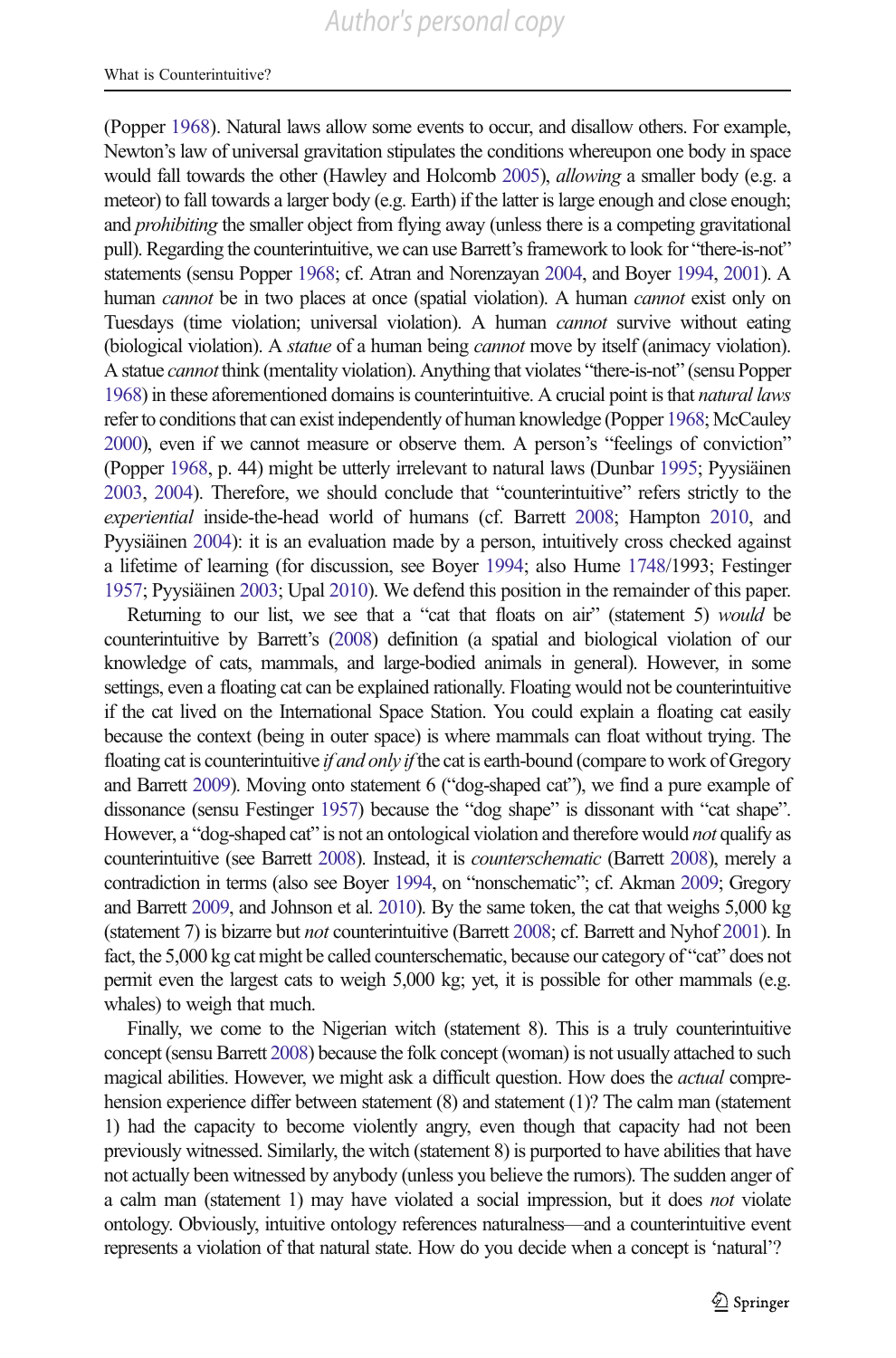### 4 Are Some Concepts More 'Natural' than Others?

What is a concept? There have been many attempts to answer this question over the years (and here we cannot provide an exhaustive review of concepts that will please everybody), but we can generally identify concepts as being *relational*—either denoting real life phenomenon, or relating to other concepts (for diverse definitions of concepts, see Anderson [1980;](#page-28-0) Barsalou [2009](#page-29-0); Carey [2011;](#page-29-0) Dennett [1995](#page-30-0); Feldman [2003;](#page-30-0) Hampton [1999,](#page-31-0) [2010;](#page-31-0) Keil [1989;](#page-31-0) Malt et al. [2011](#page-31-0); Medin and Rips [2005](#page-32-0); Millikan [2009;](#page-32-0) Murphy [2010](#page-32-0); Palmer [1981](#page-32-0); Popper [1968](#page-32-0)). Concepts can occupy different levels of explanations according to the complexity of the referent: at the more abstract level (e.g. GOVERNMENT), a concept might comprise relevant multiple ideas joined together. At a simpler level (e.g. APPLE), they might be considered 'atomic' (not reducible into smaller joined ideas) (cf. Anderson [1980;](#page-28-0) Atran [1998;](#page-28-0) Feldman [2003](#page-30-0)). Concepts occur in many forms (Medin and Rips [2005;](#page-32-0) Murphy [2010](#page-32-0)): taxonomic (e.g. FISH, can swim, has gills, lays eggs, etc.), thematic (e.g. DOG, leash, walk, park), event-based (e.g. WEDDING, bride, groom, music, etc.), script-based (e.g. sequence of events for dining at a restaurant), describing relations (e.g. fish LARGER THAN bacteria), or it can be completely ad hoc (e.g. "things to bring on a night fishing trip", Medin and Rips [2005;](#page-32-0) cf. Ross and Tidwell [2010](#page-32-0), on cultural necessity; cf. Hampton [2010\)](#page-31-0). Often, concepts are difficult to describe in a single word and need modifiers to be added to a core word (Malt et al. [2011](#page-31-0)).

Concepts have at least two main functions (see Medin and Rips [2005](#page-32-0); Murphy [2010\)](#page-32-0): to communicate ideas and as a vehicle for categories of referents (which can include everything from concrete objects like TABLE or abstract concepts like JUSTICE). The latter function—categorization—is of particular importance to the study of counterintuitive concepts (see Boyer [1994](#page-29-0), [2001](#page-29-0)). There have been a diversity of schools of thought on what constitutes a "category" (Boyer [1994;](#page-29-0) Hampton [2010](#page-31-0); Keil [1989;](#page-31-0) Medin and Rips [2005](#page-32-0); Millikan [2009](#page-32-0); Murphy [2010](#page-32-0)) but there is general agreement that a category consists of a core concept connected to a list of attributes (as in our FISH category above; cf. Boyer [2000,](#page-29-0) and Fig. [1\)](#page-3-0). Categorical schemes tend to be hierarchically structured—e.g. dachshund is a kind of dog, dog is a kind of mammal, etc. (Palmer [1981:](#page-32-0) cf. Atran [1998](#page-28-0))—but categories are of limited usefulness if they are either too broad (e.g. "all objects") or too narrow (i.e. where the criterion exhausts the category) (Murphy [2010\)](#page-32-0). Ultimately, categories are all imperfect because of their fuzzy boundaries, their inconsistent prototypes, and their opaque definitions (Hampton [2010](#page-31-0); cf. Keil [1989,](#page-31-0) and Millikan [2009](#page-32-0)). "Categories are useful", says Murphy [\(2010\)](#page-32-0), "to the degree that they tell us about their members" (p. 15).

Human children learn to represent the world in at least five domains (Spelke and Kinzler [2007](#page-33-0)): *object representation* (spatiotemporal principles of cohesion, continuity, and contact), agents and their actions (attention to cues of agency, causation, and goals), number (differentiations of amounts), space (the geometry between objects in the environment), and *social representation* (differentiating and representation people and categories of people). Each domain is learned as a set of regularities, upon which strict constraints are imposed (cf. Nynäs [2008\)](#page-32-0). Can the constraints ever be broken? It depends on what constraint you mean. Akman ([2009](#page-28-0)), a semanticist, identified three types of constraint: (1) "necessary constraint" (necessary to maintain a classification system; their violation is equivalent to counterschematic), (2) "nomic constraint" (perceived laws of nature; their violation is equivalent to counterintuitive), and (3) "conventional constraint" (cultural norms; their violations are "rule breaking"). Two out of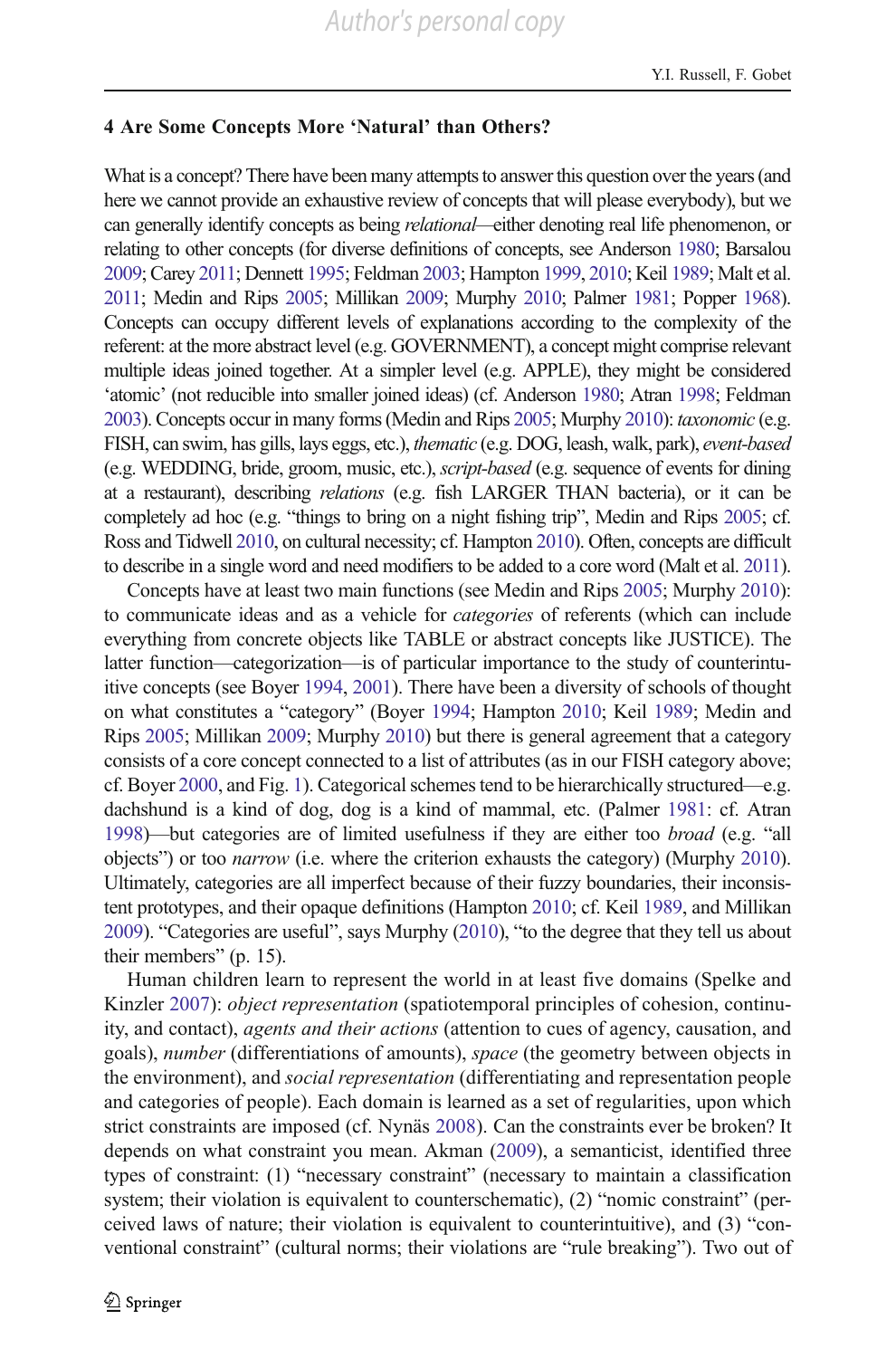three of these constraints are relative (not universal). For example, people will differ in what they call "necessary constraints" (because different people are exposed to different classification schemes) and "conventional constraints" (because cultural conventions are diverse). However—when facing "nomic constraints"—all people should be the same if the laws of physics are the same. A judgment about "counterintuitive" pertains only to "nomic" constraints and when they have been broken (compare to Barrett [2008\)](#page-29-0).

Are some categories universal across all cultures? This is a longstanding question among psychologists and philosophers (see Keil [1989\)](#page-31-0). People seem to agree that the world consists of natural kinds (occurring without human agency), nominal kinds (artificially defined categories), and artifacts (objects), but there is much debate on how to define and differentiate these "kind" categories (Keil [1989](#page-31-0); cf. Carey [2011](#page-29-0) and Millikan [2009\)](#page-32-0). Onto what "kinds" can we apply counterintuitive violations? Barrett's [\(2008\)](#page-29-0) framework clearly stipulates that counterintuitiveness is the violation of natural kinds and artifacts. This is not as clear for nominal kinds (which are by definition artificial constructs). As Keil [\(1989\)](#page-31-0) claimed, nominal and natural kinds form a continuum (see Fig. 3.2 therein). A violation to a purely nominal kind (e.g. circle) would be counterschematic, but a violation to a *partially* nominal (partially natural) kind, such as "uncle" (Keil [1989](#page-31-0)) would likely be counterintuitive.

Millikan ([2009](#page-32-0)) uses the term *real kinds* to describe real life categories: those with enough distinctive features to be labelled in a non-arbitrary way. Real kinds encompass not only natural kinds (e.g. animal species), but also artifacts (e.g. Gothic cathedrals) and social roles (e.g. doctor). In other words, a real kind is any category with real life meaningfulness. What is the meaning of "meaningful"? In a review of cross-cultural studies, Ross and Tidwell ([2010](#page-32-0)) reported that a person's *goals* influence how an entity is categorized, and between people, this can differ along cultural lines (e.g. fishermen who fish for *food* versus those who fish for *leisure* will categorize fish differently, see references in Ross and Tidwell [2010;](#page-32-0) cf. Colby and Cole [1973](#page-30-0)). Clearly, there is a grey area on the continuum between "intuitive" (in the Boyer and Barrett sense) and culturally derived "habits of thought" (sensu Ross and Tidwell [2010\)](#page-32-0). The precise shape of a person's conceptual knowledge will vary from person to person. Some people will vary due to their educational standing in life (Meyer and Land [2005;](#page-32-0) Hampton [2010\)](#page-31-0). Others will vary due to expertise. As an aspiring expert gains knowledge-based expertise about a category, then that person might become less focused on the easily visible aspects and more focused on the unseen functional dimensions of the task/stimuli (Ross and Tidwell [2010;](#page-32-0) cf. Gobet and Simon [1996](#page-30-0); Keil [1989](#page-31-0); Russell [2011](#page-32-0); we return to the topic of expertise later). "Counterintuitive" is perceived when there is a tension between the observed (mundane everyday knowledge) and reports that violate what you know.

A key point is that the supernatural referents of counterintuitive claims are not perceived directly (notwithstanding the "fleeting shadow is seen in a clearing," Boyer [1994](#page-29-0), p. 92; also see Boyer [2001](#page-29-0), p. 64, Steadman et al. [2009](#page-33-0), and Upal [2010\)](#page-33-0). If something was perceived directly and with regularity, then it would cease to be counterintuitive. As Hume [\(1748](#page-31-0)/1993) wrote, there "must be a uniform experience *against* every miraculous event, otherwise the event would not merit that appellation" (§90, emphasis added). Human perceptual and cognitive abilities are shaped by our evolutionary history, and all humans share a speciesspecific pattern (see Laland and Brown [2002](#page-31-0)). Personal idiosyncrasies aside, there will be certain beliefs that all people should share (McCauley [2000](#page-31-0)), and this will pertain specifically to the co-observed world—particularly about the *ubiquitously observed* things in the world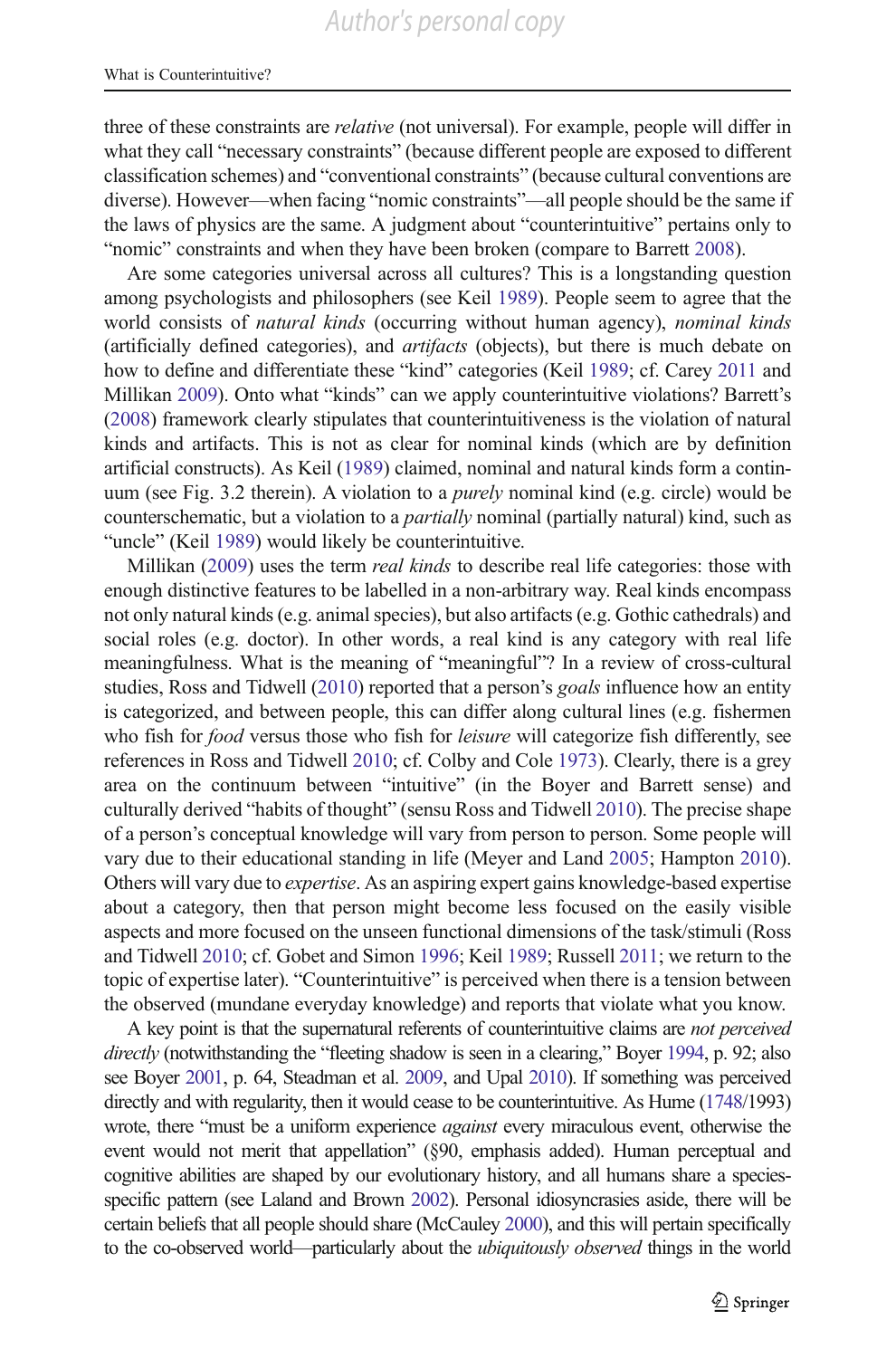that people can discuss when witnessing them together (cf. Atran and Norenzayan [2004](#page-28-0), and Clark and Carlson [1981\)](#page-30-0). Regarding the non-observables, people are more likely to disagree. This is true for both unseen mundane processes (e.g. plants feeding on water) and the alleged supernatural.

Consider the WITCH concept. It is defined by those unseen magic powers. Without them, the witch is merely a woman. Does the witch genuinely have supernatural abilities? It depends on who you ask. You can answer yes (if you believe in witches) or no (because witches do not exist in the first place). How do we choose between yes and no? We can utilize the tool of "possible worlds" semantics (Lewis [1978\)](#page-31-0) to formulate an additional answer of yes: yes (but only in a world where witches do exist) (cf. Akman [2009,](#page-28-0) pp. 405–406, Bloch [2008](#page-29-0); Dodd [2011](#page-30-0); Guthrie [1993](#page-30-0); Hampton [2010,](#page-31-0) pp. 305–309, Näreaho [2008](#page-32-0) and Palmer [1981,](#page-32-0) pp. 166–173). Hence, a witch-believer and a non-witch believer could both say "yes" for different reasons. To a non-witchbeliever, "witch" is an "empty name": it does not refer to a real life referent (see Reimer [2001](#page-32-0) on the "problem of empty names", and Akman [2009](#page-28-0) on "Russell's problem"). For a witch-believer, the "witch" name is *not* empty. It refers not only to a real person, but to the unseen powers proclaimed in stories of witches. In the mental world of a person who does believe in witches, the concept is "witch" is not unusual. Does that mean that it is no longer counterintuitive?

The concept of a witch may not *feel* counterintuitive if—according to an individual's world view—"witch" is simply regarded as a *real kind* as defined by Millikan [\(2009;](#page-32-0) cf. Upal, 2010). In a witch-believing culture, perhaps witch-believing does meet the definitional criterion of "maturationally natural" (sensu McCauley [2000\)](#page-31-0) because the concept is embedded in a society where people routinely think about parallel natural and supernatural worlds operating together (Bloch [2008](#page-29-0)). If a witch is a normal concept, then the "counter-" would be uninstalled from "intuitive" with respect to witches (cf. Bloch [2005;](#page-29-0) Upal [2010](#page-33-0)). Is the Nigerian witch a PERSON concept with two violations? Or, is she a WITCH concept with no violations? We cannot answer such a question without contemplating the role of context.

#### 5 Concepts in Context

"A context is a psychological construct, a subset of the hearer's assumptions about the world. It is these assumptions, of course, rather than the actual state of the world, that affect the interpretation of an utterance" (Sperber and Wilson [1996,](#page-33-0) p. 15).

Context is very important for determining how newly encountered information is understood. Take the sentence "my typewriter has bad intentions" (cited by Palmer [1981,](#page-32-0) p. 49). The claim is anomalous because we know that typewriters do not have the ability to think. Additionally, as Palmer [\(1981](#page-32-0)) states, if you "replace typewriter by dog, snake, and microbe… Whether the resulting sentence is judged to be anomalous can be determined only by what we know about the intelligence of dogs, snakes, and microbes. The anomaly depends… on knowledge of the world" (p. 50, italics original). In other words, you define strangeness by referencing prior knowledge (Upal et al. [2007](#page-33-0); cf. Kintsch [1980](#page-31-0)). Background knowledge is never static. It can imply different things at different times. Sperber and Wilson [\(1996](#page-33-0)) define a *contextual implication* (pp. 107–108) as a situation whereupon an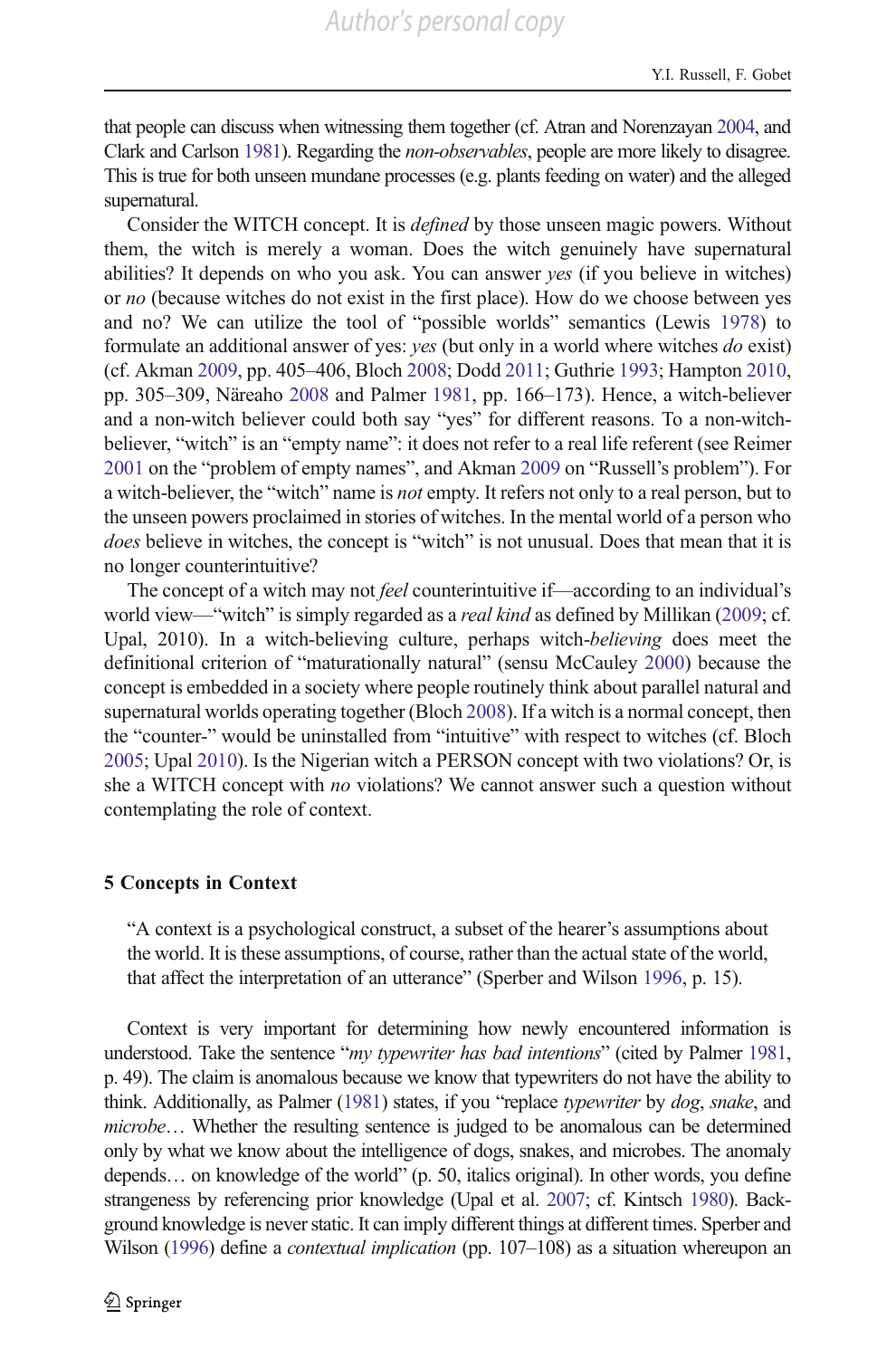original context is altered by additional information, which may alter how the referent is understood (cf. Dennett [1995](#page-30-0), chapter 14). You might need to keep two premises in your mind simultaneously in order to interpret an utterance (Sperber and Wilson [1996](#page-33-0)). For example, consider statement (5) from earlier ("a cat has been seen floating on air"). In order to decide whether it is counterintuitive or not, you need at least two premises. If you pair one premise ("the movement of cats is bound by gravity") with a second premise ("the cat lives on Planet Earth"), then it is counterintuitive. Alternately, if you pair that first premise with a third premise ("the cat lives on the International Space Station"), then a floating cat is not counterintuitive at all (compare to Gregory and Barrett [2009\)](#page-30-0). In addition to contextual implication, context alters meaning in at least two other ways (Sperber and Wilson [1996\)](#page-33-0): strengthening (adding information that supports pre-existing information), and contradiction (where new information displaces previous assumptions).

The contextual implication, strengthening, or contradiction to your background knowledge (Sperber and Wilson [1996\)](#page-33-0) comes primarily from your social reference group (Goldberg [2010;](#page-30-0) Upal [2011a](#page-33-0)). How does the social referencing differ between science and religion? Religious persons view themselves as inhabiting "truth-seeking communities" (Welker [2006,](#page-34-0) p. 557) wherein they employ theological explanations of how the world works (ibid., Hume [1748/](#page-31-0)1993; Guthrie [1980](#page-30-0); Masse et al. [2007](#page-31-0); McCauley [2000;](#page-31-0) Pyysiäinen [2003;](#page-32-0) Park [2005;](#page-32-0) Vidal and Kleeberg [2007](#page-33-0); Whitehouse [1992](#page-34-0))—often additionally relying on their own introspection as a source of information (Grim [2006;](#page-30-0) Whitehouse [2004b](#page-34-0)) or even using empirical data to justify conclusions about their theologies (as scientists in the Middle Ages did, see Vidal and Kleeberg [2007](#page-33-0)). Religious claims are, by definition, *not scientific* because they are regarded by their own practitioners as immune (McCauley [2000](#page-31-0)) from the scientific criterion of falsifiability through observation (Popper [1968](#page-32-0)). Theological doctrines consist of empirically inscrutable claims embedded within complexes of information that may resemble science in ambition and scope, but which differ crucially from science in how they collect information and update theories (for discussion, see Atkins [2006;](#page-28-0) Cho [2013](#page-29-0); Upal [2010;](#page-33-0) cf. Dennett [1995](#page-30-0), pp. 149– 155, Guthrie [1980;](#page-30-0) Popper [1968](#page-32-0); Tweney [2012,](#page-33-0) and Whitehouse [2004b](#page-34-0), Fig. 13.1 therein). However, even the most scientifically rigorous person learns about scientific facts mainly through testimony (from their socially accepted sources), in a manner analogous to how a religious person accepts the testimony of a guru (Audi [2002;](#page-28-0) cf. Barrett [1999](#page-29-0); Hampton [2010;](#page-31-0) Goldberg [2010](#page-30-0), and Upal [2011a](#page-33-0)). For example, a person only learns that the universe is apparently *isotropic* (same structure in every direction) after reading a prestigious cosmology textbook written by strangers (e.g. Hawley and Holcomb [2005\)](#page-31-0) that makes the claim because other strangers have used a satellite receiver to ascertain the uniformity of microwave radiation is every part of the sky (Hawley and Holcomb [2005](#page-31-0)). The average person cannot possibly verify this information first hand without access to a microwave radiometer (and the expertise to interpret its output). An atheist and creationist merely disagree on whose testimony to accept (cf. Guthrie [1980](#page-30-0); also see Shtulman [2013;](#page-33-0) we return to the topic of testimony later).

In addition to background knowledge, a person also draws inferences based on the real time situation. Theorists in the "externalist" school (see Barrett [2011](#page-29-0); Clark [1998;](#page-29-0) cf. Audi [2002](#page-28-0), and Markman and Dietrich [2000](#page-31-0)) claim that knowledge is not entirely in a person's head—but that a person's knowledge base (less concrete than commonly believed) is incomplete without continuous feedback from the environment (which includes cues from one's own body). In other words, the external environment provides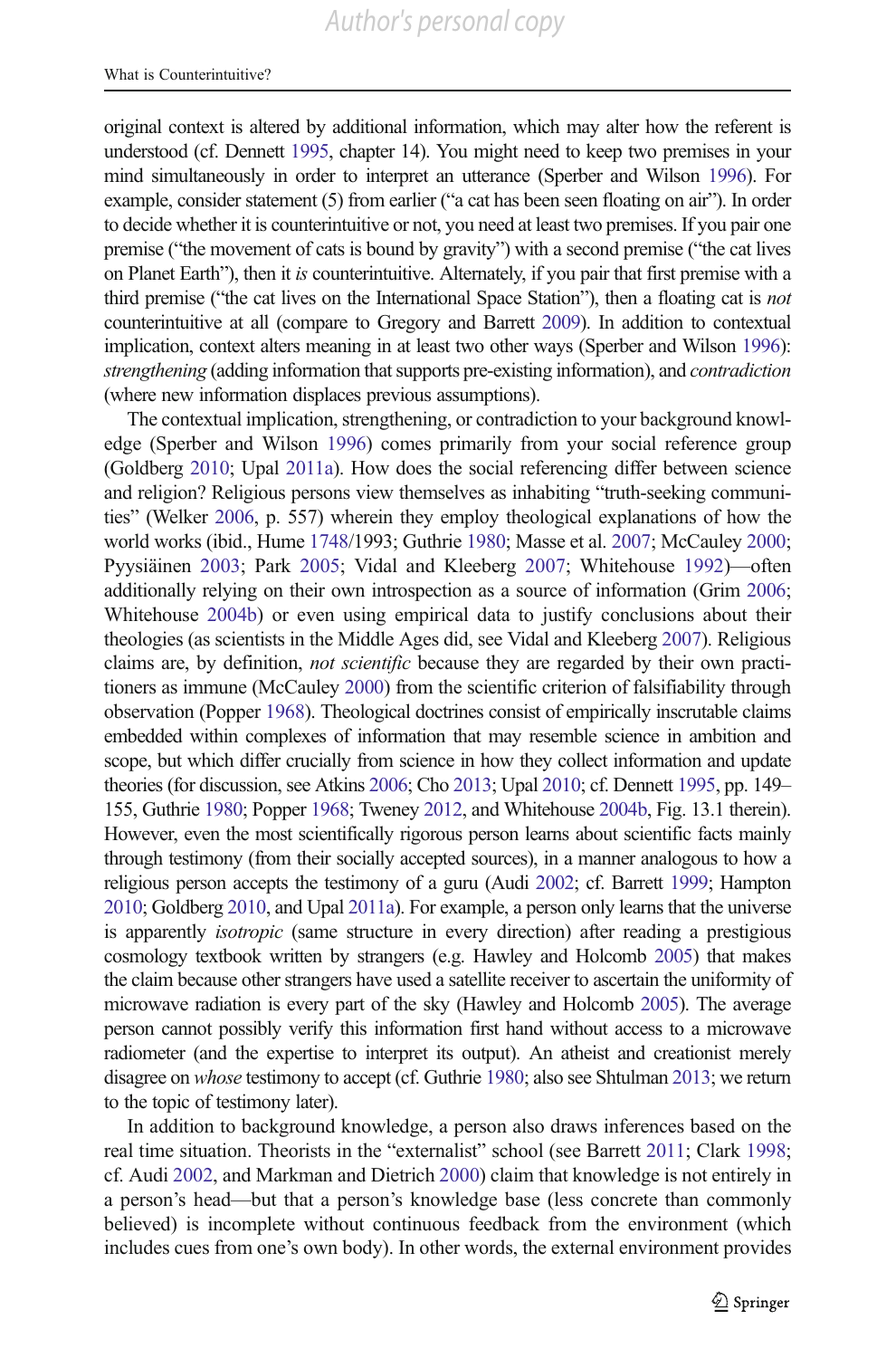a scaffold for thinking. Accordingly, semanticists like Akman [\(2009\)](#page-28-0) have delineated an approach to studying word meanings in a framework that takes into account not only the intrinsic meaning of the word itself, but also the situational context. The hearer needs to makes active inferences about the meaning of uttered words based on their selection of relevant information from context (Akman [2009;](#page-28-0) Sperber and Wilson [1996\)](#page-33-0). Hearers "are interested in the meaning of the sentence uttered only insofar as it provides evidence about what the speaker means" (Sperber and Wilson [1996](#page-33-0); p. 23). Every communicative situation has a speaker and hearer, their relationship, their consonant (or dissonant) views of the world, and the concepts themselves (Sperber and Wilson [1996,](#page-33-0) cf. Clark and Carlson [1981](#page-30-0)).

We have identified three types of context: (1) background semantic knowledge, (2) social reference group, and (3) conversational setting. Each of these should influence how a person develops their world view about counterintuitive concepts. Supernatural stories—a defining feature of religion (Atran and Norenzayan [2004;](#page-28-0) Pyysiäinen et al. [2003;](#page-32-0) Steadman et al. [2009\)](#page-33-0)—are memorable, fascinating, and sometimes terrifying (see Boyer [1994](#page-29-0), [2001;](#page-29-0) Jackson [2007](#page-31-0)), but they are only a small part of everyday religious life (Atran and Norenzayan [2004;](#page-28-0) Barrett [1999](#page-29-0)). Religions are more than just a semantic twilight zone (Boyer [2001](#page-29-0); Pyysiäinen [2003](#page-32-0), [2004](#page-32-0)): much of religious information is mundane. Moreover, many of the supernatural stories that do circulate are "minimally counterintuitive" (Boyer [1994,](#page-29-0) [2000,](#page-29-0) [2001](#page-29-0)). Why?

#### 6 Minimally Counterintuitive Concepts

How do you measure "counterintuitive"? Barrett [\(2008](#page-29-0)) has provided a formal methodology. It is a valuable and impressive contribution because it provides a yardstick for fuzziness (Upal [2010](#page-33-0); cf. Smithson and Verkuilen [2006](#page-33-0); also see counter-intuitiveness index used by Johnson et al. [2010](#page-31-0)). Using Barrett's [\(2008](#page-29-0)) framework, you can quantify counterintuitiveness by counting the number of violations (breaches or transfers) that a concept has. For example, the notation for "invisible dog" is "DOG<sup>p</sup>" (the superscript "p" indicating one "physicality" breach to the concept of "dog"), with a counterintuitiveness score of 1. This is called "minimally counterintuitive" (MCI) (Boyer [2001;](#page-29-0) Barrett [2007b,](#page-29-0) [2008](#page-29-0); Upal [2010,](#page-33-0) [2011a](#page-33-0)). If a concept has no violations, then it is merely "intuitive" (INT). If a concept has two violations—e.g., "invisible dog that passes through walls"—then it is coded as " $DOG<sup>p+p</sup>$ " (two physicality breaches). Concepts with two or more violations might be called "maximally counterintuitive" (MAX) concepts (although nobody has proposed a specific criterion for "maximal", Upal [2010](#page-33-0)) (some studies refer to it as MXCI, but here we will use MAX). In Barrett's [\(2008\)](#page-29-0) scheme, there is no theoretical upper limit to the counterintuitiveness score. As an extreme example, he notates the example of "God" as "HUMAN<sup>s+p+p+p+b+b+b+m+m+m,</sup> with a counterintuitiveness score of 10, showing violations to the core concept of human within the domains of physicality, spatiality, biology, and mentality (for reviews on the concepts of God, see Barrett [2007b;](#page-29-0) Boyer [2001](#page-29-0); Dennett [1995](#page-30-0); Hick [1983](#page-31-0), pp. 5–14; Pyysiäinen [2004,](#page-32-0) [2005](#page-32-0); Shtulman [2010](#page-33-0); Slone [2005\)](#page-33-0).

Drawing on our earlier discussion about defining a "concept" (see Medin and Rips [2005;](#page-32-0) Murphy [2010](#page-32-0)), we might conclude that "counterintuitiveness" is—in itself—a relational concept (i.e. DEVIANCE from known category). Additionally, you can potentially conclude that counterintuitiveness is also a category in itself. Categories,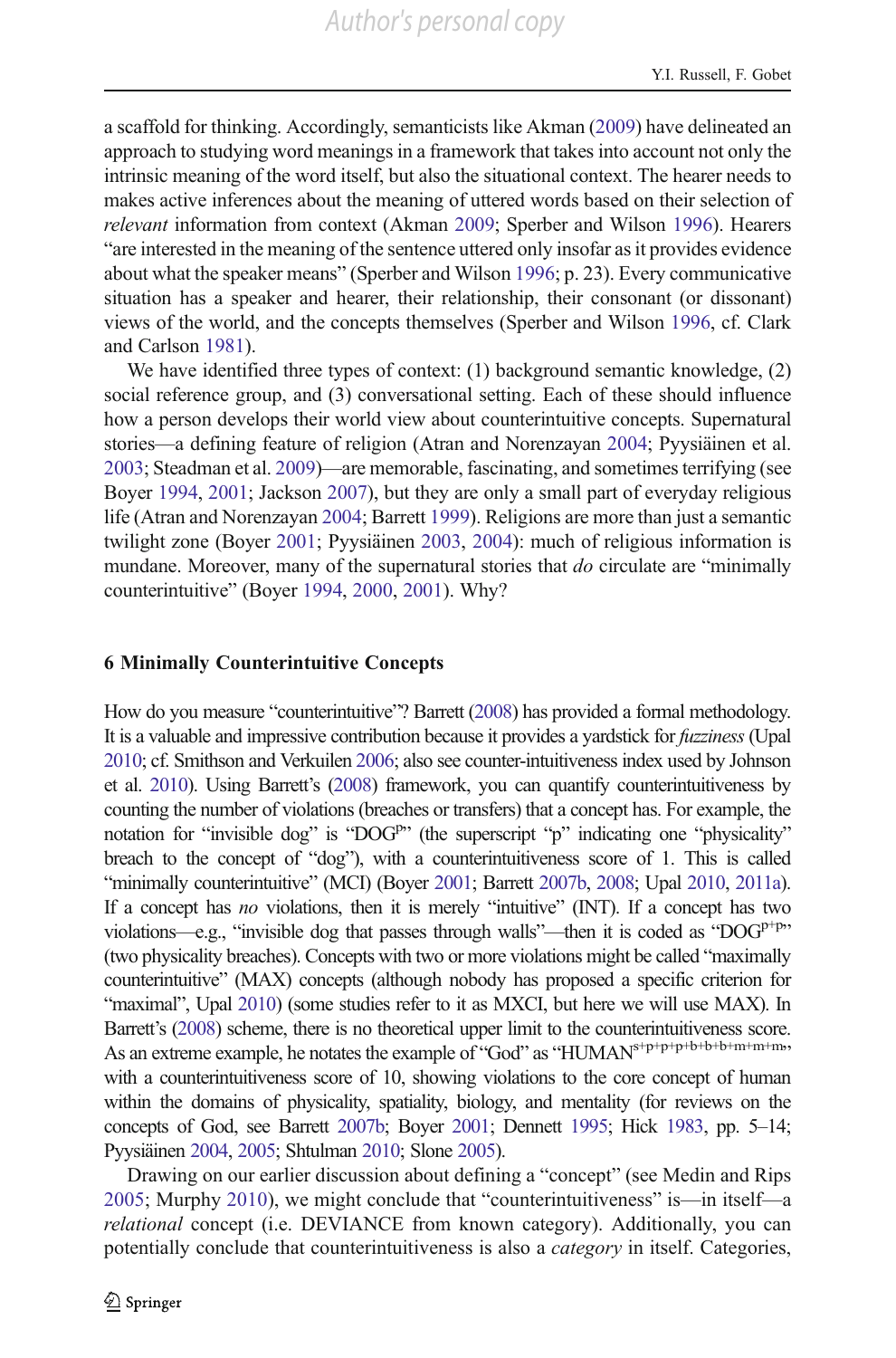by definition, specify at least one criterion for membership in that category (Murphy [2010\)](#page-32-0). For a concept to be included in the *category* of "counterintuitive", it needs to have at least one deviation that violates the aforementioned "nomic constraints" (Akman [2009\)](#page-28-0) imposed by the to-be-violated category (cf. Boyer [2000](#page-29-0); Barrett [2008\)](#page-29-0). A single concept—such as an invisible dog—will simultaneously be a member of many categories: dog, friend, mammal, living thing, solid object, and—because of its invisibility—counterintuitive (Barrett [2008](#page-29-0)). Yet, category inclusion should not be all-or-nothing. In fuzzy set theory (Smithson and Verkuilen [2006\)](#page-33-0), the assertion is made that different exemplars can have *different degrees* of membership in a category set. For example, a man who is 5′5″ tall will have a lesser claim to being included in the category of "tall" than a man who is "6′6". In other words, both men are "tall", but one will naturally claim a greater degree of membership in that category (cf. Keil [1989\)](#page-31-0). This viewpoint should also be adopted when we talk about counterintuitiveness as a category. An MCI concept will have less membership in that category than a MAX concept. Barrett's [\(2008\)](#page-29-0) system allows the grading of concepts regarding how counterintuitive they are (cf. Upal et al. [2007\)](#page-33-0). But why should we grade concepts this way?

The gradedness appears to matter very much in cognitive terms. People seem to remember things better if they are *slightly* odd rather than *very* odd. This was known more than 50 years ago:

"We are indifferent to things that are either too remote from our experience or too familiar. A relatively slight variation in a familiar pattern has a unique piquancy. A side show at a fairground that has a two-headed lady on display may well attract more customers than one offering a collection of geological specimens" (Berlyne [1960,](#page-29-0) p. 21).

Berlyne [\(1960\)](#page-29-0) studied arousal rather than memory. He described situations where new information caused "conflict" for the perceiver, and this raised arousal and curiosity. In a similar vein, Festinger [\(1957\)](#page-30-0) described "dissonance" between two simultaneously held beliefs as a cause of discomfort, compelling the cogitators to escape the dissonance by either changing their minds, changing their behaviours, or seeking new information either to support one belief or disconfirm the other. Berlyne [\(1960](#page-29-0)) and Festinger [\(1957\)](#page-30-0) did not use the word "counterintuitive", but they were essentially claiming that counterintuitiveness grabs attention and creates a need to resolve the issue (cf. Sperber and Wilson [1996](#page-33-0); Atran and Norenzayan [2004](#page-28-0); Upal [2010](#page-33-0)). Berlyne ([1960\)](#page-29-0) was a pioneer in the study of counterintuitive concepts (e.g. see his empirical study on p. 296), and it was not until many years later that psychologists began to study counterintuitive concepts as it applied to religion. Although the psychology of religion has a long history (Strunk [1971](#page-33-0)), the study of *memory* for religious material had been mostly ignored in that history (for an early exception, see Morlan [1950](#page-32-0)/1973). In accordance with the cultural epidemiology approach (Sperber [1985\)](#page-33-0), CSR researchers began to focus on how the properties of the materials itself are conducive to the success of ideas (cf. Whitehouse [2001](#page-34-0), [2004a](#page-34-0)). A frequent observation is that, in established *doctrinal* religions, followers often hold a theological world view that is conceptually far simpler than the official theological writings (see Pyysiäinen [2004;](#page-32-0) Whitehouse [2004a](#page-34-0), [b](#page-34-0)). The implication is that people deviate towards a cognitive optimum. MCI concepts are thought to represent this optimum.

The modern line of research in counterintuitive concepts began with Boyer [\(1993,](#page-29-0) [1994,](#page-29-0) [2001\)](#page-29-0) who drew insights from his own ethnographic field work and emphasized the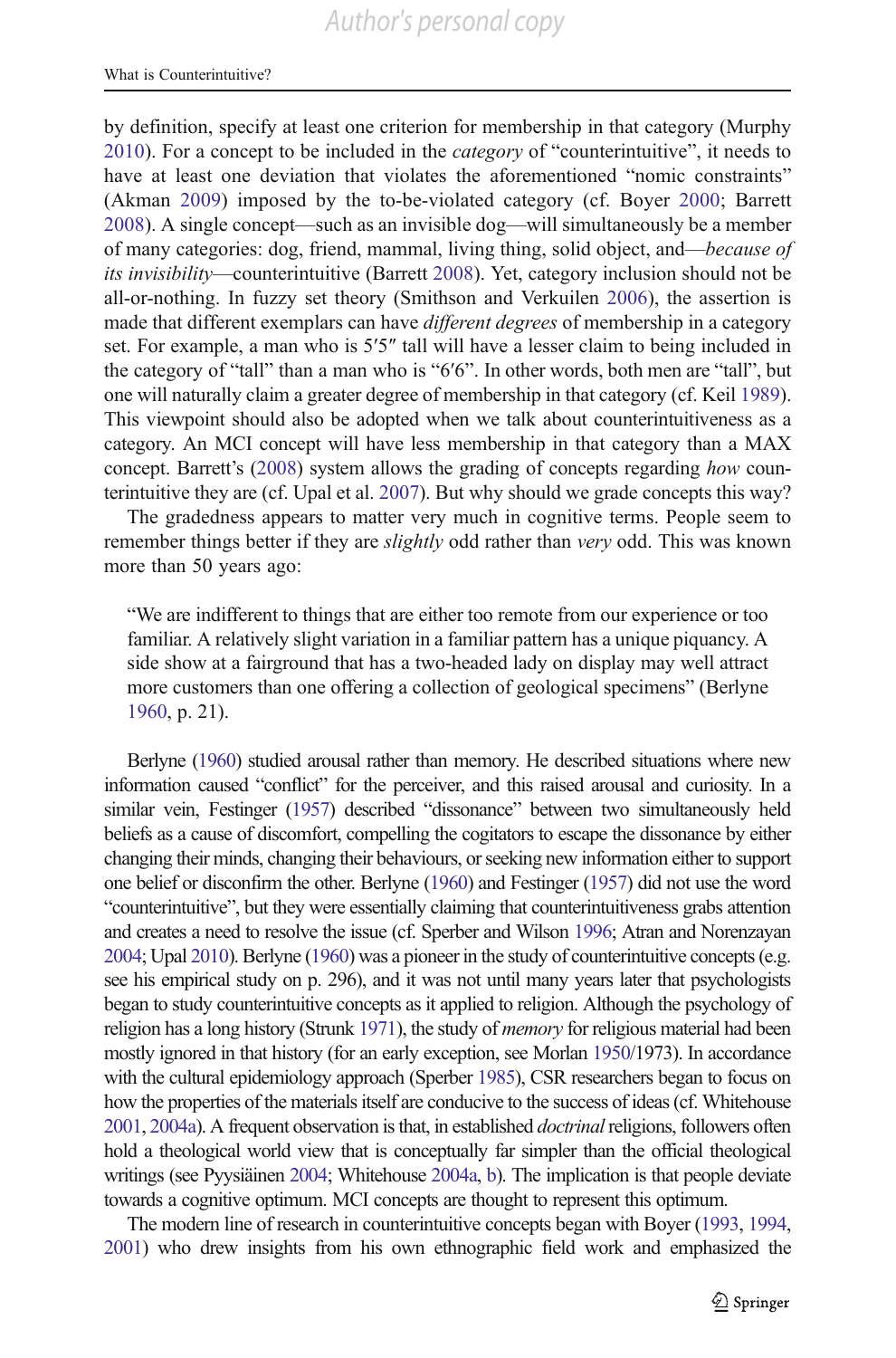importance of counterintuitive concepts in the transmission of religious concepts. In an early experiment, Barrett and Nyhof [\(2001\)](#page-29-0) showed stories to participants and then asked them to recall the material, finding that counterintuitive concepts are better recalled than regular concepts. Additionally, they found a similar (but less potent) advantage of "bizarre" concepts (i.e. odd but not counterintuitive). Boyer and Ramble [\(2001](#page-29-0)) adopted this approach in a cross-cultural study where they set out to investigate whether there were universal patterns in remembering counterintuitive concepts by conducting memory tests in three different cultures (France, Gabon, Tibet). In their first experiment, the participants were exposed to a science fiction story about a museum of items from another planet. The story described 24 items, 12 of which were counterintuitive "breaches" (e.g. floating furniture) and 12 of which were normal (e.g. normal furniture). Furthermore, the items were divided into descriptions of people and descriptions of artefacts. Participants were asked to read the story, and then (after a distraction task), they were asked to recall as many items as possible. The second study was the same except that it tested "transfers" (e.g. people made of metal). In both studies, recall was superior for counterintuitive concepts compared to normal concepts. Also, there was more of a difference between counterintuitive and normal in the "person" category than the "artefact" category. In their third experiment, Boyer and Ramble ([2001](#page-29-0)) decided to compare three different types of concepts: INT concepts (no violations), MCI concepts (one violation, either a breach or transfer), and MAX concepts (with both a transfer and a breach). They found that MCI breaches were recalled better than MCI transfers, INT concepts, or MAX concepts (this effect was confirmed by Norenzayan et al. [2006\)](#page-32-0). Boyer and Ramble [\(2001\)](#page-29-0) then replicated their own results in other cultures.

Since 2001, the study of counterintuitive concepts has proliferated (for a historical review, see Upal [2011a\)](#page-33-0). This research has fallen into three main approaches. The first approach is where researchers have scanned the various stories of the world (or else stories created by their own participants) in order to ascertain the incidence of counterintuitive ideas (Barrett et al. [2009;](#page-29-0) de Cruz [2013;](#page-30-0) Norenzayan et al. [2006;](#page-32-0) Tweney et al. [2006](#page-33-0); Smith [2009;](#page-33-0) Upal [2011b](#page-33-0); Stubbersfield and Tehrani [2013](#page-33-0)), generally finding that minimally counterintuitive stories seem to be more optimal than either mundane or maximally counterintuitive stories (judging from the popularity of the stories). The investigators typically did not create new concepts, but examined those created by others. The second research approach (e.g., Banerjee et al. [2013;](#page-29-0) Barrett [2008;](#page-29-0) Barrett and Nyhof [2001](#page-29-0); Boyer and Ramble [2001;](#page-29-0) Fondevila et al. [2012](#page-30-0);Gregory and Barrett [2009;](#page-30-0) Hornbeck and Barrett [2013](#page-31-0); Johnson et al. [2010;](#page-31-0) Norenzayan et al. [2006](#page-32-0); Slone et al. [2007\)](#page-33-0) is where investigators have focused on the qualities inherent to the concepts themselves—typically involving memory testing for concepts of varying degrees of counterintuitiveness and for the most part confirming the mnemonic advantages of MCI concepts. Here, the investigators usually (but not always) create entirely new concepts to use in their studies. Table [1](#page-7-0) is a list of examples of the actual counterintuitive stimuli that have been used in such studies. As shown, not all of them conform to the stipulations of Barrett [\(2008](#page-29-0)). In some studies, the participants were given broadly counterintuitive categories (e.g. alien) and asked to fill in the characteristics. Finally, the third research approach (Harmon-Vukić and Slone [2009](#page-31-0); Gonce et al. [2006](#page-30-0); Upal [2010,](#page-33-0) [2011a,](#page-33-0) [b;](#page-33-0) Upal et al. [2007](#page-33-0); Harmon-Vukić et al. [2012](#page-31-0)) is an extension of the second, but with a greater focus on the effects of *context* (see Table [1](#page-7-0) for stimuli). Would MCI concepts be optimally recalled, regardless of the contextual background?

The focus on context effects began after Atran and Norenzayan [\(2004,](#page-28-0) pp. 721–724) found results that appeared to contradict previous studies (Atran [2006\)](#page-28-0). They had found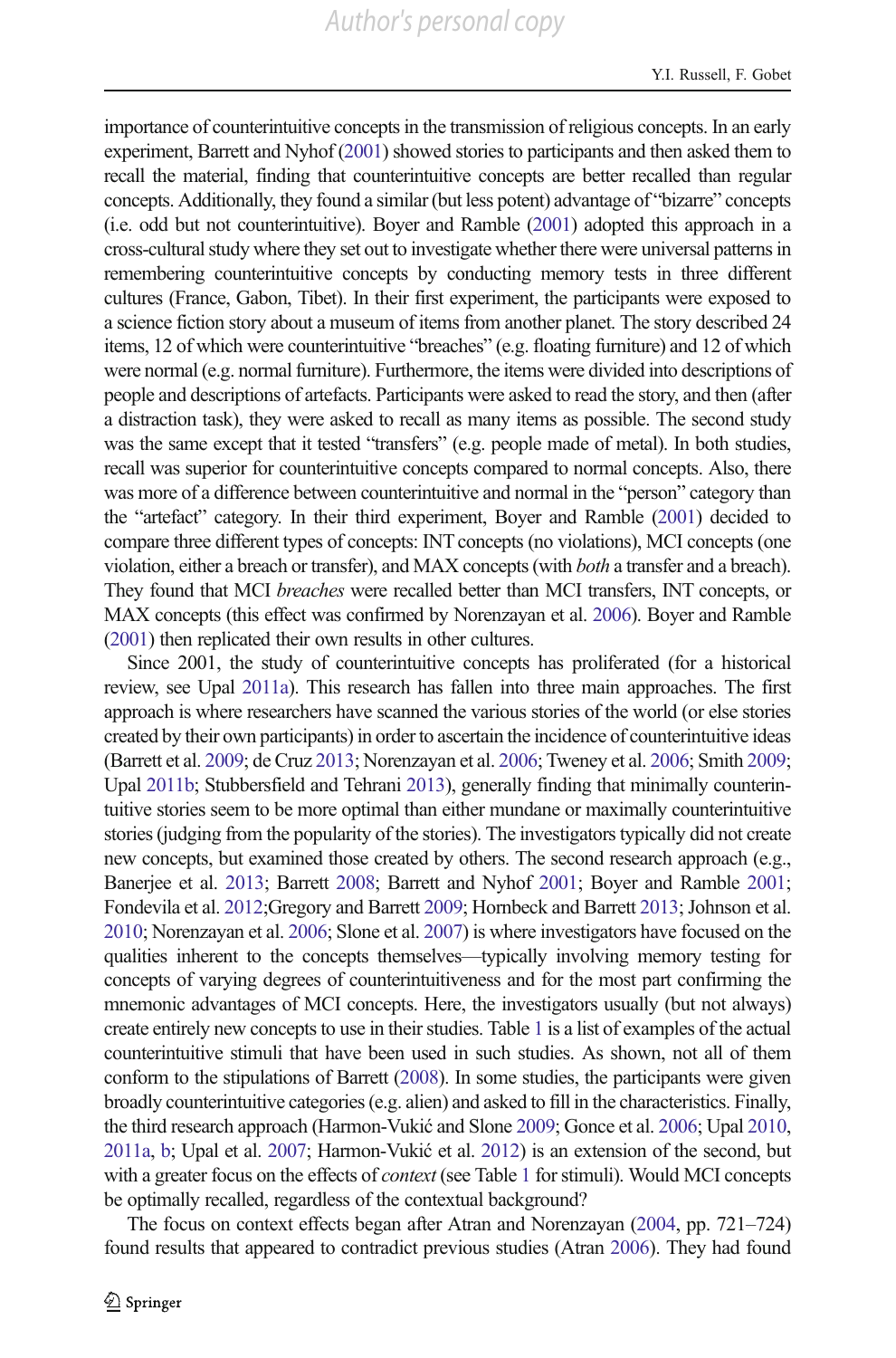that INT concepts were remembered best if the concepts were presented in lists. In an effort to solve this discrepancy, Gonce et al. [\(2006\)](#page-30-0) investigated the mediating effect of context, finding that context was crucially important for maintaining the optimal memorability of an MCI concept. If they presented the concepts in a list, then INT concepts were recalled best (but not always). If they presented them with an attached descriptive story, then the MCI concept was remembered better than MAX and INT concepts (although the differences between MCI and INT were never significant). They also found that if an INT concept was presented alongside a contradictory context, then it was remembered equally well as an MCI concept. Also, if an MCI concept was presented alongside a contradictory context (i.e. confirming that it was counterintuitive), then it was remembered equally well as an INTconcept. Tweney et al. [\(2006](#page-33-0)) also investigated context by using the same stimuli used by Gonce et al. ([2006\)](#page-30-0), but instead of testing recall, Tweney et al. ([2006\)](#page-33-0) asked their participants to choose from the list of concepts and write a complete story (with a beginning, middle, and end) utilizing that concept. They found that participants tended to choose MCI and INT concepts equally often, and tended to avoid using the MAX concepts. Furthermore, they found that there were two different approaches to writing about counterintuitive concepts: assimilative (attempting to make the concept normal), or accommodative (keeping the concept counterintuitive within a story). In other words, the participants were deciding how to put these concepts into context.

Upal et al. ([2007](#page-33-0)) provided the most comprehensive account of context effects. They drew on the ideas of Kintsch [\(1980](#page-31-0)), who identified three factors that makes a story compelling to the reader: (1) relevant prior knowledge, (2) expectations that are formed while reading the story ("predictability"), and (3), after finishing the story, the ability to mentally organize the story into a coherent structure ("postdictability"). Upal et al. [\(2007](#page-33-0)) provide an explanation that emphasizes the role of computational effort in integrating the new concept into a person's existing knowledge base (cf. Sperber and Wilson [1996](#page-33-0)). They claim that MCI concepts are remembered optimally because, even though they are unexpected (low predictability), they can be integrated relatively easily into a person's existing knowledge base (high postdictability). This is in contrast to MAX concepts which are harder to integrate into the knowledge base because there are more violations. Accordingly, INT concepts are not as memorable because mundane events do not inspire reflection (McCauley [2000](#page-31-0)).

In the empirical part of their paper, Upal et al. ([2007](#page-33-0)) used three experiments to confirm their model. In their first (a between-subjects design), they had participants rate the postdictability ("ease of justifying") of a concept after having been asked to assess the meaningfulness of those concepts. Participants had seen either MCI or MAX concepts presented with or without a story attached. The contextual story, in turn, was either supportive (provided a justification for the concept) or contradictory (supported the idea that it was a contradiction). They found that, without a context, participants rated INT concepts as easier to justify than MCI concepts, which were in turn easier to justify than MAX concepts. When the concepts had a contextual story attached, they found that the supportive context generally made the story easier to justify compared to concepts with a contradictory context. When comparing MCI and MAX concepts, they found that the MAX concept with a supportive context was rated as *easier* to justify than an MCI concept with a contradictory context (see Fig. [4](#page-25-0) in Upal et al. [2007\)](#page-33-0). Here, the MAX concept had been *rendered less counterintuitive* by the context. In their second experiment, Upal et al. [\(2007\)](#page-33-0) asked participants to rate the predictability of a particular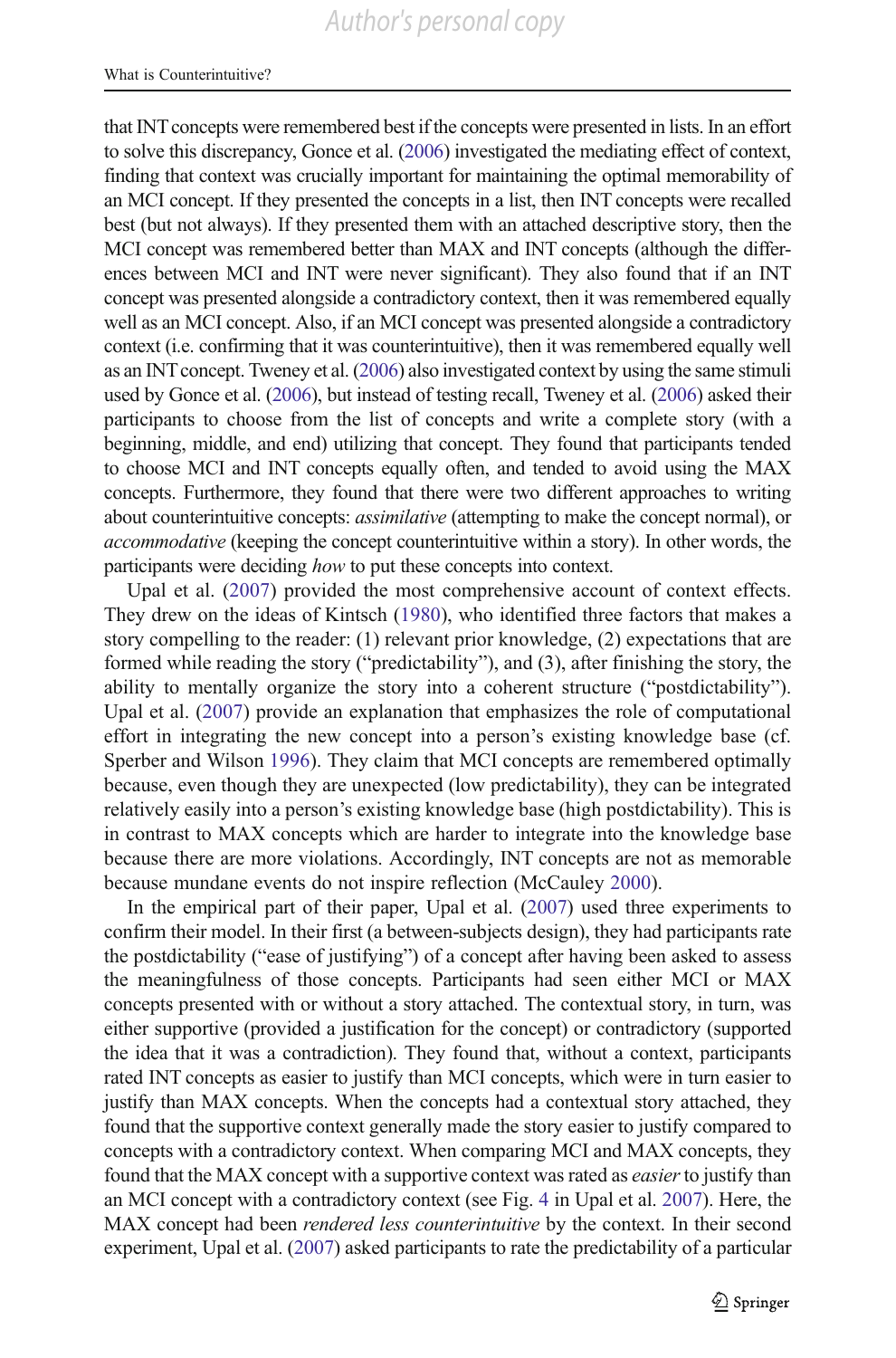concept of occurring in a story. The concepts were either MCI or INT concepts, and the story was intuitive-supportive (supported only INT concepts) or counterintuitivesupportive (supported MCI concepts). They found that participants were conditioned to expect counterintuitiveness during a counterintuitive-supportive story (i.e. in a fairy tale, you expect magic to occur; cf. Skolnick Weisberg and Goodstein [2009\)](#page-33-0). In their final experiment, Upal et al. ([2007\)](#page-33-0) used the same recall paradigm (using intuitivesupportive and counterintuitive-supportive stories) to show that higher predictability of a concept made it less memorable. This result was complemented by Harmon-Vukić and Slone [\(2009](#page-31-0)), who presented the three types of concepts (INT, MCI, MAX) into two types of stories. The first type of story was integrative (made the concept follow from what happened in the story) and the second type was *non-integrative* (the concept did not follow). They found that integration made the concepts more memorable, but that presenting the concepts in a story eliminated the differences between the concepts. They speculated that "integration may override the effect of distinctiveness" (ibid., p. 67). Using a similar paradigm, Upal [\(2011b](#page-33-0)) found that counterintuitive concepts were more memorable when they had a purpose for the overall story. Similarly, Russell et al. [\(forthcoming\)](#page-33-0) also found context effects when they asked participants to create stories specifically to accommodate the counterintuitive concepts: the memory difference between INT, MCI, and MAX concepts were diminished. The context-providing procedure of the aforementioned studies (Gonce et al. [2006;](#page-30-0) Harmon-Vukić and Slone [2009;](#page-31-0) Upal et al. [2007;](#page-33-0) Upal [2011b\)](#page-33-0) confirmed the potency of what Sperber and Wilson [\(1996\)](#page-33-0) called contextual strengthenings and contextual contradictions.

## 7 A Question of Expertise

Why does MCI optimality occur? According to our earlier discussion, there must be at least three important background factors: (1) evolved cognitive constraints, (2) properties of the concepts themselves, and (3) cultural context. Recent studies by Upal and colleagues (Gonce et al. [2006;](#page-30-0) Upal et al. [2007](#page-33-0); cf. Harmon-Vukić and Slone [2009](#page-31-0); see Upal [2010\)](#page-33-0) have illustrated how prior context can change everything. Even a highly bewildering concept can be rendered understandable, or at least partly so. For this reason, we believe that some of the recent work on counterintuitiveness is misguided. Although the taxonomy of Barrett [\(2008](#page-29-0)) is admirable, it appears to presume the universality (McCauley [2000\)](#page-31-0) of percepts and concepts which are—in fact—highly context-dependent. As proposed earlier, counterintuitiveness is relational. The "minimal" status of an MCI concept exists solely because is it one 'unit' of deviation away from a familiar concept. As we have discussed earlier, concepts are not uniformly learned across populations. Different people learn different concepts to varying extents. This differentiation is an issue of *expert learning* (for background, see De Groot and Gobet [1996;](#page-30-0) Ericsson et al. [2006;](#page-30-0) Gobet [1998](#page-30-0); Gobet et al. [2001](#page-30-0), [2011;](#page-30-0) Gobet and Simon [1996](#page-30-0); Russell [2011\)](#page-32-0): a person learns the regularities of a particular domain of knowledge, and this alters that person's perception of what is counterintuitive and what is not.

Consider the 'range default' framework developed by Miller and Perlis ([1991](#page-32-0), [1997;](#page-32-0) Miller et al. [1996\)](#page-32-0), where expertise is based on declarative knowledge of categories based on *defaults* (the way that the category is normally understood) and *default denials* (knowledge about when the default situation does not hold). Expressed in plain language (i.e. not using their notation), they define the principles as follows: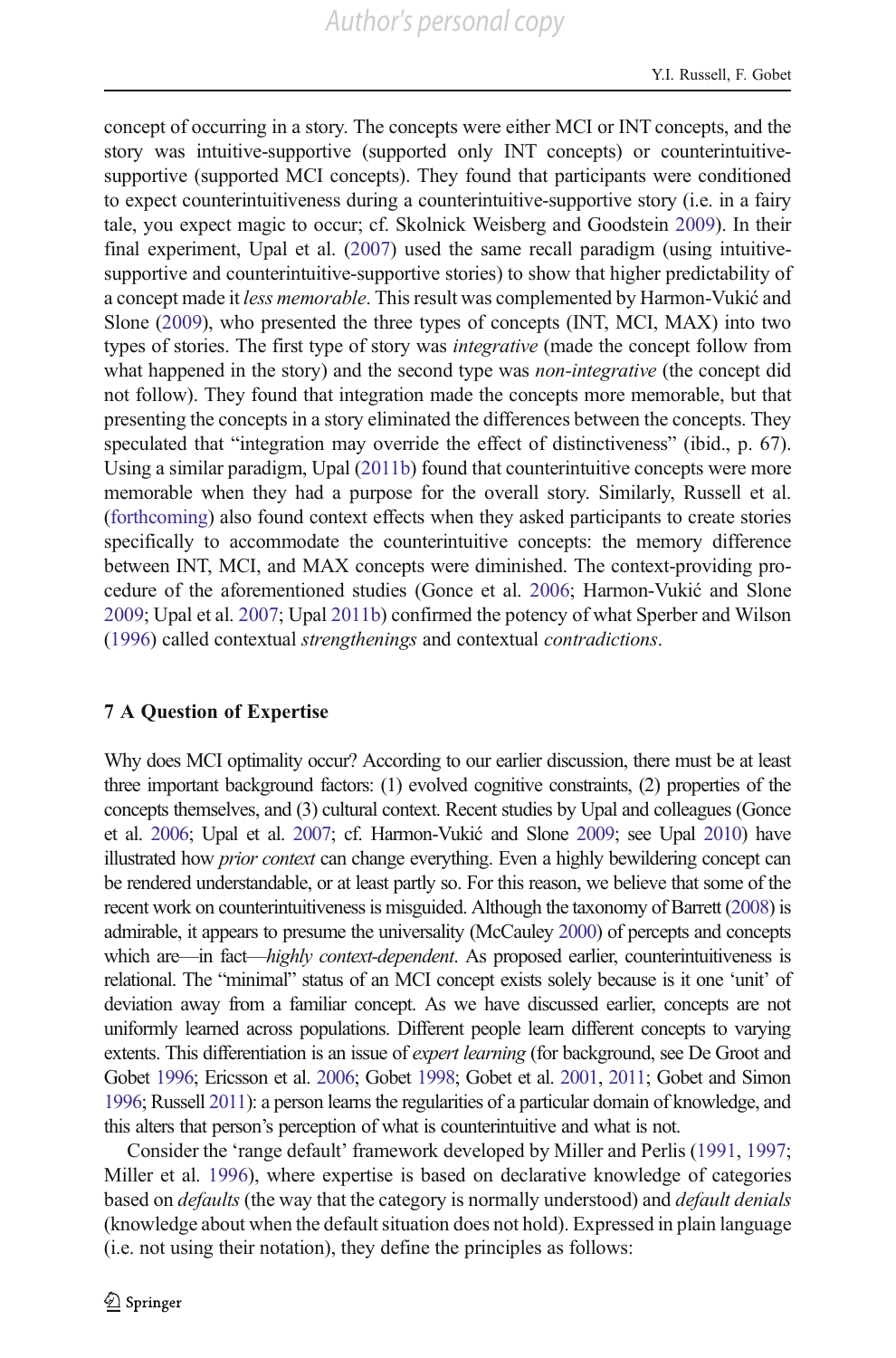- 1) The learner knows the typical features of a category referent (e.g., 'birds typically fly').
- 2) The learner knows that the typical features represent a *default*, defining all or most of the exemplars in that category.
- 3) When an exemplar of a category is encountered, the learner anticipates that it will hold the default features (e.g., 'bird  $x$  can fly').
- 4) This expectation constitutes a defeasible inference: they learner initially classifies the exemplar according to the default expectations—but this default is subject to rescission if new information shows that the default assumption does not apply (e.g., 'bird  $x$  is identified as a penguin, which is known to be flightless').
- 5) When the exception is recognised, then the 'default is denied', but applicable only to the exception. The belief in the truth of the overall trend is not denied (e.g., 'bird  $x$ ) is flightless because it is a penguin, but usually birds do fly').
- 6) Default denials occur due to knowledge of categories-within-categories, and a knowledge of which attributes define which categories (e.g. the penguin category consists wholly of flightless individuals; most other bird categories consist of flyers).

The above principles were meant to describe 'expert' reasoning; but what of the novices? In their more general paper, Miller and Perlis [\(1997](#page-32-0)) identify various differences between experts and novices according to their 'range default' framework. Consistent with traditional characterizations that experts possess not only more but better-organized knowledge about a topic (Boshuizen and Schmidt [1992;](#page-29-0) Chi et al. [1981](#page-29-0); Chi and Glaser [1985;](#page-29-0) Lesgold et al. [1988;](#page-31-0) Patel and Groen [1986](#page-32-0)), Miller and Perlis [\(1997](#page-32-0)) define experts as those who—due to greater breadth of knowledge—are cognizant of a greater number of defaults, more default denials, and have a superior ability to place exceptions in context. The latter ability stems from the fact than an expert has knowledge of more categories-within-categories than does a novice. For example, imagine a novice who has only ever witnessed birds that fly. At this point, the default is too general ('all birds fly)'. After being introduced to a penguin, the novice can now possess two defaults about birds: flyers and flightless. However, the next step is to develop categories whereupon every encountered specimen is put into a comprehensible context (e.g. thinking about different species, their incidence, and the typical characteristics of each). How does this apply to witches? We classify her firstly as a woman (whose default lacks the supernatural abilities of the witch). Then—if you believe in witches—you make a defeasible inference ("she is no ordinary woman"). If you do not believe in witches, then you place the witch in the context of fiction (as we did with our talking dog example). Using the range default framework, we can re-classify counterintuitive incidents as a case of *default denial*. Hence, the application of Popper's ([1968\)](#page-32-0) 'thereis-not' becomes 'there-is-usually-not'. In the case of an English-speaking dog, the default denial exists in a fictional context. In the case of a miracle, the default denial is in a context which includes a supernatural agent who allows the miracle to occur. The real issue behind counterintuitiveness is *expectation* (what you would normally expect to happen).

Suppose that a person grew up in Antarctica and had never seen birds other than penguins. In that case, the default is that birds  $do$  not  $fly$  and that person has an expectation that all future birds will be flightless. When a flying bird is finally witnessed, it will be a counterintuitive event ("because birds don't fly, do they?"). For the Antarctical man, the flying bird would be the exception to the rule. Moreover, upon witnessing the non-penguin, the Antarctical man is likely to be resistant to changing his overall concept of bird. In general, when encountering a counterintuitive description, people are more likely to try to find ways to justify the occurrence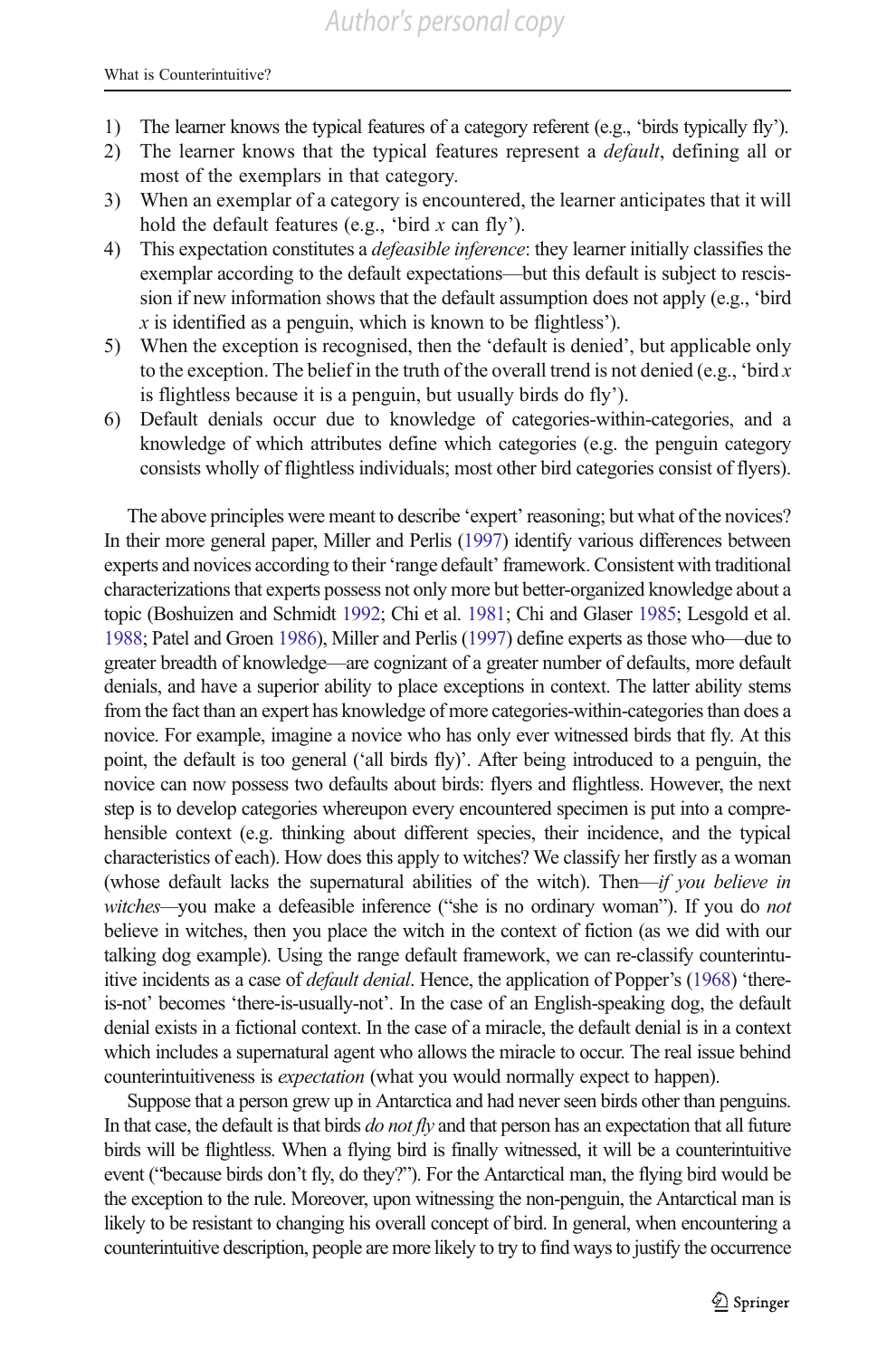and preserve as much of their pre-existing beliefs as possible (Upal [2011a](#page-33-0); cf. Taber and Lodge [2006](#page-33-0); Tweney et al. [2006](#page-33-0) on accommodative vs. assimilative approaches). A key point in the issue of counterintuitiveness is that belief is not an off/on switch (Pyysiäinen [2003\)](#page-32-0): a person's belief does not change suddenly (cf. Taber and Lodge [2006](#page-33-0) and Vosniadou and Brewer [1992](#page-34-0)). Instead, the accommodation of a newly-encountered counterintuitive concept it is a gradual and complex process whereby the implausible idea becomes a plausible idea only after a process of reflection (e.g. see Carey [2011,](#page-29-0) about "Quinian bootstrapping").

Let us think more about expertise. Just how far can knowledge about penguins go? Think of the *academic ornithologist* who studies penguins and other birds in a long-term scientific career. For them, a penguin will be far more than a simple category comprising flightlessness, birdhood, etc. For example, in their empirical study relating to penguin evolution, Elliot et al. [\(2013\)](#page-30-0) found that, for penguins, the energetic costs of diving were lower for penguins than for other species that did both diving and flying (thick-billed murres and pelagic cormorants), which suggested that flightlessness in penguins evolved because, as birds evolve towards an optimal *swimming* wing shape, they move away from an optimal *flying* wing shape—so for penguins living in nutrient-poor environments (e.g. Antarctica) the best evolutionary path was to move towards a swimming shape (incompatible with flying) which allowed them be agile and efficient underwater foragers yet stay as relatively heavy animals on the ground. For scientists who devote their lives to ornithology, the penguin in this evolutionary scenario refers not to one species but to all of the roughly 20 living species of family Spheniscidae, all the extinct species, the typical ecological niches of penguins, probable evolutionary history of each species, their mating habits, social organization, anatomical features, and the list goes on for as long the scientist continues his or her career. Surely this profound level of expertise is light years away from the 'folk' conception of a penguin held by a child or the typical adult nonexpert. What can we say about the hunches or intuitions of the penguin specialist? What is counterintuitive for that person?

Thinking back to the five domains of children's knowledge identified by Spelke and Kinzler [\(2007\)](#page-33-0), we can easily identify cases where default denials (sensu Miller et al. [1996](#page-32-0)) will apply in those domains (also see Carey [2011\)](#page-29-0). For example, the object representation 'defaults' learned by a child (spatiotemporal principles of cohesion, continuity, and contact) might change radically if the child grows up into a physicist who studies neutrinos (Hawley and Holcomb [2005](#page-31-0)): tiny elementary particles which that can pass though solid objects. This is an example of how mental expertise challenges what it means for something to be 'counterintuitive' (see Fig. [4](#page-25-0) which we discuss later). Because of learning, a physicist will no longer find neutrinos to be counterintuitive. Neutrinos cannot be observed with the human eye, but they can be observed through special instruments (but even with instruments, they are extremely difficult to detect). How is this cognitively different from accepting the testimony of *other people* about unseen events? The machines that measure neutrinos are—in a sense—giving 'testimony' about the existence of these invisible particles which pass through solid objects. Analogously, a religious person might 'give testimony' about a miracle produced by an invisible God (allegedly also invisible and passing through solid objects). How can you logically distinguish the way these two testimonies are cognitively processed? We will stop our examples here, but there are many other 'default denial' examples that could potentially be found for the domains identified by Spelke and Kinzler [\(2007](#page-33-0))—comprising agency and causation, numeracy, space, and social representation. These predispositions are well-established, but fact that humans are capable of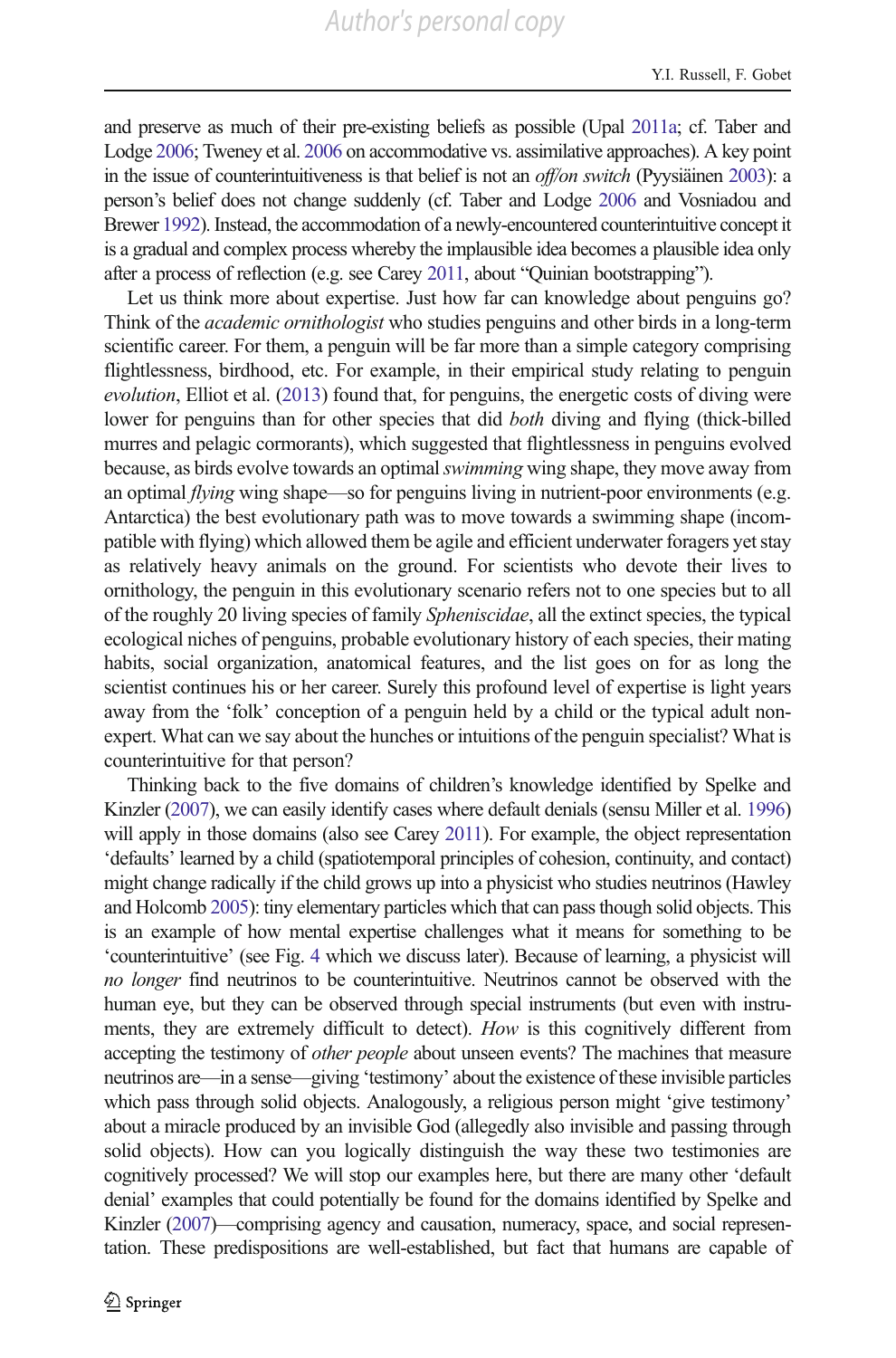building up expertise about their world, built upon the knowledge of defaults and default denials (Miller and Perlis [1991,](#page-32-0) [1997;](#page-32-0) Miller et al. [1996](#page-32-0)), carries the possibility that every default can someday be denied (Audi [2002](#page-28-0)), according to the latest discoveries of science. As discoveries in modern physics and cosmology show (Hawley and Holcomb [2005\)](#page-31-0), our understanding even of the laws of physics are being continuously revised and updated; and physics behaves differently in different parts of the universe. It is true that there are a great many mental representations that all humans will share species-wide (McCauley [2000\)](#page-31-0), but this is true only because we all live in the same context: planet Earth.

Research in expertise has a long history (Ericsson et al. [2006](#page-30-0)) and there are many models that could potentially be applied to the study of counterintuitive concepts. For example, the template theory of expertise—originally applied to chess—is actually applicable to all domains of expertise (Gobet [1998](#page-30-0); Gobet and Simon [1996](#page-30-0); Gobet et al. [2001,](#page-30-0) [2011](#page-30-0); Russell [2011\)](#page-32-0). Going back to Fig. [1](#page-3-0) (our WITCH concept), we can differentiate between *core* attributes and peripheral attributes. Awoman has a genetic endowment that will allow her to potentially give birth to a child. This is an immutable characteristic of womanhood, which excludes her from the category of men (i.e. the concepts of PREGNANCY and MAN are dissonant sensu Festinger [1957](#page-30-0)). In contrast, the higher pitched voice—although highly typical of women—does not always apply (it is defeasible). Template theory is based on chunks and templates (for background, see Chase and Simon [1973a,](#page-29-0) [b](#page-29-0); Gobet and Simon [1996;](#page-30-0) Gobet [1998;](#page-30-0) Gobet et al. [2001](#page-30-0), [2011](#page-30-0)). In a chess game, a "chunk" is a configuration of chess pieces observed on a chess board. A newcomer viewing a chess game struggles to recognise patterns on the chessboard: they are all new and seemingly randomly positioned. Here, every individual chess piece can be referred to as a chunk (i.e. a chunk consisting of a single piece). In terms of counterintuitiveness, we might call it the "intuitive" chunk: the single piece is the only "chunk" available to the *untrained* eye. A chess expert sees it differently: the same chess board consists of recognizable patterns of pieces. A chunk might consist of three or four—or more—pieces. The expert actually sees the larger chunks immediately. Why? It is because the chunks have been observed repeatedly, allowing instant recognition of the commonest arrangements. To explain the chess master's superior performance in chess, the chunking theory (e.g. Chase and Simon [1973a,](#page-29-0) [b\)](#page-29-0) was developed, which postulated that the expert, through lengthy experience, has built up a "large database of chunks" (Gobet [1998](#page-30-0), p. 118) in his/her memory. Template theory was a refinement of chunking theory, postulating that some chunks are recognized but they are not stored in memory as a singular pattern. Instead, an observed chunk is matched to the closest-fitting template (Gobet [1998\)](#page-30-0). A template is like an averaged-out mental representation: the core characteristics remain the same, even if some of the details vary (Gobet [1998](#page-30-0)). A chess template might have the same few pieces as its core, but with "movable slots" allowing some variation in the peripheral pieces. If the *core* of the template is violated somehow, then it is no longer the same template.

Let us apply the *template* to the WITCH category. As depicted in Fig. [1](#page-3-0), we construe this as a variant of the WOMAN concept. Analogous to that of chess templates, we develop a WOMAN template through repeated exposure throughout the lifetime. The core attributes of womanhood are those without which she could not be classified as a woman (XX chromosomes, childbearing potential, etc.). The peripheral concepts are the "movable slots" that are allowed to vary without disrupting our ability to continue referring to her as a woman. For example, we can vary attributes such as hair colour, height, nationality, and age, and none of those would cancel our ability to call the woman a woman. An exhaustive list of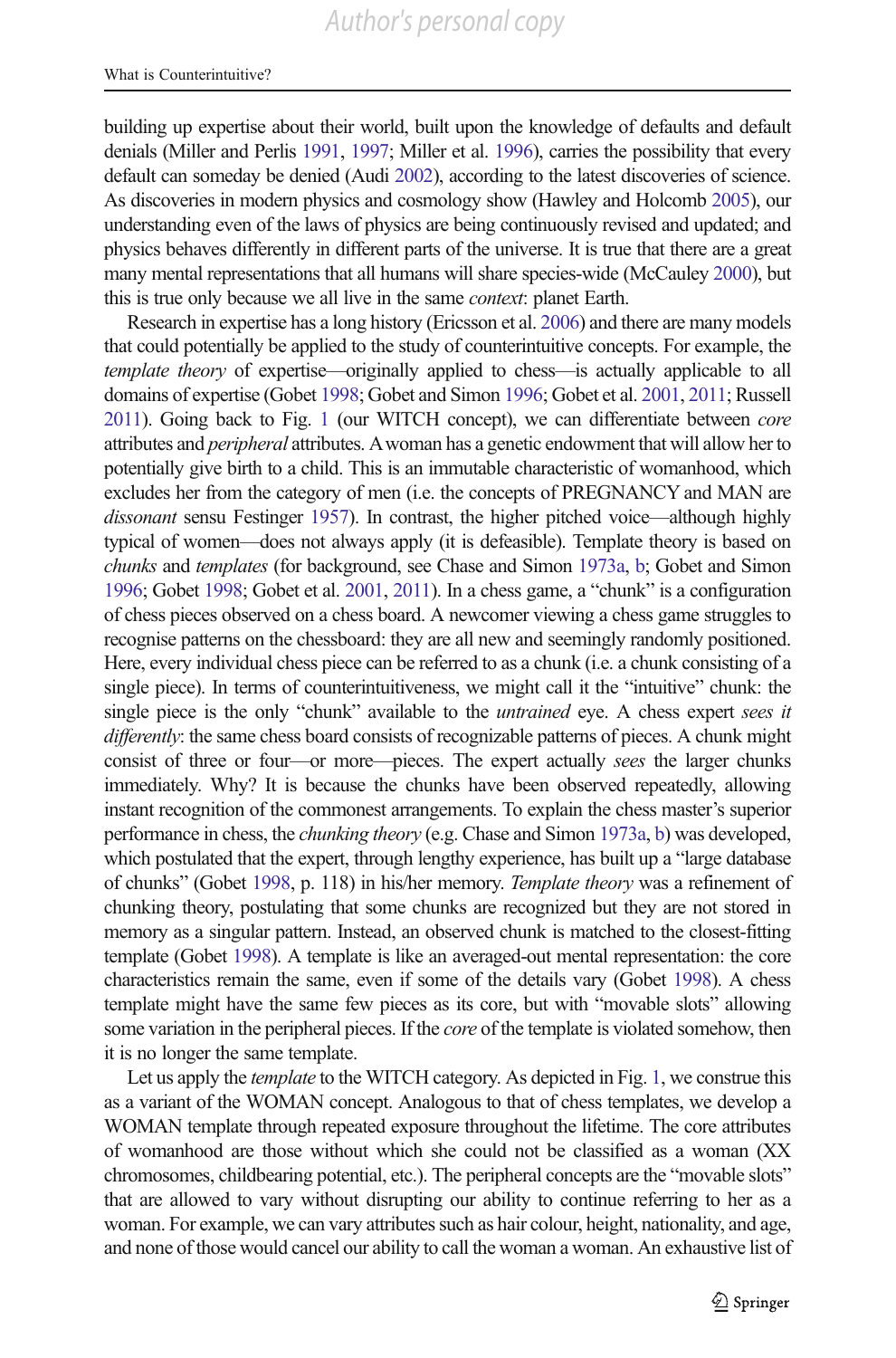core woman-concepts would be incomprehensibly long, because the woman concept relates to infinite variables in the environment—and the concept itself subsumed by concepts about the animal kingdom in general (cf. Atran [1998](#page-28-0)). In other words, there are a large number of superordinate concepts (sensu Palmer [1981\)](#page-32-0): she is not only a woman, but also a human being, a member of genus Homo, a primate, a mammal, a chordate, an animal, a biological organism, a carbon-based entity, located on planet Earth, and living in the universe (and the list goes on indefinitely). Hence, we derive a seemingly infinite list of 'there-is' and 'thereis-not'statements (sensu Popper [1968](#page-32-0)), and typicality statements (sensu Miller et al. [1996\)](#page-32-0).

A WITCH who "can split her body and soul in two" (Lainé [2007](#page-31-0), p. 15) is a complex idea because it has roots in many sources. It refers to cultural beliefs about the supernatural (i.e. that a soul exists) and refers to unseen events based on testimony (more about testimony below). After hearing about this soul-and-body-splitting witch, we generate an ad hoc 'there-is-not' statement: "women cannot split their body/souls in two". We can also extend the proscriptive statement along the hierarchy of concepts ("a human cannot…", "an animal cannot…", and so forth). Upon encountering the witch-story, we need to consider the *core concepts* in relation to the peripheral concepts (see Fig. [1](#page-3-0)). Do the body-and-soul-splitting powers violate the core WOMAN concepts (xx-chromosomes, childbearing ability, etc.)? No, they do not. No violation of 'there-is' has occurred. If that had occurred, then we have an instance of what Barrett ([2008\)](#page-29-0) called *counterschematic*. The key question is whether it is a violation of a 'there-is-not' statement (i.e. it is an impossible occurrence), or whether it is simply a report of an *atypical* event. How do you make the distinction? From the point of view of our psychology of expertise argument, it is simply an issue of typicality.

This is because impossibility—by definition—is about things that never occur. When a learner hears about an event that was previously thought "impossible", the event is transformed into "possible" (even if incredibly rare); it is incoherent to posit a concept that is simultaneously possible and impossible. In this article, we construe religious knowledge as simply a particular type of expertise: individuals within a faith have learned about the existence of supernatural entities and they have developed templates and range defaults to account for these phenomena. The WITCH is therefore linked to the WOMAN template, and the special powers are merely the moveable slots on the periphery of the template (she is still a woman, but a special kind of woman). Just as an infant needs time to learn the difference between a MAN concept and a WOMAN concept (Arthur et al. [2009\)](#page-28-0), a person in a religious tradition needs time to learn all of the relevant supernatural concepts in his/her religion. Here, the witch simply becomes a *real kind* (see Guthrie [1993](#page-30-0)). Another key point, perhaps, is how the information is transmitted to an individual in the first place. Specifically, we should look at the issue of whether the information was gained directly or indirectly. We address this issue in the next section. First, let us proffer three issues that future studies in counterintuitiveness should not ignore:

- (1) The expertise that individuals develop about concepts in their own world (as explained through the explanatory systems prevalent in the surrounding culture), which entails the formation of default knowledge.
- (2) The context where the concept is viewed, including occasions where default denials are expected.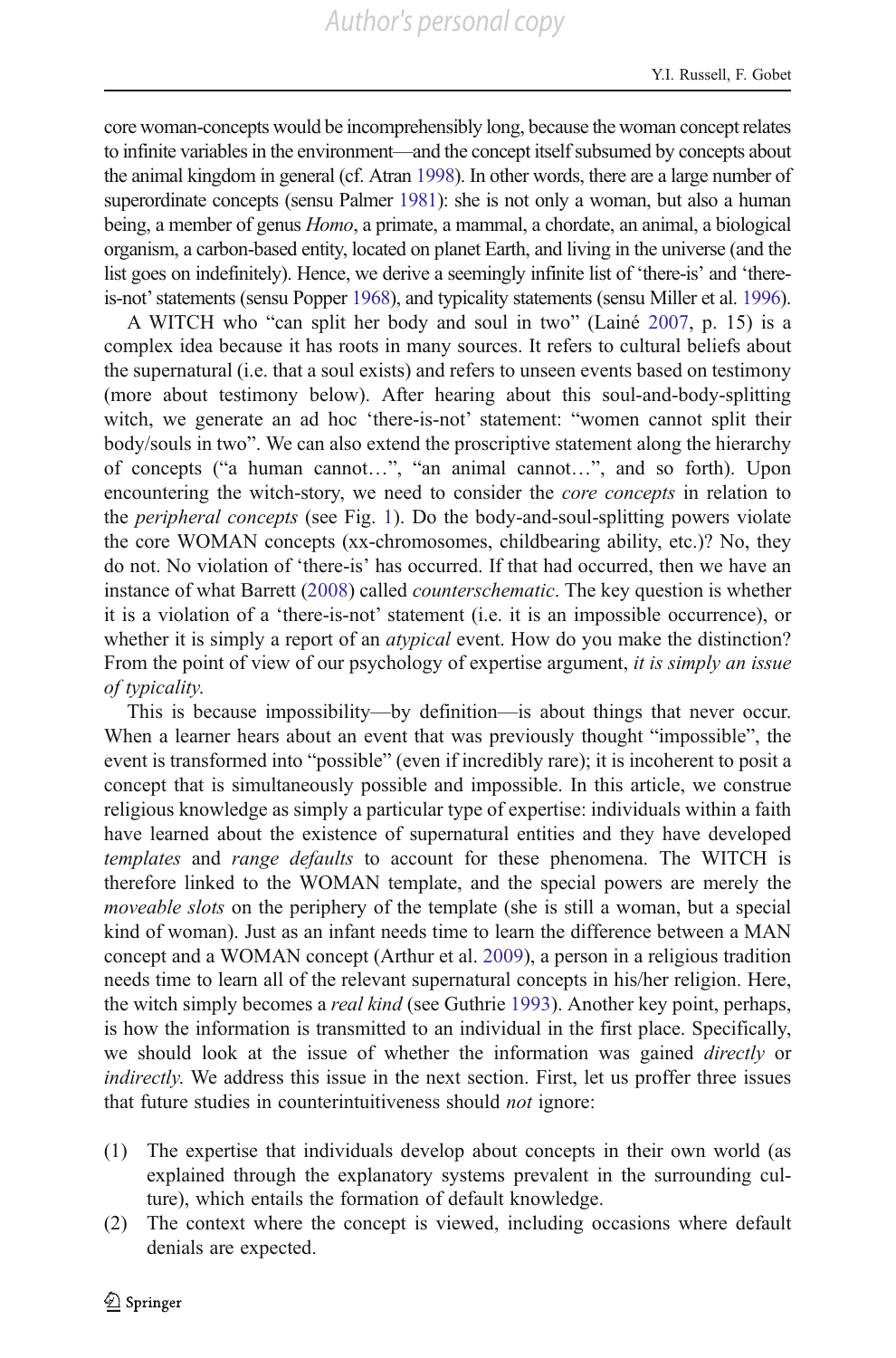<span id="page-22-0"></span>(3) The source of the default information (experienced directly and indirectly) and how this influences the formation of defaults.

### 8 Direct Versus Indirect Experience

The third point above (direct versus indirect experience) is particularly interesting line to pursue for defining the nature of counterintuitiveness. The formation of belief is not confined only to an individual's head (Audi [2002;](#page-28-0) Goldberg [2010](#page-30-0); cf. Clark [1998;](#page-29-0) cf. Barrett [2011\)](#page-29-0). People rely heavily on the testimony of others to acquire knowledge about the world (Audi [2002](#page-28-0); Popper [1968\)](#page-32-0). Testimony can be considered a 'basic' source of information because it provides a kind of 'raw data' that a person needs to cogitate upon (Audi [2002](#page-28-0))—but testimony also carries the burden of additional processing because the hearer of testimony needs to make an assessment about the sanity and honesty of the person giving the testimony (Audi [2002](#page-28-0); Goldberg [2010](#page-30-0)). Can a person who claimed to personally witness a witch's magical powers be believed? It depends on whether you believed in witches beforehand, and whether you believe the testimony has emerged from a fully sane person with reliable cognitive processes (or else from a group with reliable ways to gather information). An equally important issue in assessing a counterintuitive claim is to reflect on the *lack of testimony* about a particular event (i.e. "if dogs really could speak English, then I would have heard about it now", see Goldberg [2010\)](#page-30-0). Although a belief is a 'cognitive achievement' located solely in the head of an individual, the origin of this belief is inextricable from the social and physical context from whence the information came (Goldberg [2010](#page-30-0); cf. Clark [1998](#page-29-0), and Upal [2011a](#page-33-0)).

Figure 2 is a diagram of how typicality might be judged according to the relation between direct and indirect sources of knowledge. The horizontal dimension indicates whether the event (e.g. "dog that speaks English") has been personally witnessed or not. The vertical dimension indicates whether the occurrence has been alleged to have occurred via third party gossip (this gossip may not necessarily be true). This creates four boxes: YY (witnessed + gossip), YN (witnessed, no gossip), NY (not witnessed, gossip), and NN (not witnessed, no gossip). The leftmost two boxes (YY, YN) refer to events regarded as 'normal': they are expected to occur because they have been witnessed (whether or not the person has heard stories about these occurrences). The

|                                   | Yes – Yes                   | $No - Yes$                                        |  |
|-----------------------------------|-----------------------------|---------------------------------------------------|--|
|                                   | everyday events             | fiction, miracles,<br>news about<br>unseen events |  |
| Knowledge through gossip (yes/no) | Yes – No<br>everyday events | $No - No$<br>inconceivable                        |  |

Personally witnessed (yes/no)

Fig. 2 Judgment of typicality according to direct information (personal experience) and indirect information (gossip)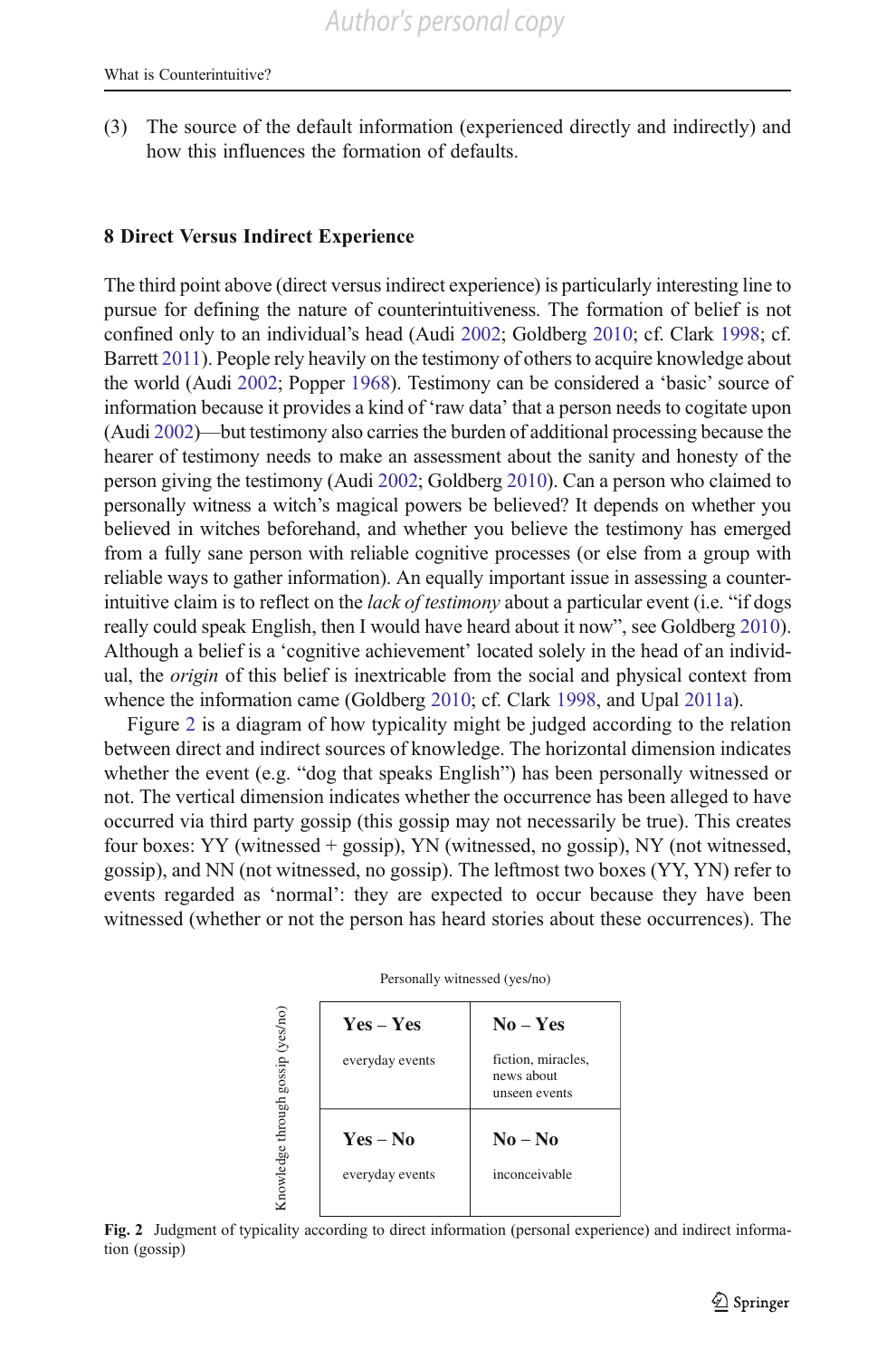bottom right box (NN) refers to events neither described nor witnessed. The upper right box refers to events that have been heard about, but never personally witnessed in real life settings. A "dog that speaks English" would occur in this box. Assuming that witnessed events are more convincing than events heard about second hand, the judged typicality of events would follow this pattern:

YY > YN > NY > NN

Consider the non-supernatural case of a dog attacking a child. In the YY box, a person might overestimate the actual occurrence of such dog attacks due to the double sources (direct and indirect experience). In the YN box, the typicality might still be regarded as high, but there is only the direct source. In the NY box, the attacks will have been reported but never personally witnessed. Here, the person knows that a dog attack is a possible occurrence, but the lack of personal experience may lead to lower expectations of typicality. In the NN box, there have been no dog attacks witnessed or reported.

Where does a miracle fit into these boxes? An atheist will place a miracle in the NY box (the atheist assumes that miracles do not exist, but are spoken about). In contrast, a religious person may choose the YY box (the believer assumes that the miracle has been witnessed by somebody somewhere, and might someday be witnessed personally). This exercise highlights a problem with Fig. [2](#page-22-0): rate of occurrence is not taken into account. If a religious person places a miracle into the YY box, then it is still considered a rare event. Therefore, we should instead consider the interrelationship between direct and indirect events. Figure 3 is a notional diagram showing the incidence of direct events (x-axis) versus indirect events (y-axis). At the top-right, the incidence of both direct and indirect experience is nearing 100 %, whereupon the event is regarded as highly regular (e.g. that dogs bark, something that is both witnessed personally and frequently heard about). The perception of regularity still exists in the lower-right of the diagram, where the event might be personally witnessed often, without having heard stories about it from other people. On the left of the diagram are events that tend to be heard about but not witnessed. On the bottom left is the conjectured region of 'counterintuitiveness'. The solid black line indicates the *atheist's* viewpoint about supernatural events (they do *not* occur, but they are reported by others as relatively rare events; the frequency  $0 < y < 50$  is



Incidence of direct experience (% events)

Fig. 3 Counterintuitiveness judgments as a continuous variable according to relative incidence of direct and indirect sources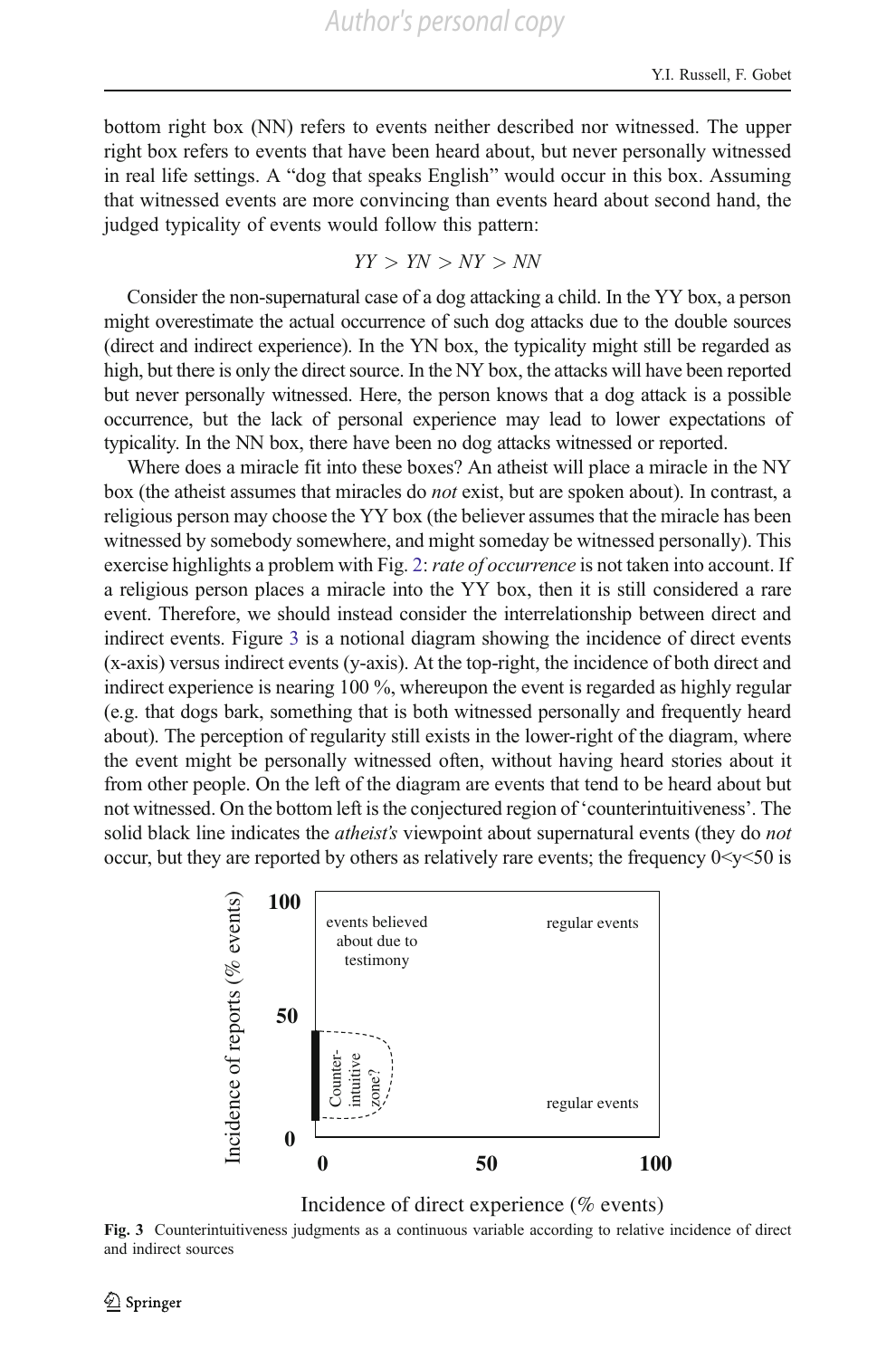conjectural). The dotted area illustrates the *religious believer's* perspective about supernatural events: they are sometimes witnessed by some people somewhere. Further research is needed in order to quantify exactly where the concepts become counterintuitive, and when such events become frequent enough to be considered merely 'intuitive' (e.g. by using fuzzy set analysis, Smithson and Verkuilen [2006](#page-33-0)).

### 9 Folk Psychology vs. Expertise

Think about Earth's roundness. Is it counterintuitive to say that "the Earth is round", because it *looks flat* to uneducated eyes? Research in developmental psychology (Vosniadou and Brewer [1992\)](#page-34-0) has shown that children often initially assume that the world is flat, but eventually change their minds in accordance with lessons from adult culture (but they do not change their minds instantly; there is a gradual process of reconciliation between what adults tell them and the flatness of the landscape they see with their own eyes) (cf. Taber and Lodge [2006](#page-33-0)). We would argue that the flat earth is not fully counterintuitive. Knowledge that the earth is round encourages deeper observation to look for the signs of roundness (e.g. ships disappearing over the horizon). Here-and-now perceptions can be changed simply due to knowledge and expertise. This is why the chess experts discussed earlier can look at a chessboard and automatically perceive various patterns than novices are also 'seeing' but not perceiving (Chase and Simon [1973a,](#page-29-0) [b;](#page-29-0) De Groot and Gobet [1996](#page-30-0); Gobet [1998;](#page-30-0) Gobet and Simon [1996;](#page-30-0) cf. Russell [2011](#page-32-0)). It is true that even simple perceptions can be violated by knowledge ("I see x, but I know that not-x", see Audi [2002](#page-28-0)), leading to the "counter-perceptual" experiences like visual illusions (Block and Yuker [1992](#page-29-0)). However, the CSR literature (e.g. Barrett [2008\)](#page-29-0) clearly stipulates that counterintuitiveness is about new knowledge contradicting old knowledge—not "counter-perceptual" knowledge contradicting perception. When researchers refer to 'folk knowledge', they imply a 'default knowledge' common to everyone (McCauley [2000](#page-31-0)); but is the word "folk" simply another way of saying *non*expert? If so, then we need to know where the boundary is. Where does default knowledge end and expert knowledge begin? Is folk knowledge established during childhood? If so, at what ages do learning override folk knowledge? What if the infant is born on the International Space Station, where many of the Earth-bound defaults (nomic constraints) will be different? What of the default knowledge of our evolutionary precursors? Every species in the animal kingdom evolved to perceive conditions on planet Earth, and therefore it could be expected that there will be a number of commonalities in the cognitive mechanisms that animals have developed in order to interpret the regularities in the world (Macphail [1996\)](#page-31-0). Nonetheless, this view underestimates the importance of the speciesspecific ecological niche in shaping the cognitive architecture of animals, creating vast diversity in how animals use their minds when interacting in the world (e.g., see Barrett [2011;](#page-29-0) Bolhuis and Giraldeau [2005](#page-29-0); Krebs and Davies [1984;](#page-31-0) Lorenz [1977;](#page-31-0) Menzel and Fischer [2011\)](#page-32-0). Humans are distinct from other animals in their extreme cognitive reliance on culture (Tomasello [1999](#page-33-0)). We all share psychological processes which are human-species-specific (Laland and Brown [2002\)](#page-31-0), but *content-wise*, human experience generates incomprehensible diversity (e.g. Hinnells [1984,](#page-31-0) on religion). For this reason, we believe it is an untenable position to characterize 'intuitive' ontological categories in a manner that suggests that they are innate cognitive structures common to all humans.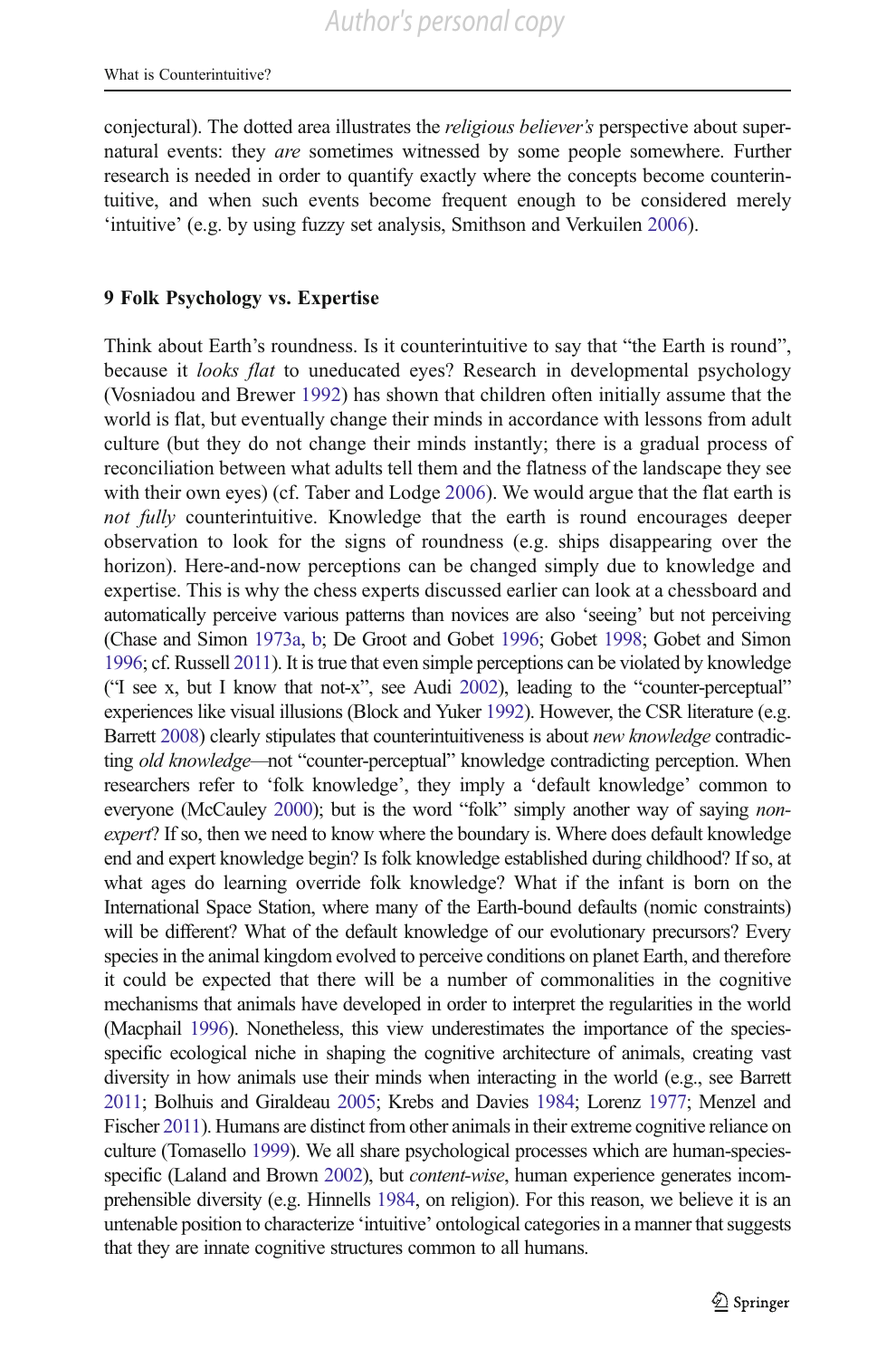<span id="page-25-0"></span>However, we are not claiming a complete lack of innate cognitive structures. Figure 4 can help to illustrate our position in a more nuanced manner. The figure illustrates differing implications for counterintuitive as ramifications of changeability and modularity. The boundaries between quadrants should be interpreted as fuzzy and the variables on the axes continuous. The y-axis refers to changeability: the two extremes are "fixed" (the concept and its internal features remain the same throughout life) and "open" (concept is 100 % changeable). The x-axis refers to *modularity*, which is a potentially relevant issue in counterintuitiveness (Salazar [2010](#page-33-0)). To use the broadest definition, "modularity" refers to the "components, parts, or subsystems of a larger system" (Csete and Doyle [2002,](#page-30-0) p. 1665) occurring within the anatomy of biological organisms (see Callebaut and Rasskin-Gutman [2005,](#page-29-0) for a comprehensive exposition of modularity). These subdivisions—the modules—can be structural, processual, or both (Callebaut and Rasskin-Gutman [2005](#page-29-0)). To provide an unambiguous example, the organs of the human body are modules that are simultaneously structural and processual and—most importantly, encapsulated in both ways. The lungs and heart are both structurally discrete and manifest dissimilar processes which benefit the body in complementary ways. There is no benefit to mixing the heart and lungs together. Indeed, modularity is extremely important for the survival of any complex entity (Csete and Doyle [2002\)](#page-30-0)—yet, even more important are what Csete and Doyle [\(2002](#page-30-0)) call protocols, which are "rules that prescribe allowed interfaces between modules, permitting system functions that could not be achieved by isolated modules" (p. 1666). The heart and lungs may be modular but they don't function in isolation. In terms of process, the key descriptor of the module is the *encapsulation*—processual independence from other modules and protocols in the system (Csete and Doyle [2002;](#page-30-0) Callebaut and Rasskin-Gutman [2005](#page-29-0)) and therefore—returning to Fig. 4—we note that the x-axis refers to the extent of encapsulation of the concept-as-module. However, we add the disclaimer that we do not believe in the



Fig. 4 Counterintuitiveness defined according to changeability and modularity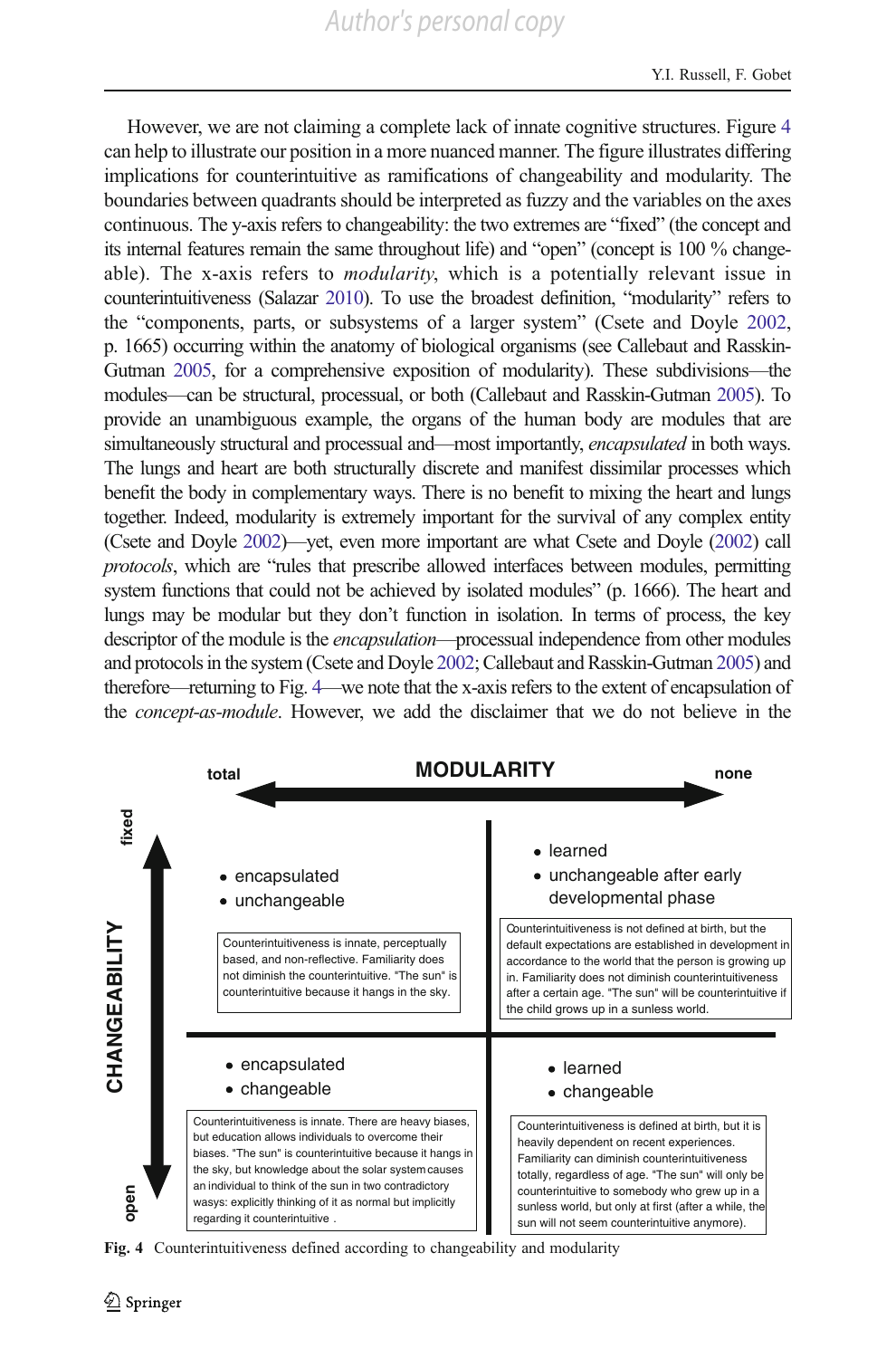"concept-as-module"! Consequently, in this paper, we position ourselves somewhere towards the middle of bottom right quadrant, where the perception of counterintuitiveness is subject to change even within a single lifetime.

Why don't we believe in conceptual modularity? The reason is that we regard counterintuition as a highly semantic phenomenon and that the claim that semantic structures are modular is misguided. This is not true of earlier applications of modularity to cognitive processes. Early theorists who spoke of modularity in psychology were referring to processes in the mind (see Applebaum [1998\)](#page-28-0), not to the actual content that arose out of these processes. While there are highly plausible arguments for the extensiveness of innately-determined processes (Callebaut and Rasskin-Gutman [2005\)](#page-29-0), we cannot see how the concepts themselves can exist as encapsulated "semantic" modules. There are things that can be called core knowledge (Spelke and Kinzler [2007\)](#page-33-0), but these are derived from typical stimuli in the context of Earth-bound life (cf. Newcombe et al. [2009\)](#page-32-0). Language learning, for example, is often cited as having a strong *processual* innateness, but the actual syntactic, lexical and semantic content is built up through exposure to the information and the networks of meaning are built accordingly (Freudenthal et al. [2006,](#page-30-0) [2007](#page-30-0); Gobet et al. [2007;](#page-30-0) Jones et al. [2000\)](#page-31-0). We believe that the putative universals suggested by Barrett [\(2008](#page-29-0)) and others are—in fact—default concepts and percepts which are defeasible (cf. Bloch [2005;](#page-29-0) cf. Cho [2013](#page-29-0)). Even the 'nomic constraints' (Akman [2009](#page-28-0))—natural laws as we perceive them—are subject to change as our scientific knowledge about physics grows (see Hawley and Holcomb [2005](#page-31-0)). That is the whole purpose behind science (Dunbar [1995](#page-30-0); Popper [1968](#page-32-0)): to create knowledge which can be updated through new observations (and find conclusions not obtainable through quick here-andnow perception). Although 'real kinds' do exist (Keil [1989](#page-31-0)), they are subject to revision with additional knowledge (e.g. contextual implications, strengthenings, and contradictions, Sperber and Wilson [1996](#page-33-0)). Moreover, our 'default' knowledge of the world is not only the product of first-hand experience, but is derived from testimony given by others (Goldberg [2010\)](#page-30-0). We rarely base our judgments of 'natural' or 'real' kinds on direct experience alone. With regard to *always-unseen* entities (e.g. a ghost), the problem of subjectivity is compounded—and even for the regularly observed entities (e.g. a cat), there is still subjectivity. Person A and person B may have similar concepts of what a cat can do (it cannot fly, it cannot speak English, it can jump high, it can catch mice), but the similarity exists only insofar as person A and person B have been exposed to congruent information about cats. A zoologist specializing in cats will have a more elaborate conception of a cat than a non-specialist will (e.g., see Turner and Bateson [2000](#page-33-0)). It is impossible for two people to have an identical conception of a cat, because everyone has a slightly different experience set with a concept (zoologists versus non-zoologists being a highly conspicuous example). Facts about cats (like those of penguins and all other animals) may be organized as a kind of template (Gobet and Simon [1996;](#page-30-0) Gobet [1998;](#page-30-0) Gobet et al. [2001,](#page-30-0) [2011\)](#page-30-0): where there are core elements that define a cat (cf. Fig. [1](#page-3-0)), but where many of the details are allowed to vary. It is irrational to select one single individual's idiosyncratic conception of a cat and claim that it is the only one true universal concept. Yet, it appears that most investigators of counterintuitive concepts are indeed using their own personal concepts to design stimuli that they claim are putatively universal (some examples in Table [1\)](#page-7-0). Although it is difficult to improve on current schemes and research designs (e.g., Barrett [2008,](#page-29-0) provides a highly useful framework for researchers to follow), it would be more useful for CSR researchers to talk of cognitive units like schemata and concepts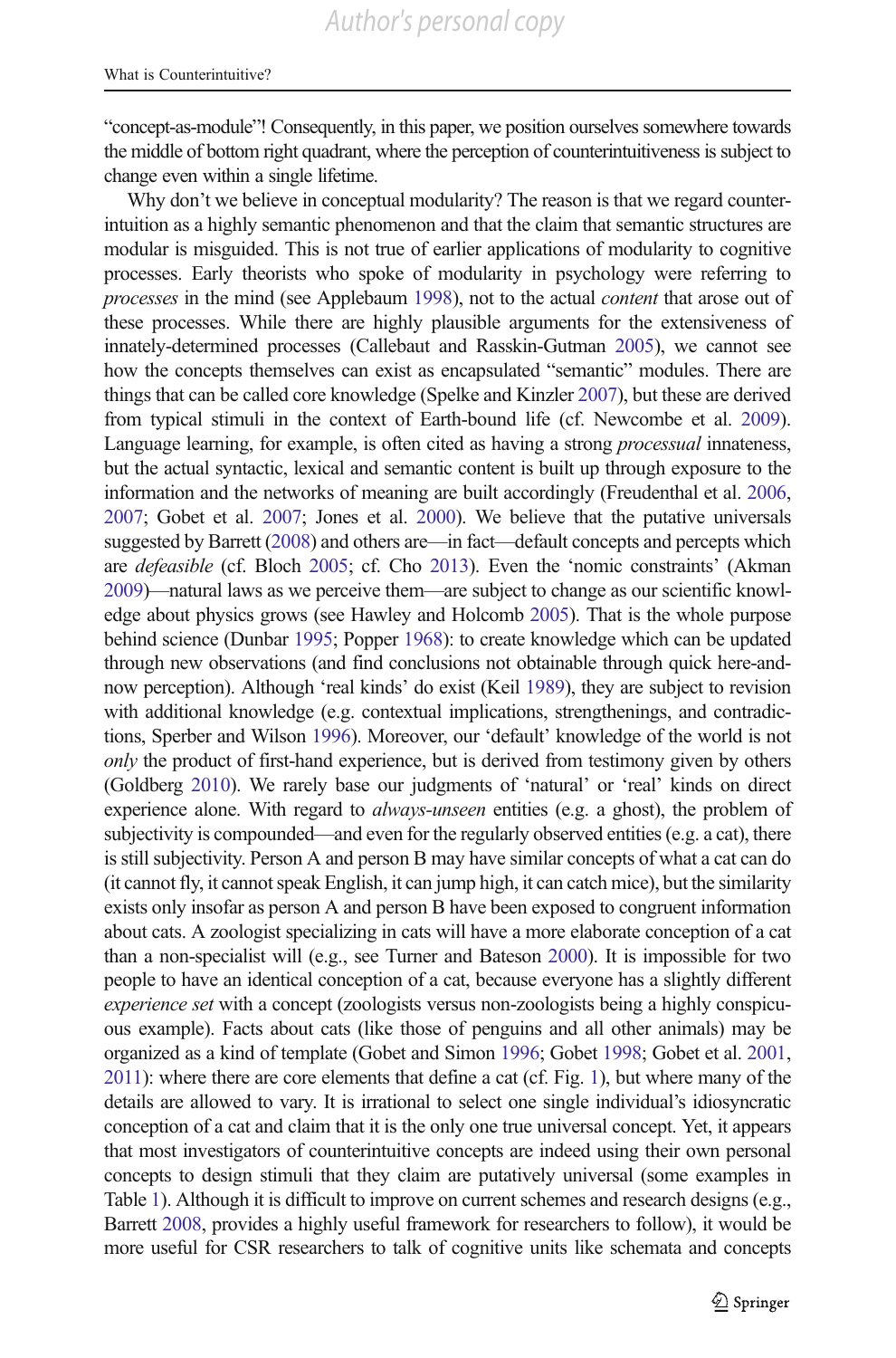(Anderson [1980\)](#page-28-0) or expertise and templates (Gobet and Simon [1996\)](#page-30-0) than to speak of modules and innate naturalness. We should turn to biological methods (e.g. see the electrophysiological study by Fondevila et al. [2012](#page-30-0)) to get our answers.

The processes of expertise—our ability to become experts—are products of our evolutionary heritage (see Russell [2011](#page-32-0)) and in this sense the expertise is genetically driven. In fact, there have been some interesting proposals about how the capacity for different domains of expert intelligence evolved as human-specific cognitive architecture (e.g. Mithen [1996\)](#page-32-0). However, we stay emphatic that evolved predispositions refer to process, not content. This is evinced in how human beings can form expertise in a bewildering variety of domains (for examples, see Boshuizen and Schmidt [1992;](#page-29-0) Chi et al. [1981](#page-29-0); Chi and Glaser [1985](#page-29-0); De Groot and Gobet [1996;](#page-30-0) Ericsson et al. [2006](#page-30-0); Gobet et al. [2011](#page-30-0); Lesgold et al. [1988](#page-31-0); Patel and Groen [1986](#page-32-0); Russell [2011;](#page-32-0) Shalin et al. [1997\)](#page-33-0). Such diversity of human brilliance would be simply impossible if our conceptual knowledge were genetically cloistered.

#### 10 Conclusion

Clearly, the boundary whereupon *folk* becomes *non-folk* has not been defined specifically enough. At what stage does a zoology student studying penguins or cats transform into *non*folk? Moreover, a person's acceptance of counterintuitive ideas is a much subtler and ratiocinative process than is normally assumed (Pyysiäinen [2003\)](#page-32-0). Our knowledge of the world is an incomplete similitude of the way it really is, aided by the ongoing process of revision used in science (Dunbar [1995](#page-30-0); Popper [1968;](#page-32-0) cf. Pyysiäinen [2003](#page-32-0); cf. Day [2007\)](#page-30-0); and also because we are constrained by our evolved cognitive processes in the way we process and prioritize information (Bolhuis and Giraldeau [2005;](#page-29-0) Lorenz [1977](#page-31-0); Menzel and Fischer [2011;](#page-32-0) Upal [2011a\)](#page-33-0) and must rely on testimony to get much of our knowledge (Audi [2002;](#page-28-0) Goldberg [2010](#page-30-0)). Perhaps we should abandon the idea that counterintuitiveness is based on the 'nomic constraints' (Akman [2009\)](#page-28-0). Instead, we can regard them as based on 'conventional' constraints (Akman [2009](#page-28-0)): "truths" that are determined through the collective opinion of a social group (Upal [2011a](#page-33-0)), no matter how the "truth" was originally established (whether by science or religion). Upal ([2010](#page-33-0)) proffered a very useful distinction between the concept view and context view of counterintuitiveness. Although there is great research value in a concept-based approached (as reviewed above, the effects are real, and need explanation), it would be naïve to claim that a focus on *concepts in isolation* can tell us everything about counterintuitiveness. The weight of psychological research is more supportive of the context view (background knowledge determines what is counterintuitive). Drawing from the above discussion, we define "counterintuitive" this way:

"Counterintuitive" is a subjective assessment of a single event (experienced directly or indirectly), where the evaluator has judged that category A is applicable—yet in that instance at least one of the properties of category A are incompatible with previously known exemplars of category A (experienced directly or indirectly)—but the evaluator chooses to continue applying category A in its previously known form.

In the situation above, the evaluation may be temporary or permanent. In the permanent case, the evaluator may choose to accept the contradiction without further examination (e.g. as a miracle). In the temporary case, after some duration of time—perhaps a millisecond, a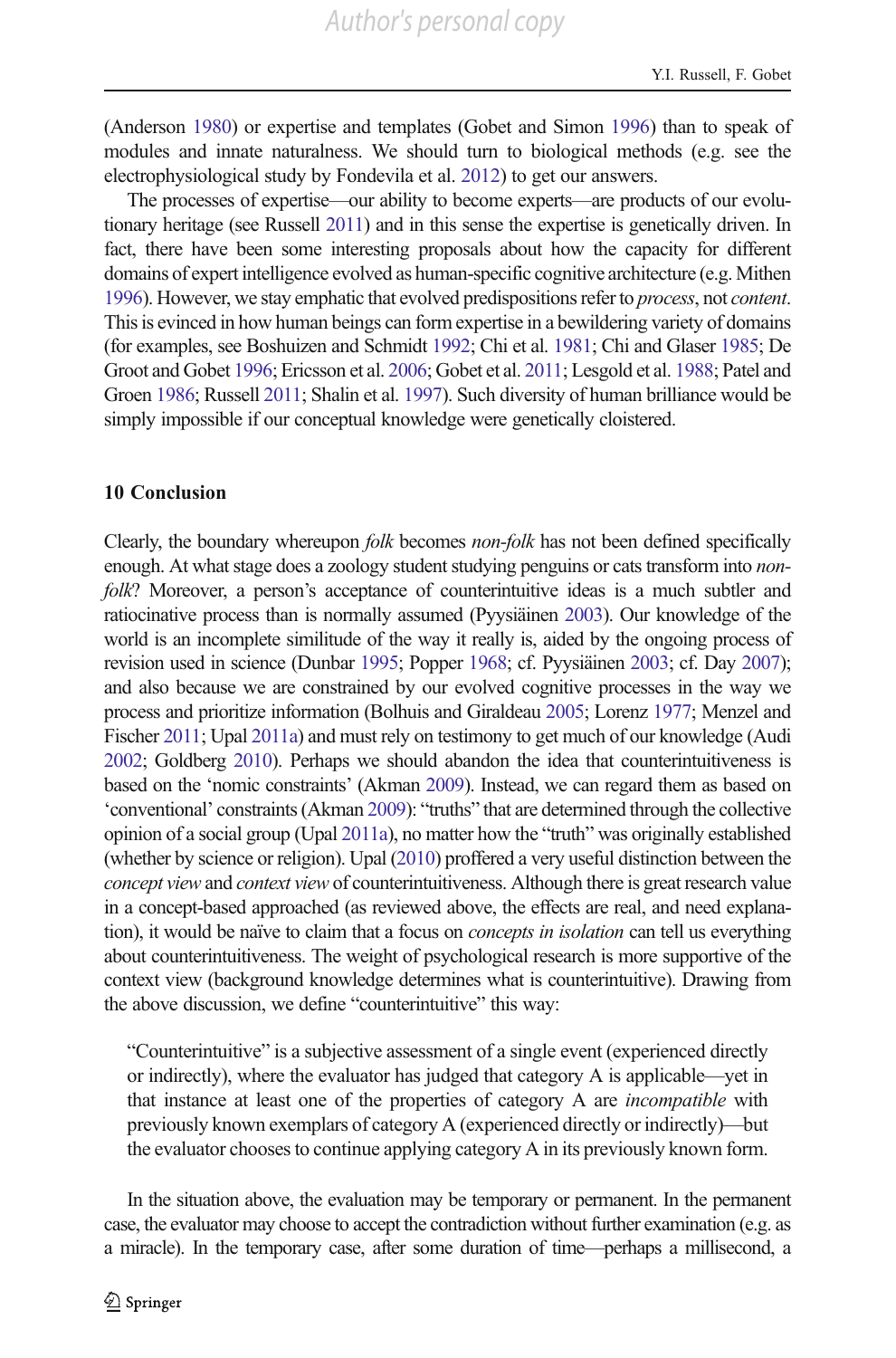<span id="page-28-0"></span>minute, or a decade—the evaluator might choose to reclassify the event into something mundane. As Näreaho [\(2008](#page-32-0)) pointed out, some previous definitions of counterintuitiveness appeared to deliberately leave open the possibility that the referent—the supernatural entity itself—actually exists (and moreover he opines that this creates a clash with the stated naturalistic agenda of CSR). In our definition and discussion above, we close off the possibility that these entities really exist (and if they do, they are simply a description of highly atypical occurrences). In other words, if we hear that someone believes in x—yet there is no way for us to observe the  $x$ —then, as scientists, we can only study the beliefs about  $x$ —not the x itself (Steadman et al. [2009](#page-33-0)).

Our aim in this review was to mount a strong challenge to innatist assumptions made in the recent literature. Our conclusions are congruent with Bloch [\(2005](#page-29-0)) who wrote: "if some of the representations are so familiar as to be just like intuitive beliefs, then the special catchiness attributed to the stimulation of the counter-intuitive will be nullified" (p. 115). Rebuttals to his statement (e.g. Lanman [2007](#page-31-0)) claim that concepts can become familiar yet still remain catchy and distinctive—but we cannot see how this claim gels with the ubiquitous human custom of becoming an *expert* where formerly unhabituated concepts become incorporated into a person's knowledge and skill set. We agree with Hume [\(1748/](#page-31-0)1993) that a 'routine miracle' is no longer a miracle. In our view, a 'counterintuitive' event is a tailor-made surprise, a confounding of default expectation that is unique to the individual—even if it parallels the surprise of many other people with similar life experiences. If the conditions of the world change—then so would our defaults.

Acknowledgments (YIR): I thank my colleagues in the Explaining Religion (EXREL) project, especially Harvey Whitehouse for organising the whole project, the other research fellows, PhD students, other project partners, and administrative staff. Thank you to Justin Barrett for enthusiastically disagreeing with me in a seminar. I also thank Afzal Upal, Nicolas Baumard, Jennifer Dolinsky, and Harvey Whitehouse for comments on a much earlier and shorter draft, and to Dirk Semmann for allowing me time to work on this manuscript in Germany. Y.I.R. was partly funded by the German Initiative of Excellence of the German Science Foundation (DFG) and by the EC-FP6 EXREL project grant 43225.

#### References

- Akman, V. 2009. Situated semantics. In The Cambridge Handbook of Situated Cognition, eds. P. Robbins, and M. Aydede, 401–418. Cambridge: Cambridge University Press.
- Anderson, J.R. 1980. Concepts, propositions, and schemata: What are the cognitive units? Nebraska Symposium on Motivation 28: 121–162.
- Applebaum, I. 1998. Modularity. In A Companion to Cognitive Science, ed. W. Bechtel and G. Graham, 625-635. Oxford: Blackwell.
- Arthur, A.E., R.S. Bigler, and D.N. Ruble. 2009. An experimental test of the effects of gender constancy on sex typing. Journal of Experimental Child Psychology 104: 427–446.
- Atkins, P. 2006. Atheism and science. In The Oxford Handbook of Religion and Science, eds. P. Clayton and Z. Simpson, 124–136. Oxford: Oxford University Press.
- Atran, S. 1998. Folkbiology and the anthropology of science: Cognitive universals and cultural particulars. Behavioral and Brain Sciences 21: 547–649.
- Atran, S. 2006. The scientific landscape of religion: Evolution, culture, and cognition. In The Oxford Handbook of Religion and Science, eds. P. Clayton and Z. Simpson, 407–429. Oxford: Oxford University Press.
- Atran, S., and A. Norenzayan. 2004. Religion's evolutionary landscape: Counterintuition, commitment, compassion, communion. Behavioral and Brain Sciences 27: 713–770.
- Audi, R. 2002. The sources of knowledge. In The Oxford Handbook of Epistemology, ed. P.K. Moser, 71-94. Oxford: Oxford University Press.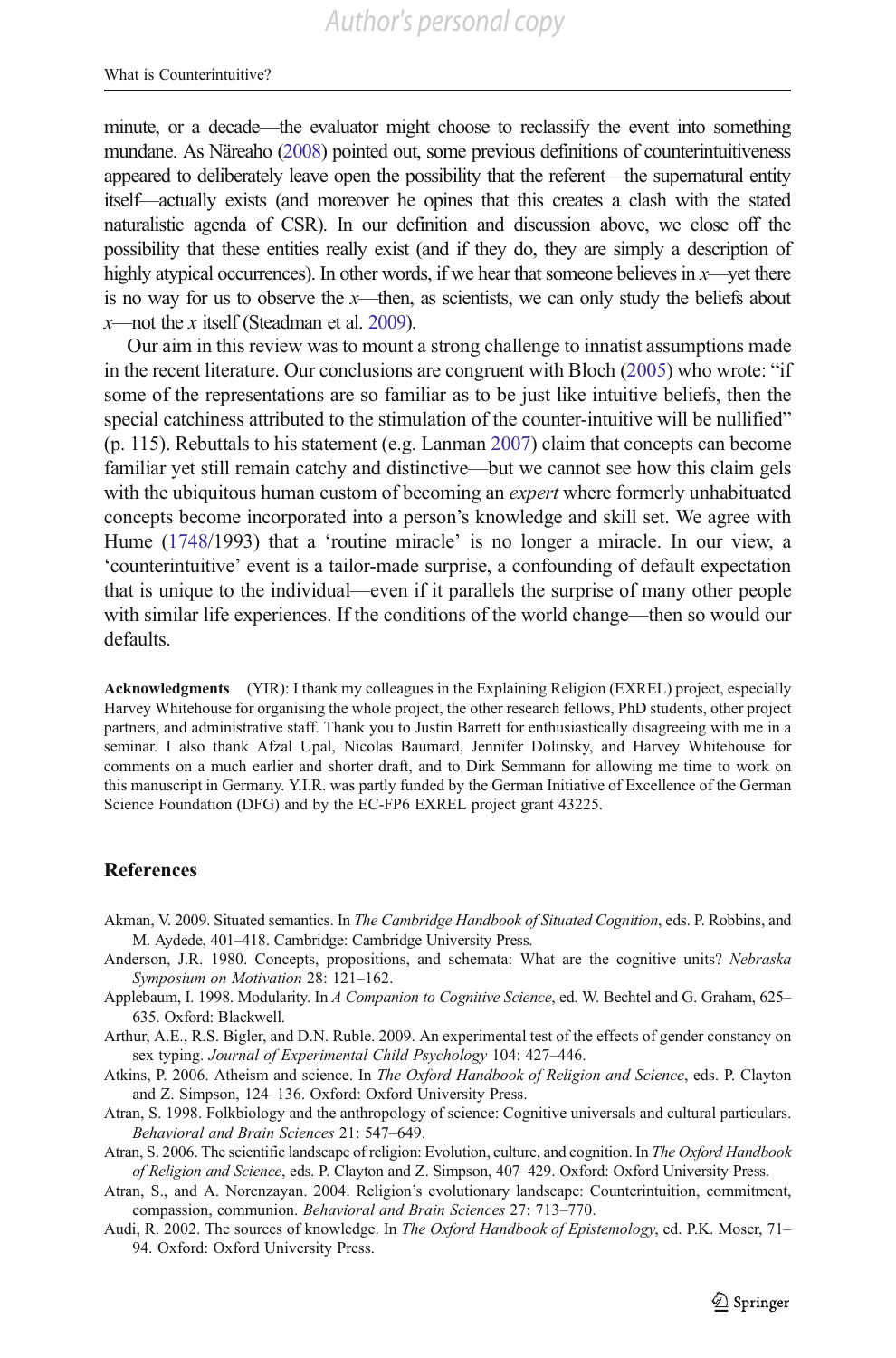- <span id="page-29-0"></span>Banerjee, K., O.S. Haque, and E.S. Spelke. 2013. Melting lizards and crying mailboxes: Children's preferential recall of minimally counterintuitive concepts. Cognitive Science. doi:[10.1111/cogs.12037](http://dx.doi.org/10.1111/cogs.12037).
- Barrett, J.L. 1999. Theological correctness: Cognitive constraint and the study of religion. Journal for the Scientific Study of Religion 11: 325–339.
- Barrett, J.L. 2007a. Cognitive science of religion: What is it and why is it? Religion Compass 1: 1–19.
- Barrett, J.L. 2007b. Gods. In Religion, Anthropology, and Cognitive Science, eds. H. Whitehouse and J. Laidlaw, 179–210. Durham, NC: Carolina Academic Press.
- Barrett, J.L. 2008. Coding and quantifying counterintuitiveness in religious concepts: Theoretical and methodological reflections. Method & Theory in the Study of Religion 20: 308–338.
- Barrett, J.L., and F.C. Keil. 1996. Conceptualizing a non-natural entity: Anthropomorphism in God concepts. Cognitive Psychology 31: 219–247.
- Barrett, J.L., and M.A. Nyhof. 2001. Spreading non-natural concepts: The role of intuitive conceptual structures in memory and transmission of cultural materials. Journal of Cognition and Culture 1: 69–100.
- Barrett, J.L., and R.A. Richert. 2003. Anthropomorphism or preparedness? Exploring children's God concepts. Review of Religious Research 44: 300–312.
- Barrett, J.L., E. Reed Burdett, and T. Porter. 2009. Counterintuitiveness in folktales: Finding the cognitive optimum. Journal of Cognition and Culture 9: 271–287.
- Barrett, L. 2011. Beyond the Brain: How Body and Environment Shape Animal and Human Minds. Princeton, NJ: Princeton University Press.
- Barsalou, L.W. 2009. Situating concepts. In The Cambridge Handbook of Situated Cognition, eds. P. Robbins and M. Aydede, 236–263. Cambridge: Cambridge University Press.
- Berger, L. 2013. A revised view of the judicial hunch. *Legal Communication & Rhetoric: JALWD* 10.
- Berlyne, D.E. 1960. Conflict, Arousal, and Curiosity. New York: McGraw Hill.
- Betsch, T. 2008. The nature of intuition and its neglect in research on judgment and decision making. In Intuition in Judgment and Decision Making, eds. H. Plessner, C. Betsch and T. Betsch, 3–22. New York: Lawrence Erlbaum.
- Bloch, M. 2005. Are religious beliefs counter-intuitive? In Essays on Cultural Transmission, ed. M. Bloch, 103–121. Cambridge: Cambridge University Press.
- Bloch, M. 2008. Why religion is nothing special but is central. Philosophical Transactions of the Royal Society B: Biological Sciences 363: 2055–2061.
- Block, J.R., and H. Yuker. 1992. Can You Believe Your Eyes? New York: Brunner/Mazel.
- Bolhuis, J.J., and L.-A. Giraldeau, eds. 2005. The Behaviour of Animals: Mechanisms, Function, and Evolution. Oxford: Blackwell.
- Boshuizen, H.P.A., and H.G. Schmidt. 1992. On the role of biomedical knowledge in clinical reasoning by experts, intermediates and novices. Cognitive Science 16: 153–184.
- Boyer, P. 1993. Pseudo-natural kinds. In Cognitive Aspects of Religious Symbolism, ed. P. Boyer, 121–142. Cambridge: Cambridge University Press.
- Boyer, P. 1994. The Naturalness of Religious Ideas: A Cognitive Theory of Religion. Berkeley: University of California Press.
- Boyer, P. 2000. Functional origins of religious concepts: Ontological and strategic selection in evolved minds. Journal of the Royal Anthropological Institute 6: 195–214.
- Boyer, P. 2001. Religion Explained: The evolutionary origins of religious thought. New York: Basic Books.
- Boyer, P., and C. Ramble. 2001. Cognitive templates for religious concepts: Cross-cultural evidence for recall of counter-intuitive representations. Cognitive Science 25: 535–564.
- Callebaut, W., and D. Rasskin-Gutman, eds. (2005). Modularity: Understanding the Development and Evolution of Natural Complex Systems. Cambridge, MA: MIT.
- Carey, S. 2011. Précis of The Origin of Concepts. Behavioral and Brain Sciences 34: 113–167.
- Chase, W.G., and H.A. Simon. 1973a. Perception in chess. Cognitive Psychology 4: 55–81.
- Chase, W.G., and H.A. Simon. 1973b. The mind's eye in chess. In Visual Information Processing, ed. W.G. Chase, 215–281. New York: Academic Press.
- Chassy, P., and F. Gobet. 2011. A hypothesis about the biological basis of expert intuition. Review of General Psychology 15: 198–212.
- Chi, M.T.H., P.J. Feltovich, and R. Glaser. 1981. Categorization and representation of physics problems by experts and novices. Cognitive Science 5: 121–152.
- Chi, M.T.H., and R. Glaser. 1985. Problem solving ability. Human Abilities: An Information-Processing Approach, ed. R.J. Sternberg, 227–250. New York: Freeman.
- Cho, F. 2013. Unnatural comparisons: Commentary on Robert McCauley's why religion is natural and science is not. Religion, Brain, and Behavior 3: 119–182.
- Clark, A. 1998. Being There: Putting Brain, Body, and World Together Again. Cambridge, MA: MIT.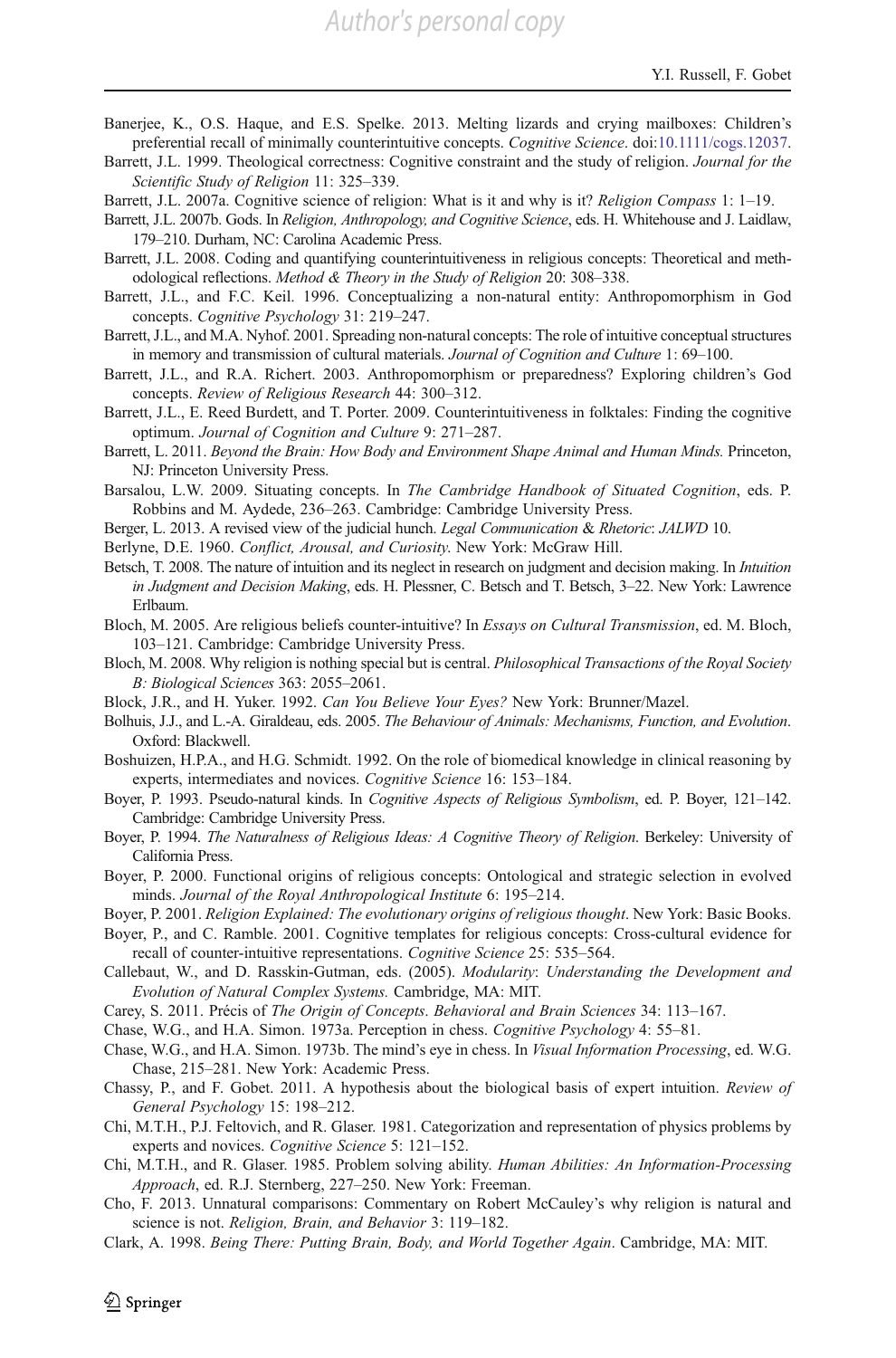*Author's personal copy*

#### <span id="page-30-0"></span>What is Counterintuitive?

- Clark, H.H., and T.B. Carlson. 1981. Context for comprehension. In Attention and Performance, Vol. IX, eds. J. Long and A. Baddeley, 313–330. Hillsdale, NJ: Erlbaum.
- Cohen, E., J.A. Lanman, H. Whitehouse, and R.N. McCauley. 2008. Common criticisms of the cognitive science of religion—answered. Bulletin of the Council of Societies for the Study of Religion 37: 112–115.

Colby, B., and M. Cole. 1973. Culture, memory, and narrative. In Modes of Thought: Essays on Thinking in Western and Non-Western Societies, eds. R. Horton and R. Finnegan, 63–91. London: Faber & Faber.

- Cullen, B. 2000. Contagious Ideas: On Evolution, Culture, Archaeology, and Cultural Virus Theory. Oxford: Oxbow Books.
- Day, M. 2007. Let's be realistic: Evolutionary complexity, epistemic probabilism, and the cognitive science of religion. Harvard Theological Review 100: 47–64.
- De Cruz, H. 2013. Religious concepts as structured imagination. International Journal for the Psychology of Religion 23: 63–74.
- De Groot, A., and F. Gobet. 1996. Perception and Memory in Chess. Heuristics of the Professional Eye. Assen, NL: Van Gorcum.
- Dennett, D. 1995. Darwin's Dangerous Idea. New York: Simon & Schuster.
- Dodd, D. 2011. Quasi-miracles, typicality, and counterfactuals. Synthese 179: 351–360.
- Dunbar, R. 1995. The Trouble with Science. Cambridge, MA: Harvard University Press.

Elliot, K.H., R.E. Ricklefs, A.J. Gaston, S.A. Hatch, J.R. Speakman, and G.K. Davoren. 2013. High flight costs, but low dive costs, in auks support the biochemical hypothesis for flightlessness in penguins. Proceedings of the National Academy of the United States of America 110: 9380–9384.

Ericsson, K.A., N. Charness, P.J. Feltovich, and R.R. Hoffman, eds. 2006. The Cambridge Handbook of Expertise and Expert Performance. Cambridge: Cambridge University Press.

- Feldman, J. 2003. The simplicity principle in human concept learning. Current Directions in Psychological Science 12: 227–239.
- Festinger, L. 1957. A Theory of Cognitive Dissonance. Stanford: Stanford University Press.
- Fondevila, S., M. Martin-Loeches, L. Jiménez-Ortega, P. Casado, A. Sel, A. Fernández-Hernández, and W. Sommer. 2012. The sacred and the absurd – an electrophysiological study of counterintuitive ideas (that sentence level). Social Neuroscience 7: 445–457.
- Freudenthal, D., J.M. Pine, and F. Gobet. 2006. Modelling the development of children's use of optional infinitives in English and Dutch using MOSAIC. Cognitive Science 30: 277–310.
- Freudenthal, D., J.M. Pine, J. Aguado-Orea, and F. Gobet. 2007. Modelling the developmental patterning of finiteness marking in English, Dutch, German and Spanish using MOSAIC. Cognitive Science 31: 311–341.
- Ganea, P.A., K. Shutts, E. Spelke, and J.S. de Loache. 2007. Thinking of things unseen: Infants' use of language to update mental representations. Psychological Science 18: 734–739.
- Gobet, F. 1998. Expert memory: A comparison of four theories. Cognition 66: 115–152.
- Gobet, F., and P. Chassy. 2009. Expertise and intuition: A tale of three theories. Minds and Machines 19: 151–180.
- Gobet, F., P. Chassy and M. Bilalić. 2011. Foundations of Cognitive Psychology. McGraw-Hill.
- Gobet, F., P.C.R. Lane, S. Croker, P.C.-H. Cheng, G. Jones, I. Oliver, and J.M. Pine. 2001. Chunking mechanisms in human learning. Trends in Cognitive Sciences 5: 236–243.
- Gobet, F., J.M. Pine, and D. Freudenthal. 2007. Towards a unified model of language acquisition. Proceedings of the European Cognitive Science Conference 2007, eds. S. Vosniadou, D. Kayser and A. Protopapas, 602–607. New York: Taylor & Francis.

Gobet, F., and H.A. Simon. 1996. Templates in chess memory: A mechanism for recalling several boards. Cognitive Psychology 31: 1–40.

Goldberg, S.C. 2010. Relying on Others: An Essay in Epistemology. Oxford: Oxford University Press.

- Gonce, L.O., M.A. Upal, D.J. Slone, and R.D. Tweney. 2006. Role of context in the recall of counterintuitive concepts. Journal of Cognition and Culture 6: 521-547.
- Gorsuch, R.L. 1988. Psychology of religion. Annual Review of Psychology 39: 201–221.
- Gregory, J.P., and J.L. Barrett. 2009. Epistemology and counterintuitiveness: Role and relationship in epidemiology of cultural representations. Journal of Cognition and Culture 9: 289–314.
- Grim, J. 2006. Indigenous lifeways and knowing the world. In The Oxford Handbook of Religion and Science, eds. P. Clayton and Z. Simpson, 87–107. Oxford: Oxford University Press.
- Guthrie, S.E. 1980. A cognitive theory of religion. Current Anthropology 21: 181–203.

Guthrie, S.E. 1993. Faces in the Clouds: A New Theory of Religion. Oxford: Oxford University Press.

Guthrie, S.E. 2007. Anthropological theories of religion. In The Cambridge Companion to Atheism, ed. M. Martin, 283–299. Cambridge: Cambridge University Press.

Csete, M.E., and J.C. Doyle. 2002. Reverse engineering of biological complexity. Science 295: 1664–1669.

Gobet, F., and H.A. Simon. 1998. Expert chess memory: Revisiting the chunking hypothesis. Memory 6: 225–255.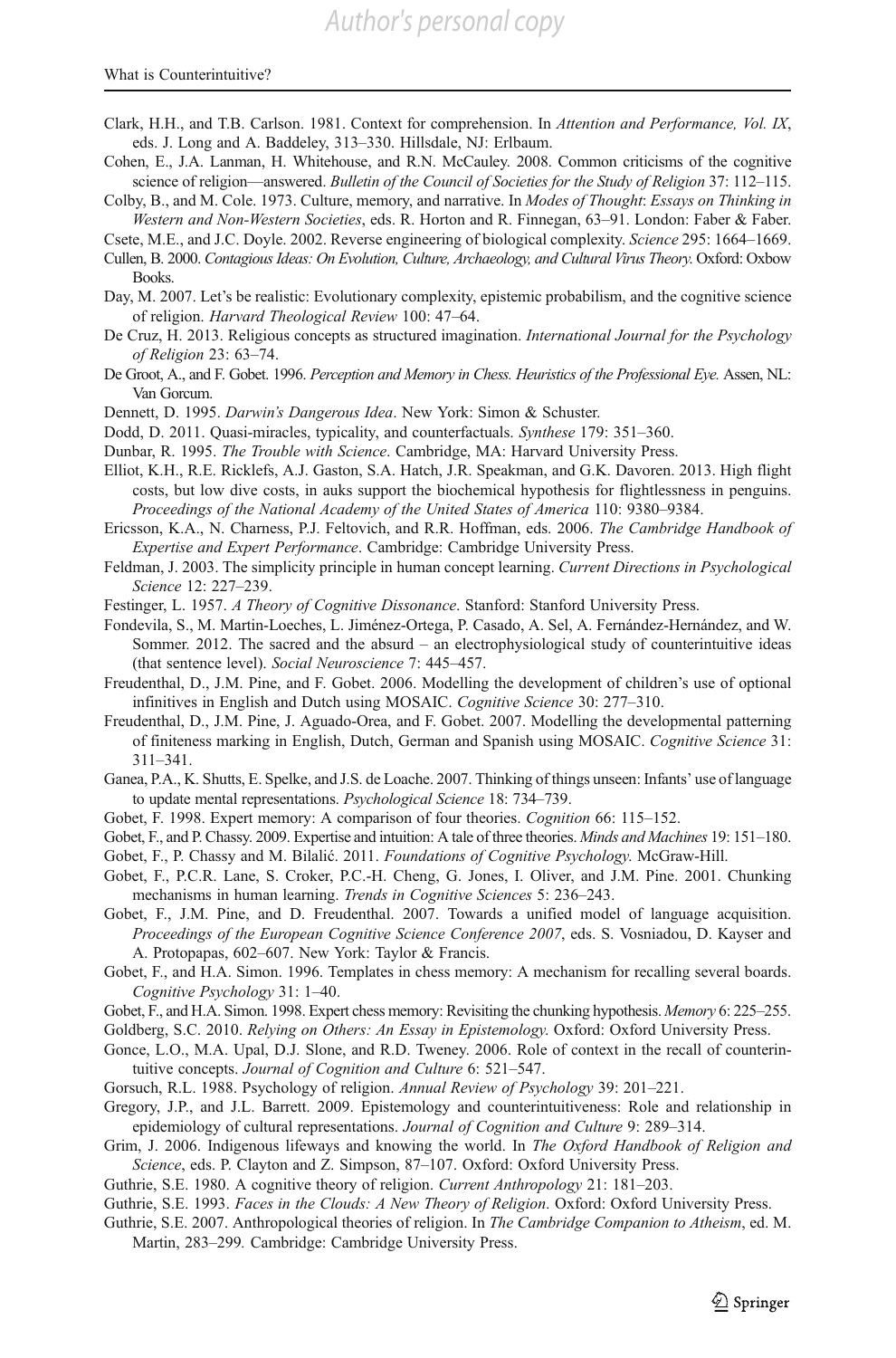- <span id="page-31-0"></span>Hampton, J.A. 1999. Concepts. In *The MIT Encyclopedia of the Cognitive Sciences*, eds. R.A. Wilson and F.C. Keil, 176–179. Cambridge, MA: MIT.
- Hampton, J.A. 2010. Concepts in human adults. In *The Making of Human Concepts* eds. D. Mareschal, P.C. Quinn and S.E.G. Lea, 293–311. Oxford: Oxford University Press.
- Harmon-Vukić, M.E., and D.J. Slone. 2009. The effect of integration on recall of counterintuitive stories. Journal of Cognition and Culture 9: 57–68.
- Harmon-Vukić, M.E., M.A. Upal, and K.J. Sheehan. 2012. Understanding the memory advantage of counterintuitive concepts. Religion, Brain & Behaviour 2: 121–139.
- Hawley, J.F., and K.A. Holcomb. 2005. Foundations of Modern Cosmology. Oxford: Oxford University Press.

Hick, J.H. 1983. Philosophy of Religion, 3rd edition. Englewood Cliffs, NJ: Prentice Hall.

- Hinnells, J.R., ed. 1984. The Penguin Dictionary of Religions. London: Penguin.
- Hornbeck, R.G., and J.L. Barrett. 2013. Refining and testing "counterintuitiveness" in virtual reality: Crosscultural evidence for recall of counterintuitive representations. International Journal for the Psychology of Religion 23: 15–28.
- Hume, D. 1748. An Enquiry Concerning Human Understanding. Reprinted in An Enquiry Concerning Human Understanding, 2nd edition, 1993, ed. E. Steinberg. Indianapolis/Cambridge: Hackett Publishing Company.
- Jackson, B. 2007. Jonathan Edward goes to hell (house): Fear appeals in American evangelism. Rhetoric Review 26: 42–59.
- Johnson, C.V.M., S.W. Kelly, and P. Bishop. 2010. Measuring the mnemonic advantage of counter-intuitive and counter-schematic concepts. Journal of Cognition and Culture 10: 109–121.
- Jones, G., F. Gobet, and J.M., Pine 2000. A process model of children's early verb use. In Proceedings of the Twenty Second Annual Meeting of the Cognitive Science Society, eds. L.R. Gleitman and A.K. Joshi, 723– 728. Mahwah, NJ: Lawrence Erlbaum.
- Keil, F. 1989. Concepts, Kinds, and Cognitive Development. Cambridge, MA: MIT.
- Kintsch, W. 1980. Learning from text, levels of comprehension, or: Why anyone would read a story anyway. Poetics 9: 87–98.
- Koltko-Rivera, M.E. 2004. The psychology of worldviews. Review of General Psychology 8: 3–58.
- Krebs, J.R., and N.B. Davies, eds. 1984. Behavioural Ecology: An Evolutionary Approach, 2nd edition. Oxford: Blackwell.
- Laidlaw, J. 2007. A well-disposed social anthropologist's problems with the 'cognitive science of religion'. In Religion, Anthropology, and Cognitive Science, eds. H. Whitehouse and J. Laidlaw, 211–246. Durham, NC: Carolina Academic Press.
- Lainé, D. 2007. African Gods: Contemporary Rituals and Beliefs. Paris: Flammarion.
- Laland, K.N., and G.R. Brown. 2002. Sense and Nonsense: Evolutionary Perspectives on Human Behaviour. Oxford: Oxford University Press.
- Lanman, J. 2007. Review of Essays on Cultural Transmission by Maurice Bloch. The Journal of Biosocial Science 39: 633–634.
- Legare, C., A. Shtulman, J. Bering, and H. Whitehouse. 2009. The cognitive science of religion. In Proceedings of the Thirty-First Annual Conference of the Cognitive Science Society, eds. N. Taatgen and H. van Rijn, 2081–2082. Amsterdam: Cognitive Science Society.
- Lesgold, A., H. Rubinson, P. Feltovich, R. Glaser, D. Klopfer and Y. Wang. 1988. Expertise in a complex skill: Diagnosing X-ray pictures. In The Nature of Expertise, eds. M.T.H. Chi, R. Glaser and R. Farr, 311–342. Hillsdale, NJ: Erlbaum.
- Lewis, D. 1978. Truth in fiction. American Philosophical Quarterly 15: 37–46.
- Lorenz, K. 1977. Behind the Mirror. London: Methuen.
- Macphail, E.M. 1996. Cognitive function in mammals: The evolutionary perspective. Cognitive Brain Research 3: 279–290.
- Malt, B.C., E. Ameel, S. Gennari, M. Imai, N. Saji, and A. Majid. 2011. Do words reveal concepts? In *Expanding* the Space of Cognitive Science: Proceedings of the 33rd Annual Meeting of the Cognitive Science Society, eds. L. Carlson, C. Hoelscher, and T.F. Shipley, 519–524. Austin, TX: Cognitive Science Society.
- Markman, A.B.., and E. Dietrich. 2000. Extending the classical view of representation. Trends in Cognitive Science 4: 470–475.
- Masse, W.B., E.W. Barber, L. Piccardi, and P.T. Barber. 2007. Exploring the nature of myth and its role in science. Geological Society of London, Special Publications 273: 9–28.
- McCauley, R.N. 2000. The naturalness of religion and the unnaturalness of science, In Explanation and Cognition, eds. F. Keil and R. Wilson, 61–85. Cambridge, MA: MIT.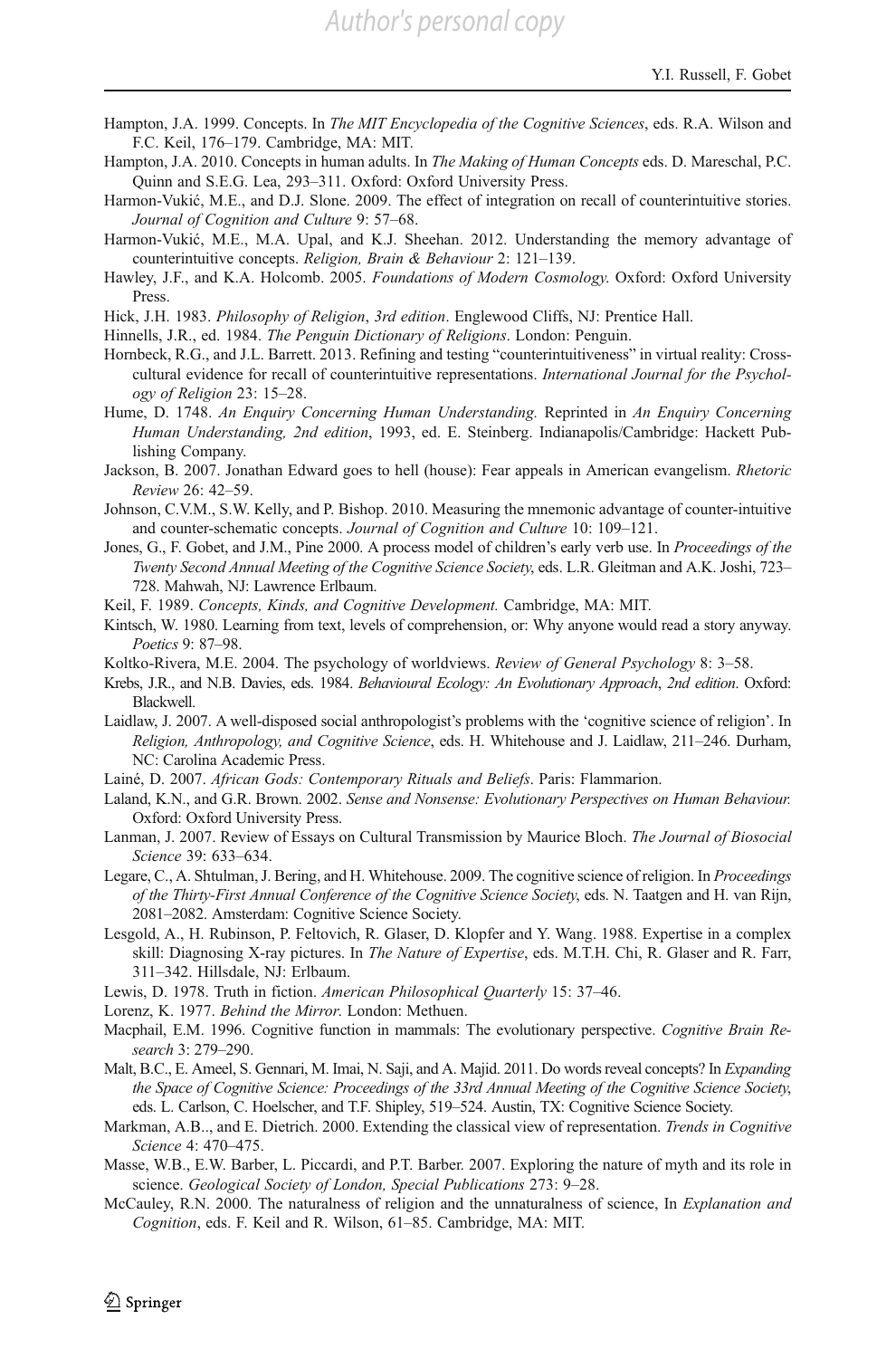- <span id="page-32-0"></span>Medin, D.L., and L.J. Rips. 2005. Concepts and categories: Memory, meaning, and metaphysics. In The Cambridge Handbook of Thinking and Reasoning, eds. K.J. Holyoak and R.G. Morrison, 37–72. Cambridge: Cambridge University Press.
- Menzel, R., and J. Fischer, eds. 2011. Animal Thinking: Contemporary Issues in Comparative Cognition. Cambridge, MA: MIT.
- Meyer, J.H.F., and M. Land. 2005. Threshold concepts and troublesome knowledge (2): Epistemological considerations and a conceptual framework for teaching and learning. Higher Education 49: 373–388.
- Miller, M., and D. Perlis. 1991. Typicality constants and range defaults: Some pros and cons of a cognitive model of default reasoning. Lecture Notes in Computer Science 542: 560–569.
- Miller, M., and D., Perlis. 1997. Toward automatic expert reasoning and expert novice communication. In Expertise in Context: Human and Machine, eds. P.J. Feltovich, K.M. Ford and R.R. Hoffman, 405– 416. London/Menlo Park, CA/Cambridge, MA: AAAI Press/MIT.
- Miller, M., D. Perlis, and K. Purang. 1996. Defaults denied. Technical report CS-TR-3680. University of Maryland Computer Science Department.
- Millikan, R. 2009. Embedded rationality. In The Cambridge Handbook of Situated Cognition, eds. P. Robbins and M. Aydede, 171–181. Cambridge: Cambridge University Press.
- Mithen, S. 1996. The Prehistory of the Mind: The Cognitive Origins of Art, Religion, and Science. London: Thames and Hudson.
- Morlan, G.K. 1950. An experiment on the recall of religious material. Religion in Life, 19, 589–594. Reprinted in Psychology & Religion, ed. L.B. Brown, 1973. Aylesbury, Buckinghamshire: Hazel, Watson & Viney.
- Murphy, G.L. 2010. What are categories and concepts? In The Making of Human Concepts, eds. D. Mareschal, P.C. Quinn and S.E.G. Lea, 11–28. Oxford: Oxford University Press.
- Näreaho, L. 2008. The cognitive science of religion: Philosophical observations. Religious Studies 44: 83-98.
- Newcombe, N.S., K.R. Ratliff, W.L. Shallcross, and A. Twyman. 2009. Is cognitive modularity necessary in evolutionary account of development? In Cognitive Biology: Evolutionary and Developmental Perspectives on Mind, Brain, and Behaviour, eds. L. Tommasi, M.A. Peterson, and L. Nadel, 105– 126. Cambridge, MA: MIT.
- Norenzayan, A., S. Atran, J. Faulkner, and M. Schaller. 2006. Memory and mystery: The cultural selection of minimally counterintuitive narratives. Cognitive Science 30: 531–553.
- Nynäs, P. 2008. Counter-intuitive religious representations from the perspective of early intersubjective development and complex representational constellations. A methodological reflection. Archives for the Psychology of Religion 30: 37–55.
- Palmer, F.R. 1981. Semantics, 2nd edition. Cambridge: Cambridge University Press.
- Park, C.L. 2005. Religion and meaning. In Handbook of the Psychology of Religion and Spirituality, eds. R.F. Paloutzian and C.L. Park, 295–314. New York: The Guildford Press.
- Patel, V.L., and G.J. Groen. 1986. Knowledge based solution strategies in medical reasoning. Cognitive Science 10: 91–116.
- Pawlikowski, J. 2007. The history of thinking about miracles in the west. Southern Medical Journal 100: 1229–1235.
- Popper, K.R. 1968. The Logic of Scientific Discovery, revised edition. New York: Harper & Row.
- Pyysiäinen, I. 2002. Religion and the counter-intuitive. In Current Approaches in the Cognitive Science of Religion, eds. I. Pyysiäinen and V. Anttonen, 110–132. London: Continuum.
- Pyysiäinen, I. 2003. True fiction: Philosophy and psychology of religious belief. Philosophical Psychology 16: 109–125.
- Pyysiäinen, I. 2004. Magic, Miracles, and Religion: A Scientist's Perspective. Walnut Creek, CA: Alta Mira.
- Pyysiäinen, I. 2005. God: A brief history with a cognitive explanation of the concept. Temenos: Nordic Journal of Comparative Religion 41: 77–128.
- Pyysiäinien, I. 2013. Cognitive science of religion: State-of-the-art. Journal of the Cognitive Science of Religion 1: 5–28.
- Pyysiäinen, I., M. Lindeman, and T. Honkela. 2003. Counterintuitiveness as the hallmark of religion. Religion 33: 341–355.
- Reimer, M. 2001. The problem of empty names. Australasian Journal of Philosophy 79: 491–506.
- Ross, N. and M., Tidwell. 2010. Concepts and culture. In *The Making of Human Concepts*, eds. D. Mareschal, P.C. Quinn and S.E.G. Lea, 131–148. Oxford: Oxford University Press.
- Russell, Y.I. 2011. Prehistoric stone tools, chess expertise, and cognitive evolution: An experiment about recognizing features in flint debitage. Journal of Evolutionary Psychology 9: 249–269.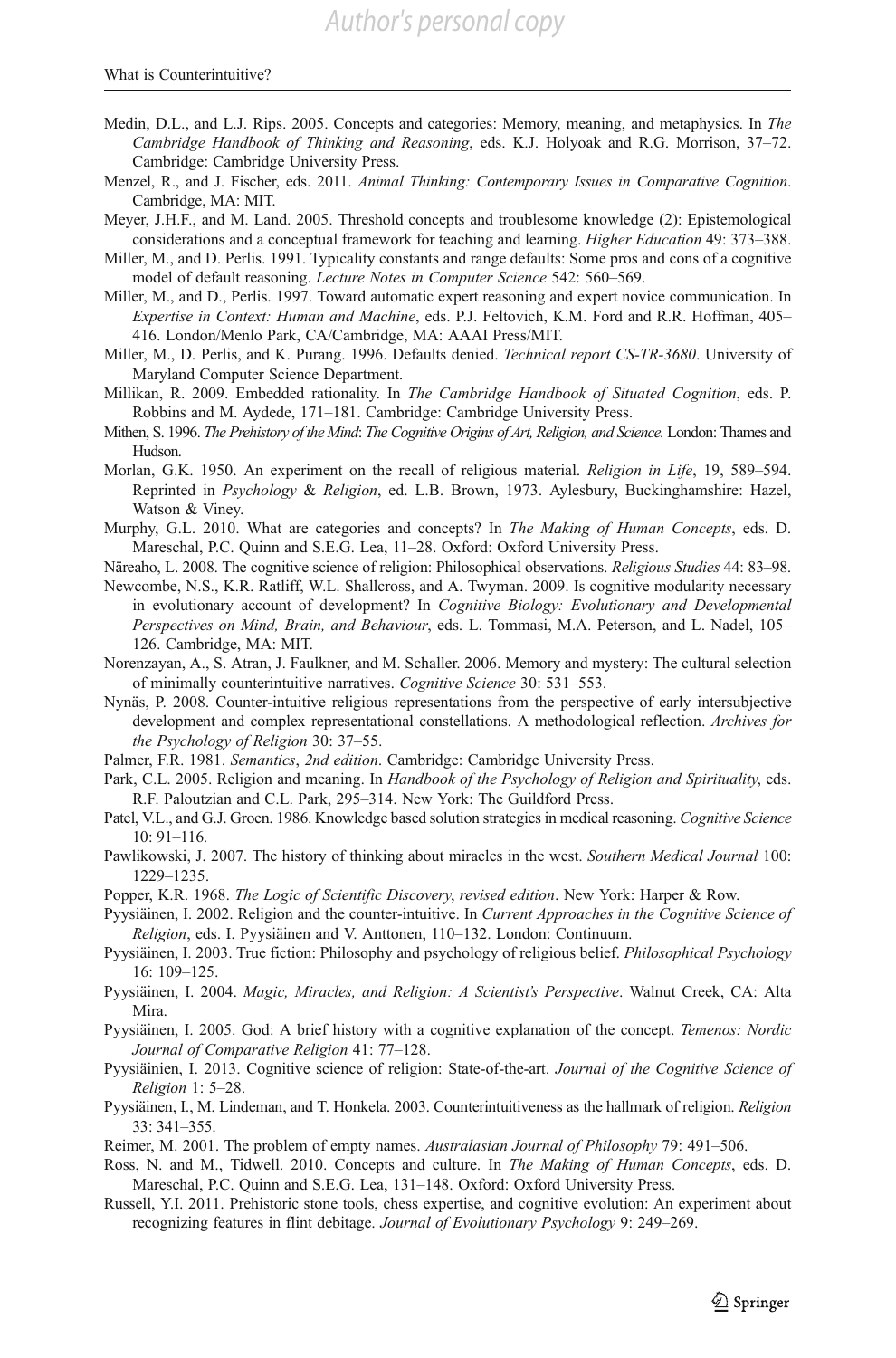- <span id="page-33-0"></span>Russell, Y.I., F. Gobet and H. Whitehouse, forthcoming. Recall of 'counterintuitive' concepts: The effect of pre-training, presentation, and normality of concepts.
- Salazar, C. 2010. Anthropology and the cognitive science of religion: A critical reassessment. Religion and Society: Advances in Research 1: 44–56.
- Saler, B. 2010. Theory and criticism: The cognitive science of religion. Method & Theory in the Study of Religion 22: 330–339.
- Shalin, V.L., N.D. Geddes, D. Bertram, M.A. Szczepepkowski, and D. Dubois. 1997. Expertise in dynamic, physical task domains. In Expertise in Context: Human and Machine, eds. P.J. Feltovich, K.M. Ford and R.R. Hoffman, 195–217. London/Menlo Park, CA/Cambridge, MA: AAAI Press/MIT.
- Shtulman, A. 2010. Theories of God: explanatory coherence in a non-scientific domain. In Cognition in Flux: Proceedings of the 32nd Annual Conference of the Cognitive Science Society, eds. S. Ohlsson and R. Catrambone, R., 1295–1300. Hillsdale, NJ: Erlbaum.
- Shtulman, A. 2013. Epistemic similarities between students' scientific and supernatural beliefs. Journal of Educational Psychology 105: 199–212.
- Skolnick Weisberg, D., and J. Goodstein. 2009. What belongs in a fictional world? Journal of Cognition and Culture 9: 69–78.
- Slone, D.J. 2005. Why religions develop free-will problems. In Mind and Religion: Psychological and Cognitive Foundations of Religiosity, eds. H. Whitehouse and R.N. McCauley, 187–206. Walnut Creek, CA: Alta Mira.
- Slone, D.J., L. Gonce, M.A. Upal, K. Edwards, and R. Tweney. 2007. Imagery effects on recall of counterintuitive concepts. Journal of Cognition and Culture 7: 355–367.
- Smith, A. 2009. An exploration of counter-intuitive conceptual structures in organizational stories. Journal of Sport Management 23: 483–510.
- Smithson, M. and J. Verkuilen. 2006. Fuzzy set theory: Applications in the Social Sciences. Thousand Oaks, CA: Sage Publications.
- Sommerfeld, R.D., H.-J. Krambeck, D. Semmann, and M. Milinski. 2007. Gossip as an alternative for direct observation in games of indirect reciprocity. Proceedings of the National Academy of Sciences of the United States of America 104: 17435–17440.
- Spelke, E.S., and K.D. Kinzler. 2007. Core knowledge. Developmental Science 10: 89–96.
- Sperber, D. 1985. Anthropology and psychology: Towards an epidemiology of representations. Man 20: 73–89.
- Sperber, D. and D. Wilson. 1996. Relevance: Communication & Cognition. Oxford: Blackwell.
- Steadman, LB, C.T. Palmer, and R.M. Ellsworth. 2009. Toward a testable definition of religious behaviour. In The Biology of Religious Behaviour, ed. J.R. Feierman, 20–35. Santa Barbara, CA: Praeger.
- Strunk, O., Jr., ed. 1971. Psychology of Religion: Historical and Interpretive Readings. Nashville/New York: Abingdon Press.
- Stubbersfield, J., and J. Tehrani. 2013. Expect the unexpected? Testing for minimally counterintuitive (MCI) bias in the transmission of contemporary legends: A computational phylogenetic approach. Social Science Computer Review 31: 90–102.
- Taber, C.S., and M. Lodge. 2006. Motivated scepticism in the evaluation of political beliefs. American Journal of Political Science 50: 755–769.
- Tomasello, M. 1999. The Cultural Origins of Human Cognition. Cambridge, MA: Harvard University Press.
- Turner, D.C. and P. Bateson, eds. 2000. The Domestic Cat: The Biology of its Behaviour, 2nd edition. Cambridge: Cambridge University Press.
- Tweney, R D. 2012. Heuristics and the counterintuitive in science and religion. In Evolution Challenges: Integrating Research and Practice in Teaching and Learning about Evolution, eds. K.S. Rosengren, S.K. Brem, E.M.Evans and G.M. Sinatra, 270–283. Oxford: Oxford University Press.
- Tweney, R.D., M.A. Upal, L.O. Gonce, D.J. Slone, and K. Edwards. 2006. The creative structuring of counterintuitive worlds. Journal of Cognition and Culture 6: 483–498.
- Upal, M.A. 2010. An alternative account of the minimal counterintuitiveness effect. Cognitive Systems Research 11: 194–203.
- Upal, M.A. 2011a. From individual to social counterintuitiveness: How layers of innovation weave together to form multilayered tapestries of human cultures. Mind & Society 10: 79–96.
- Upal, M.A. 2011b. Memory, mystery, and coherence: Does the presence of 2–3 counterintuitive concepts predict cultural success of a narrative? Journal of Cognition and Culture 11: 23–48.
- Upal, M.A., L.O. Gonce, R.D. Tweney, and D.J. Slone. 2007. Contextualizing counterintuitiveness: How context affects comprehension and memorability of counterintuitive concepts. Cognitive Science 31: 415–439.
- Vidal, F., and B. Kleeberg. 2007. Introduction: Knowledge, belief, and the impulse to natural theology. Science in Context 20: 381–400.